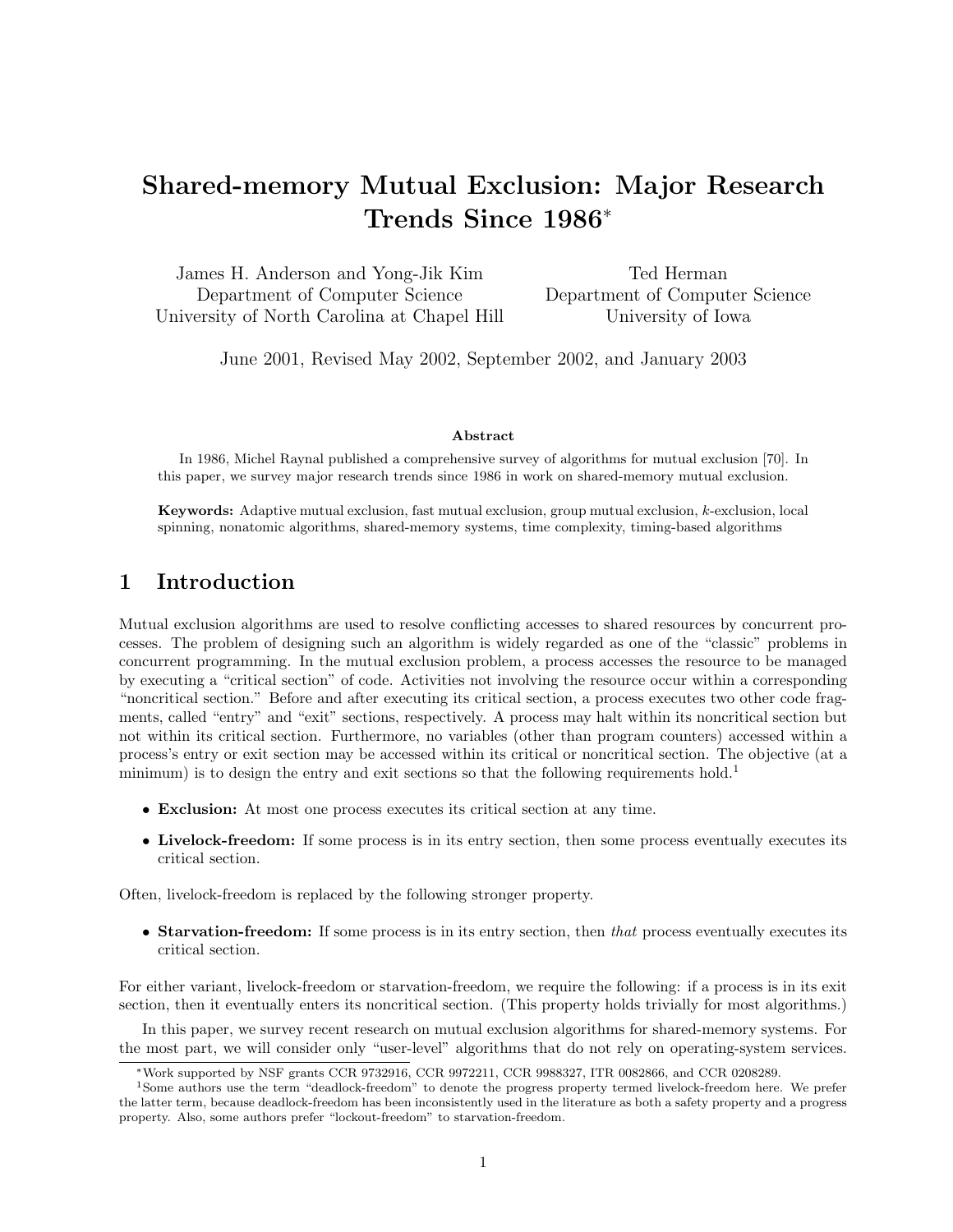Such algorithms have been studied for many years. The first N-process algorithm was published by Dijkstra in 1965 [33]. Dijkstra's algorithm, which is based on an earlier two-process algorithm by Dekker, is livelockfree but not starvation-free. A related algorithm published by Knuth in 1966 was the first starvation-free solution [48]. In the years since the publication of Dijksta's and Knuth's algorithms, a great many other algorithms have been proposed. Many of these algorithms are described in a survey on the topic published by Michel Raynal in 1986 [70]. In this paper, we supplement Raynal's survey of shared-memory algorithms by considering research conducted since its publication. (Raynal's book also discusses message-passing algorithms, which are not considered here.) Taken together, these two surveys should provide readers with a comprehensive overview of the entire history to date of work on shared-memory mutual exclusion algorithms.

In assessing research on shared-memory mutual exclusion over the last seventeen years, several important trends are evident. Perhaps most important is work on "local-spin" algorithms. Most early shared-memory algorithms employ somewhat complicated busy-waiting loops in which many shared variables are read and written. (In fact, most of the shared-memory algorithms covered in Raynal's book are designed this way.) Under contention, such busy-waiting loops generate excessive traffic on the processors-to-memory interconnection network, resulting in poor performance. In local-spin mutual exclusion algorithms, this problem is avoided by requiring all busy-waiting loops to be read-only loops in which only variables cached or stored locally are accessed. In Section 3, we survey work on local-spin algorithms.

Another major research trend originated with the publication of a novel mutual exclusion algorithm by Lamport that requires only seven memory accesses in the absence of contention [56]. This work was driven by the widely accepted belief that "contention for a critical section is rare in well-designed systems" [56]. Through the years, algorithms such as this, in which a process executes a constant-time "fast path" in the absence of contention, have come to be known simply as "fast" mutual exclusion algorithms. In Section 4, an overview of research on such algorithms is presented.

Over the years, work on fast mutual exclusion algorithms evolved into a broader study of "adaptive" algorithms. In many fast algorithms, there is a sudden jump in time complexity between the contention-free and contention-present cases. In an adaptive algorithm, the rise in time complexity as contention increases is more gradual. Research on such algorithms is surveyed in Section 5.

In systems in which some degree of synchrony is maintained, it is reasonable to assume that a bound exists on the time required to execute any statement. Anumber of interesting "timing-based" mutual exclusion algorithms have been devised in recent years in which such bounds are exploited to reduce overhead. An overview of work on such algorithms is presented in Section 6.

In very early work on the mutual exclusion problem, Lamport noted the circularity inherent in algorithms that require accesses of shared memory to be atomic [52]. In the same paper, he presented an algorithm that is correct even if memory accesses are nonatomic. Since the publication of Raynal's book, a number of other papers have been published on such "nonatomic" algorithms. In Section 7, several such papers are reviewed.

An overriding theme in all of the work described above is that of reducing time complexity. In work on local-spin algorithms, time complexity is measured by counting memory accesses that cause interconnection network traffic. In work on fast mutual exclusion algorithms, time complexity in the absence of contention is the primary concern. In work on adaptive algorithms, the goal is to minimize time complexity as a function of contention. In work on timing-based algorithms, notions of synchrony are exploited to reduce time complexity. Given this emphasis on time, it is not surprising that several researchers began to investigate fundamental limits on time complexity through work on lower bounds. Of related interest is work on spacecomplexity bounds. Research on such lower bounds constitutes the last major research trend considered in this paper, and is discussed in Section 8.

Any survey paper must reflect the biases of its authors, and this paper is no exception. To say that all research on shared-memory mutual exclusion algorithms conducted over the last seventeen years fits within the categories noted above would be incorrect. Some of the work that does not fit is briefly considered in Section 9. The paper concludes in Section 10.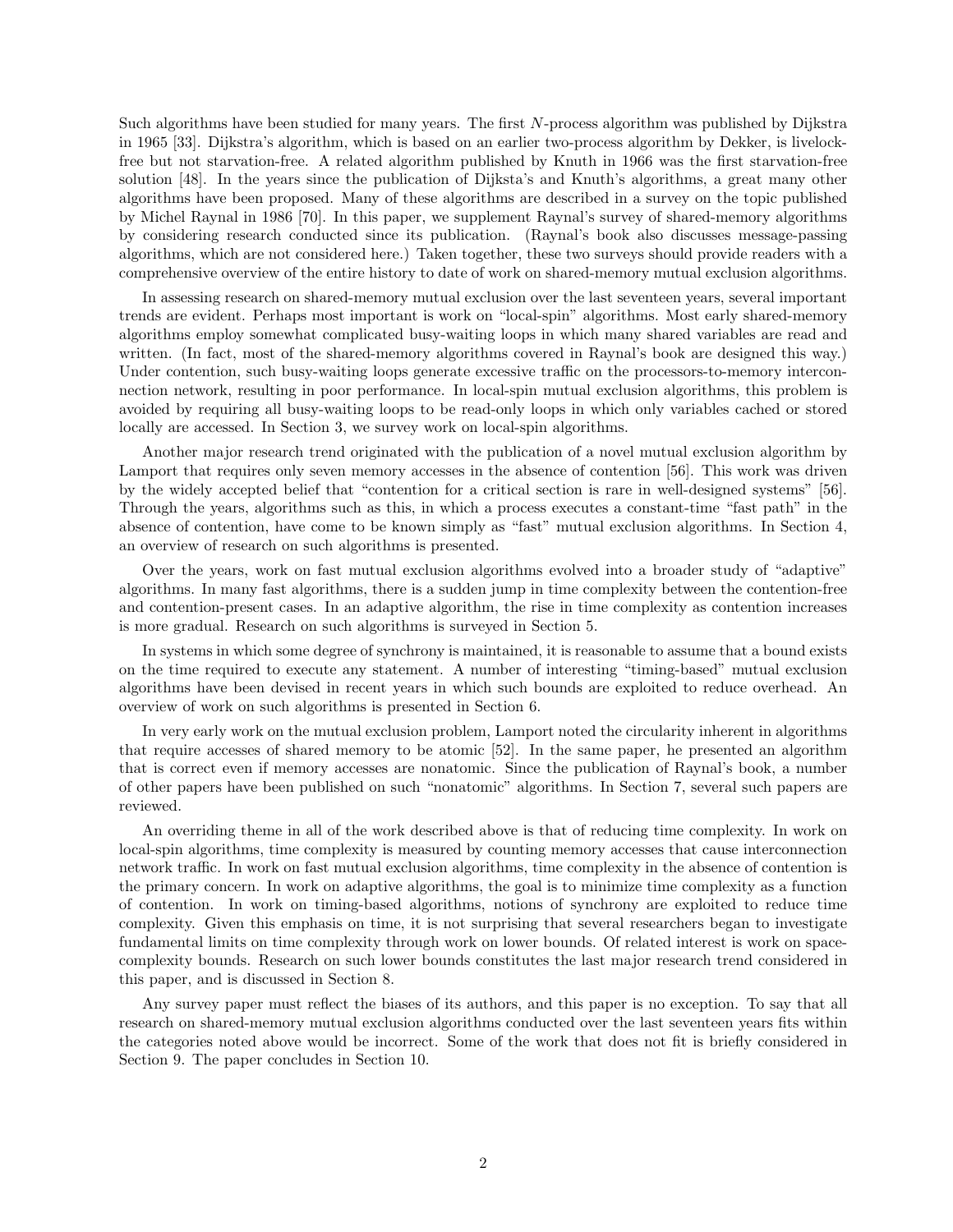### **2 Preliminaries**

Before presenting any algorithms, we first define our execution model and also describe notational conventions that will be used in the rest of the paper. A *concurrent program* consists of a set of processes and a set of variables. A *process* is a sequential program consisting of labeled statements. (We sometimes refer to such statements as *operations*.) Each *variable* of a concurrent program is either private or shared. A *private variable* is defined only within the scope of a single process, whereas a *shared variable* is defined globally and may be accessed by more than one process. In the code listings we present, private variables are uncapitalized and shared variables are capitalized. To distinguish private variables of different processes in our algorithm descriptions, we sometimes use the notation p.v to refer to the private variable v of process p. Each process of a concurrent program has a special private variable called its *program counter* : the statement with label k in process p may be executed only when the value of the program counter of p equals k.

Aprogram's semantics is defined by its set of "fair histories." The definition of a fair history, which is given below, formalizes the requirement that each statement of a program is subject to weak fairness. Before giving the definition of a fair history, we introduce a number of other concepts; all of these definitions apply to a given concurrent program.

A *state* is an assignment of values to the variables of the program. One or more states are designated as *initial states*. If state u can be reached from state t via the execution of statement s, then we say that s is *enabled* at state t and we write  $t \stackrel{s}{\rightarrow} u$ . If statement s is not enabled at state t, then we say that s is *disabled* at t. A *history* is a sequence  $t_0 \overset{s_0}{\rightarrow} t_1 \overset{s_1}{\rightarrow} \cdots$ , where  $t_0$  is an initial state. A history may be either finite or infinite; in the former case, it is required that no statement be enabled at the last state of the history. We say that a history satisfies *weak fairness*, or simply, is *fair*, if it is finite or if it is infinite and each statement is either disabled at infinitely many states of the history or is infinitely often executed in the history [57]. Note that this fairness requirement implies that each continuously-enabled statement is eventually executed.

Each algorithm is specified as a concurrent program with  $N$  processes, each with the following structure.

**while** *true* **do** Noncritical Section; Entry Section; Critical Section; Exit Section

```
od
```
The conditions imposed on these code sections were described earlier in Section 1. The exclusion property is required to hold in any history, while the livelock-freedom and starvation-freedom properties are required to hold only in fair histories. Unless specified otherwise, we will assume that any solution to the mutual exclusion problem is required to be starvation-free.

With regard to complexity, we assess space complexity by counting words of memory (not bits). We use several different time complexity measures, which are introduced as needed.

Some of the algorithms we consider employ read-modify-write synchronization primitives. These primitives execute atomically, *i.e.*, they cause a single state transition. The primitives we consider include *fetch and inc*, *fetch and dec*, *atomic add*, *fetch and store*, and *compare and swap*. These primitives are defined below. In these definitions, *Var* denotes a shared variable, and *val*, *old*, and *new* are used as input and output parameters. In last two definitions, *Var* , *old*, and *new* are assumed to be type-consistent.

```
fetch and inc(Var : integer) returns integer
    old := Var;
    Var := Var + 1;
    return(old)
fetch and dec(Var : integer) returns integer
    old := Var;
    Var := Var - 1;
```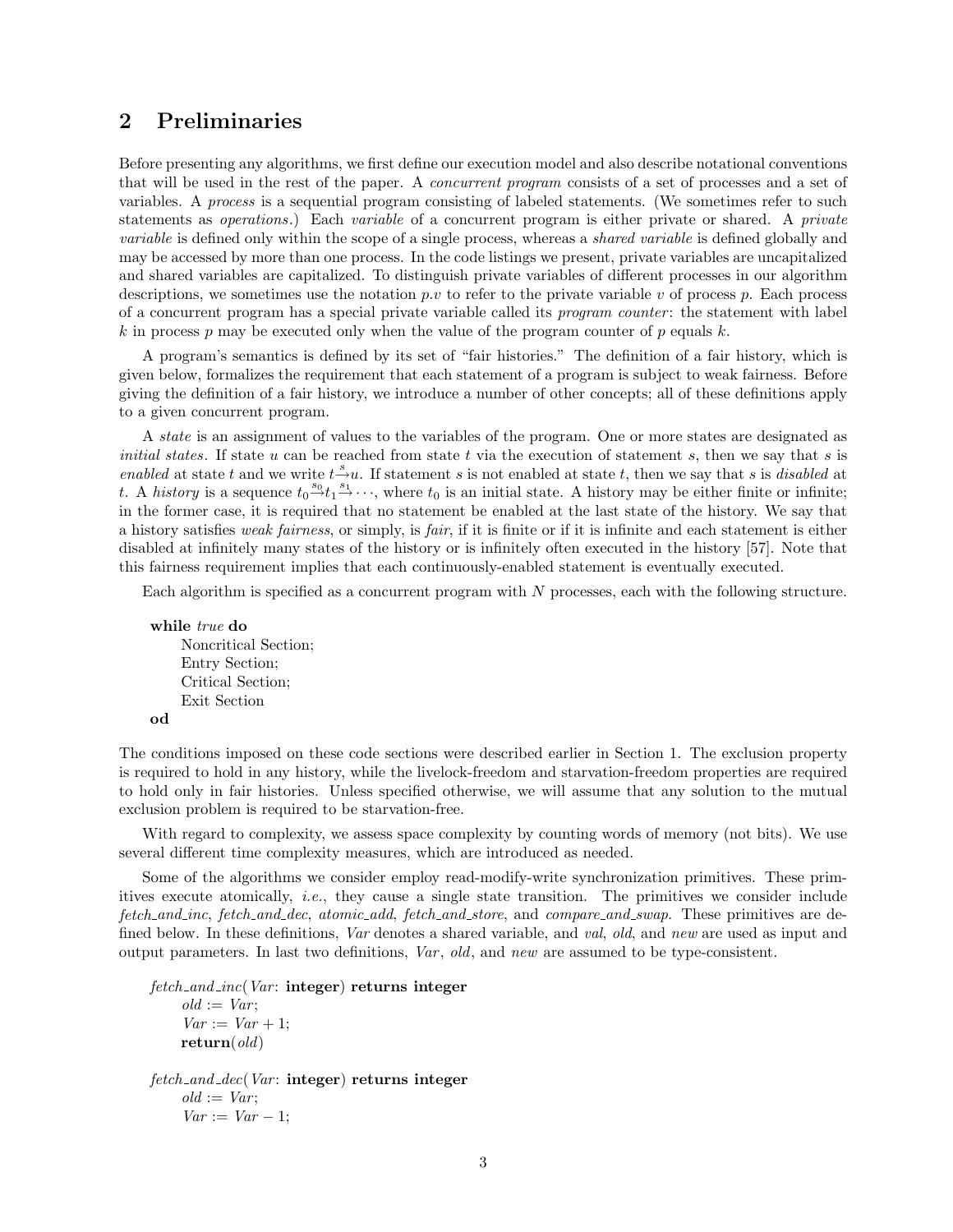```
return(old)
atomic add(Var : integer, val: integer constant)
    Var := Var + valfetch and store(Var , new) returns typeof(Var )
    old := Var;
    Var := newreturn(old)
compare and swap(Var , old, new) returns boolean
    if Var = old then Var := new; return true
                else return false
    fi
```
### **3Local-spin Algorithms**

In local-spin mutual exclusion algorithms, all busy waiting is by means of read-only loops in which one or more "spin variables" are repeatedly tested. Such spin variables must be *locally accessible*, *i.e.*, they can be accessed without causing message traffic on the processors-to-memory interconnection network. Two architectural paradigms have been considered in the literature that allow shared variables to be locally accessed: distributed shared-memory (DSM) machines and cache-coherent (CC) machines. Both are illustrated in Figure 1. In a DSM machine, each processor has its own memory module that can be accessed without accessing the global interconnection network. On such a machine, a shared variable can be made locally accessible by storing it in a local memory module. In a CC machine, each processor has a private cache, and some hardware protocol is used to enforce cache consistency *(i.e.,* to ensure that all copies of the same variable in different local caches are consistent). On such a machine, a shared variable becomes locally accessible by migrating to a local cache line. In this paper, we consider a DSM machine with caches that are kept coherent to be a CC machine. For most of the local-spin algorithms we consider, we assume that there is a unique process executing the algorithm on each processor; we further assume that these processes do not migrate.

In local-spin algorithms for DSM machines, each process must have its own dedicated spin variables (which must be stored in its local memory module). In contrast, in algorithms for CC machines, processes may *share* spin variables, because each process can read a different cached copy. Because dedicated spin variables are required on DSM machines, it is generally more difficult to design correct local-spin algorithms for DSM machines than for CC machines. (Although virtually every modern multiprocessor is cache-coherent, noncache-coherent DSM systems are still used in embedded applications, where cheaper computing technology often must be used due to cost limitations. Thus, the DSM model is of relevance for reasons other than historical interest.)

In most of the time complexity measures considered in this paper, only certain statement executions are counted. For local-spin algorithms, we usually use the *RMR* (*remote-memory-references*) *time complexity* measure.<sup>2</sup> As its name suggests, only remote memory references that cause an interconnect traversal are counted under this measure. We will assess the RMR time complexity of an algorithm by counting the total number of remote memory references required by one process to enter and then exit its critical section once. An algorithm may have different RMR time complexities under the CC and DSM models because the notion of a remote memory reference differs under these two models. In the CC model, we assume that, once a spin variable has been cached, it remains cached until it is either updated or invalidated as a result of being modified by another process on a different processor. (Effectively, we are assuming an idealized cache of infinite size: a cached variable may be updated or invalidated but it is never replaced by another variable because of associativity or capacity limitations.)

<sup>&</sup>lt;sup>2</sup>For time complexity measures that simply involve counting only certain statement executions, we use the convention of preceding the term "time complexity" by an adjective that identifies which statement executions are being counted.Thus, under the RMR time complexity measure, only remote memory references are counted.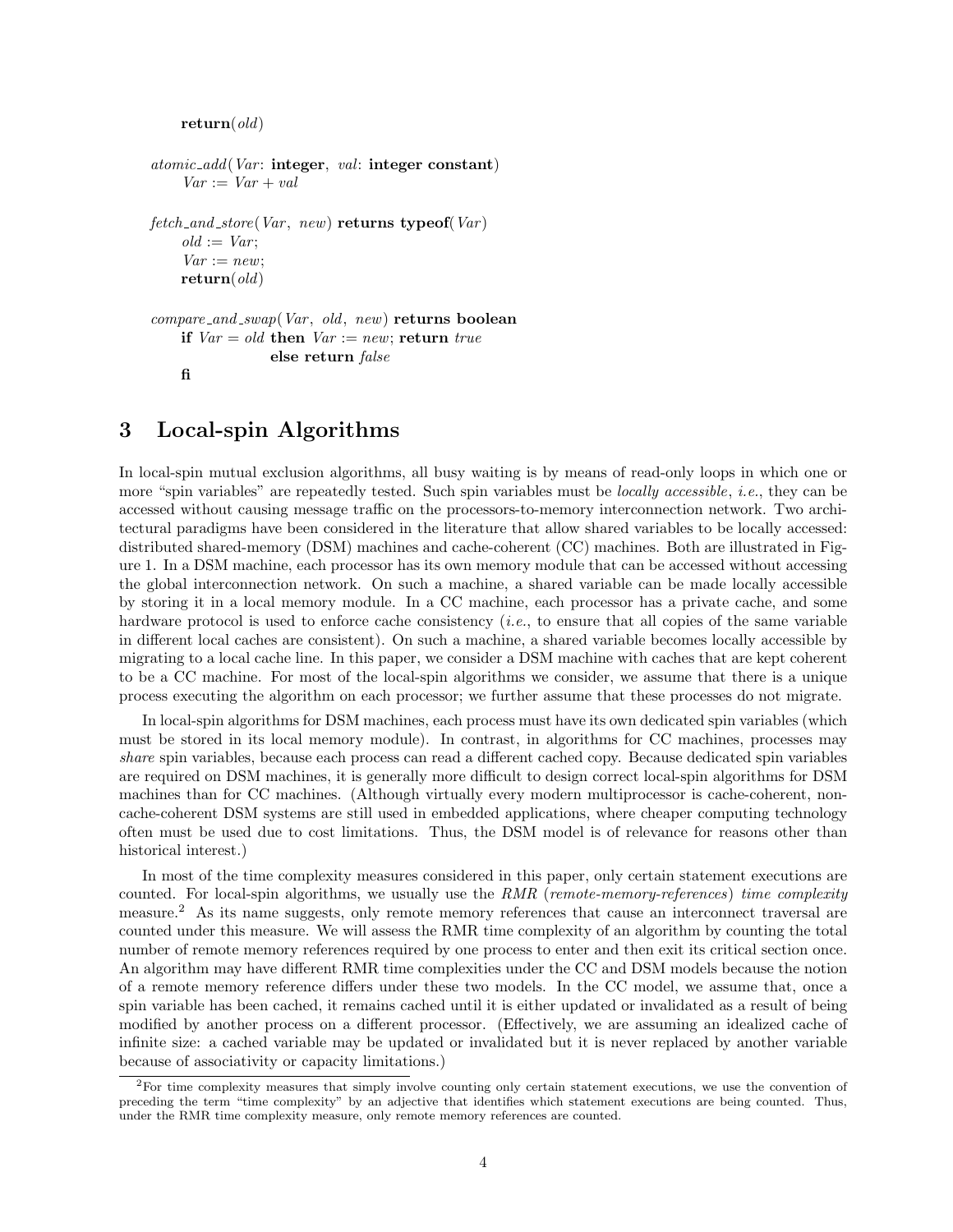

Figure 1: **(a)** DSM model. **(b)** CC model. In both insets, 'P' denotes a processor, 'C' a cache, and 'M' a memory module.

The first local-spin algorithms were "queue-lock" algorithms in which read-modify-write primitives are used to enqueue blocked processes onto the end of a "spin queue" [20, 39, 61]. In each of these algorithms, a process enqueues itself by using a read-modify-write primitive to update a shared "tail" pointer; a process's predecessor (if any) in the queue is indicated by the primitive's return value. Aprocess in the spin queue waits (if necessary) until released by its predecessor. In Section 3.1 below, three queue-lock algorithms are considered in detail and a brief overview of several related algorithms is presented. The three algorithms covered in detail vary in the synchronization primitives used, and whether spinning is local on both CC and DSM systems. In each, a constant number of remote memory references is required per critical-section execution, provided spinning is local.

Yang and Anderson later called into question the necessity of strong synchronization primitives by presenting an algorithm with comparable performance that uses only read and write operations [80]. In terms of RMR time complexity, however, this algorithm is somewhat inferior to the queue locks mentioned above, as it requires  $\Theta(\log N)$  remote memory references per critical-section execution. This algorithm and a few other related algorithms are described in Section 3.2.

#### **3.1 Algorithms that Use Read-modify-write Primitives**

We begin by considering two queue-lock algorithms, by T. Anderson [20] and by Graunke and Thakkar [39], in which the spin queue is stored in a shared array. Each of these algorithms has O(1) RMR time complexity under the CC model, but unbounded RMR time complexity under the DSM model. In the third algorithm we consider, the spin queue is stored as a shared linked list. This algorithm, which was proposed by Mellor-Crummey and Scott  $[61]$ , has  $O(1)$  RMR time complexity under both the CC and DSM models.

Algorithm TA**.** T. Anderson's algorithm [20], denoted Algorithm TA, is shown in Figure 2. (In this and subsequent figures, the statement "**await** B," where B is a boolean expression, is used as a shorthand for the busy-waiting loop "**while** <sup>¬</sup><sup>B</sup> **do** /<sup>∗</sup> null <sup>∗</sup>/ **od**.") Algorithm TA uses both *fetch and inc* and *atomic add*. (A *fetch and inc* primitive that takes the value to add as input can be used in place of *atomic add*; in this case, the return value of *fetch and inc* is ignored.) The spin queue is defined by an array of "slots." These slots are indexed from 0 to  $N-1$ . The next free slot at the tail of the queue is indicated by the shared variable *Next slot*. Aprocess p enqueues itself onto the end of the spin queue by simply using *fetch and inc* to increment *Next slot* (line 2). In addition to updating *Next slot*, the *fetch and inc* operation returns the slot for p to use, which is stored in the private variable p.*my place*. The main complication to be dealt with occurs when some process increments *Next* slot beyond slot  $N-1$ . In this case, the process q that increments *Next slot* from  $N-1$  to N will find q.my *place* =  $N-1$  at line 3, and then execute the *atomic add* operation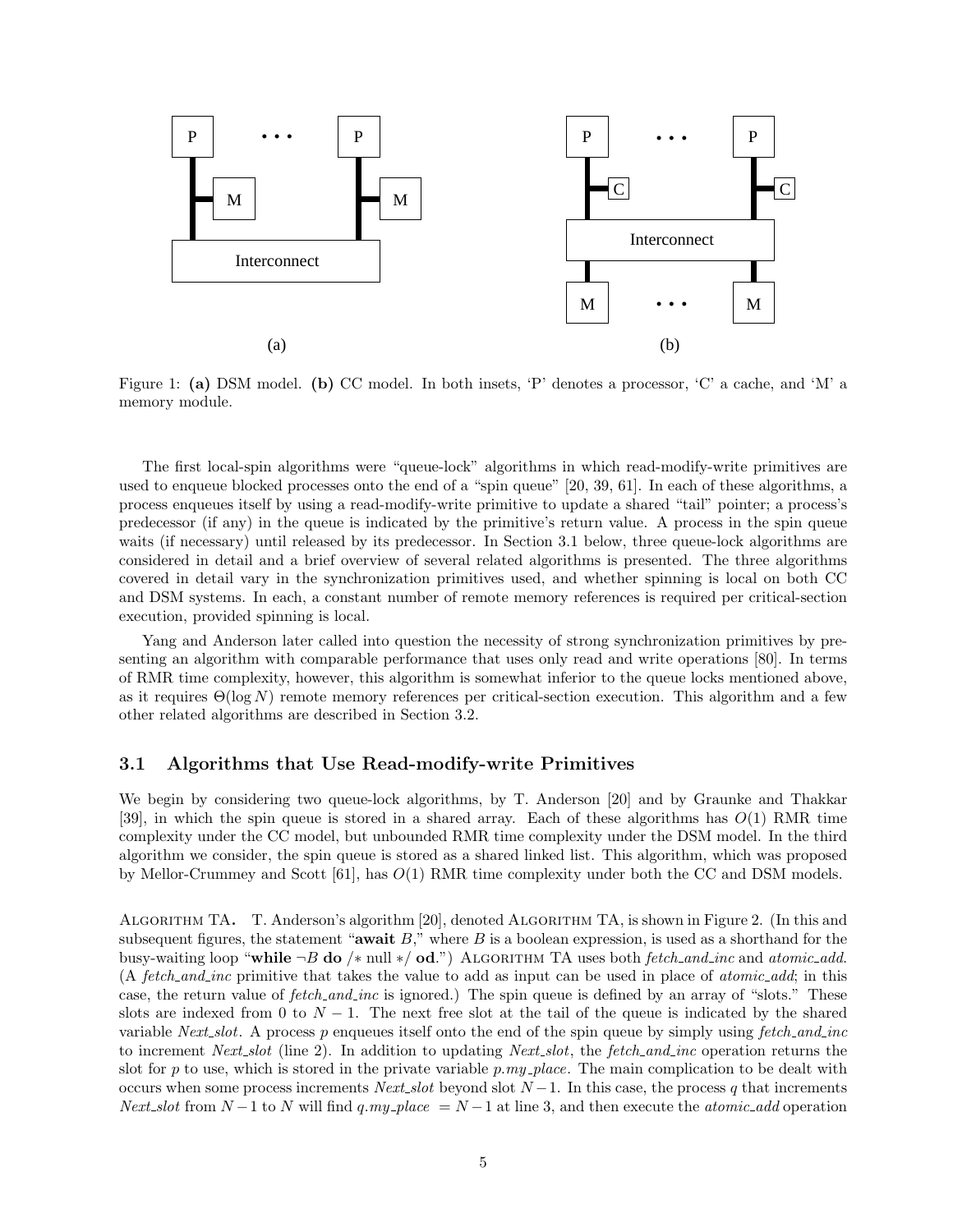```
const
   has\_lock = 0;must\_wait = 1shared variable
   Slots: array[0..N-1] of {has lock, must wait};
   Next slot: integer initially 0
initially
   Slots[0] = has\_lock \land (\forall k: 0 < k < N :: Slots[k] = must\_wait)process p \left| \csc{n} \right| < p < N \left| \csc{n} \right|private variable
   my place: integer
   while true do
1: Noncritical Section;
2: my\_place := fetch\_and\_inc(Next\_slot);3: if my\_place = N - 1 then
4: atomic\_add(Next\_slot, -N)fi;
5: my\_place := my\_place \textbf{mod } N;6: await Slot[my\_place] = has\_lock; /* spin */
7: Slots[my\_place] := must\_wait;8: Critical Section;
9: Slot[my\_place + 1 \mod N] := has\_lockod
```
Figure 2: Algorithm TA: Array-based queue lock using *fetch and inc* and *atomic add*.

at line 4 to "correct" the value of *Next\_slot*. (Note that *Next\_slot* may be incremented at most  $N-1$  times by other processes before this correcting step is performed. This is because any such process is enqueued after q and thus is blocked until q finishes its critical section.) Line 5 ensures that the value of q.*my place* ranges over  $\{0,\ldots,N-1\}$ .

The value of each slot ranges over  $\{has\_lock, \, must\_wait\}$ . A process in its entry section waits until its slot has the value *has-lock* (line 6). If there is a successor to process p in the spin queue, then its slot is p.my-place  $+1$  mod N. If a successor does exist, then it is granted the lock when p executes line 9. If no successor exists, then line 9 ensures that the lock will be granted to the next process that performs the *fetch and inc* operation at line 2. (The initial conditions also ensure this.) Line 7 is executed by p to reinitialize its slot for future use.

The RMR time complexity of ALGORITHM TA is clearly determined by the number of remote memory references generated by line 6. Under the CC model, line 6 generates a constant number of remote memory references. To see this, note that the first read of *Slots*[p.*my place*] creates a cached copy. If  $\textit{S}$ lots $[p, my$  *place*] = *must wait* holds, then  $\textit{S}$ lots $[p, my$  *place*] will remain cached until it is either invalidated or updated by another process, but this occurs only when p's predecessor in the spin queue executes line 9, which establishes  $Slots[p, my\_place] = has\_lock$ . At this point, an additional read of  $Slots[p, my\_place]$  causes  $p$ 's waiting to terminate. Under the DSM model, ALGORITHM TA has unbounded RMR time complexity. This is because different processes spin on different memory locations at different times, and hence, these locations cannot be statically allocated so that all spins are local. Thus, we have the following theorem.

**Theorem 1 (T.Anderson)** *The mutual exclusion problem can be solved with* O(1) *RMR time complexity*  $using \, fetch\_and\_inc \, under \, the \, CC \, model.$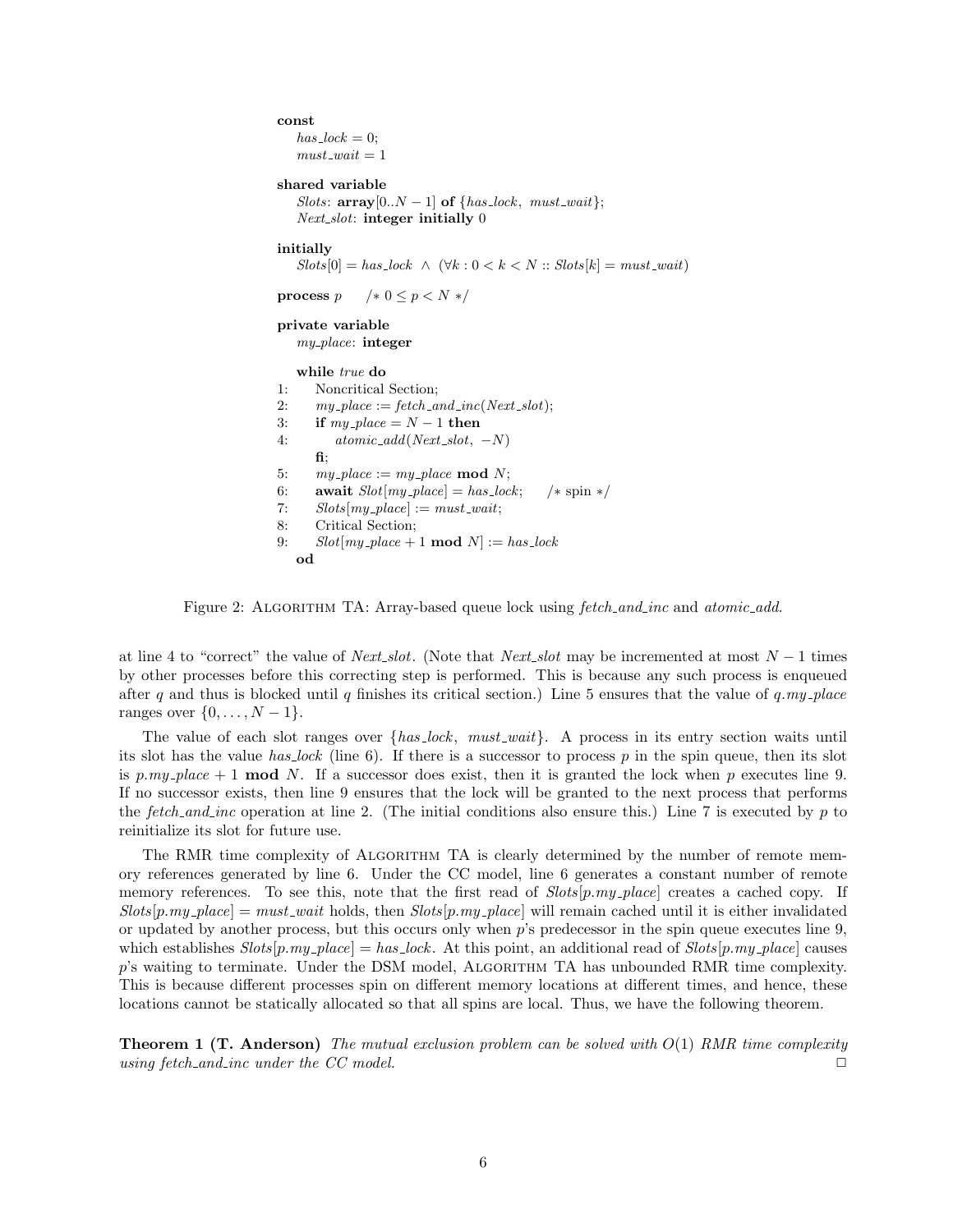#### **type**

Tailtype = **record** last: **pointer to boolean**; bit: **boolean end** /∗ stored in one word ∗/

```
shared variable
  Slots: array[0..N-1] of boolean initially true;
   Tail: Tailtype initially (&Slots[0], false)
```
**process**  $p \quad \neq 0 \leq p \leq N \neq 0$ 

**private variable** prev: **pointer to boolean**; bit, temp: **boolean**

**while** true **do**

```
1: Noncritical Section;
```
- 2:  $(prev, bit) := fetch\_and\_store(Tail, (&S lots[p], S lots[p]);$
- 3: **await**  $*prev \neq bit;$  /\* spin until toggle  $*/$
- 4: Critical Section;

```
5: temp := \neg Slots[p];
```
6:  $Slots[p] := temp$ 

**od**

Figure 3: Algorithm GT: Array-based queue lock using *fetch and store*.

Algorithm GT**.** Graunke and Thakkar's algorithm [39], denoted Algorithm GT, is shown in Figure 3. (In this and later figures, the notation ∗*adr* denotes the contents of the memory location given by address *adr*, and &*var* denotes the address of variable *var* .) Like the previous algorithm, Algorithm GT is an array-based queue lock. In this case, however, the enqueue operation is implemented using *fetch and store*. As before, an array of *Slots* is used. Recall that in ALGORITHM TA, the association of slots to processes is not fixed but the ordering of the slots comprising the queue of waiting processes is (*e.g.*, if slot 0 is not at the end of the queue, then slot 1 is the slot following it). Here, the association of slots to processes *is* fixed but the ordering of the slots comprising the queue varies dynamically. In particular, each slot is defined by a boolean value and is "owned" by a unique process. A process enqueues itself by appending its slot to the end of the queue. As we shall see, a waiting process uses its *predecessor* 's slot as a spin variable, *i.e.*, a process p with a predecessor q in the queue waits until q updates the slot owned by q. This is different from Algorithm TA, where each process uses the slot it obtains from the *fetch and inc* operation as its spin variable.

In Algorithm GT a shared variable *Tail* is used in addition to the *Slots* array. *Tail* contains two components: the first is a pointer to the last slot in the spin queue; the second is a bit that records the boolean value that was stored in the slot pointed to when the process owning that slot last entered its critical section (see the explanation below). These two components are packed into a single word so that they can be accessed atomically by a single *fetch and store* operation. The initial configuration corresponds to a situation where process 0 has just finished executing its critical section, and all processes are now in their noncritical sections.

 $S$ lots<sup>[p]</sup> is the slot owned by process p. In its entry section, process p threads itself onto the end of the spin queue by storing its slot information in *Tail* using a *fetch and store* operation (line 2). The *fetch and store* operation also returns the slot information for  $p$ 's predecessor (if it exists) in the spin queue. Before entering its critical section,  $p$  waits for the value stored within its predecessor's slot to toggle (line 3). (It is easy to see that p does not wait if it has no predecessor.) In its exit section, p simply toggles the value of its slot (lines 5–6).

An example execution is shown in Figure 4. Initially, the value of *Tail* is (&*Slots*[0], *false*). Process 2 performs its *fetch* and *store* operation and obtains  $2.prev = \&Slost[0]$  and  $2.bit = false$ . Note that this implies that process 2 does not wait. Also, the value of *Tail* is now (&*Slots*[2], *true*), which corresponds to process 2's slot information. Before process 2 executes its exit section, process 3 performs its *fetch and store* operation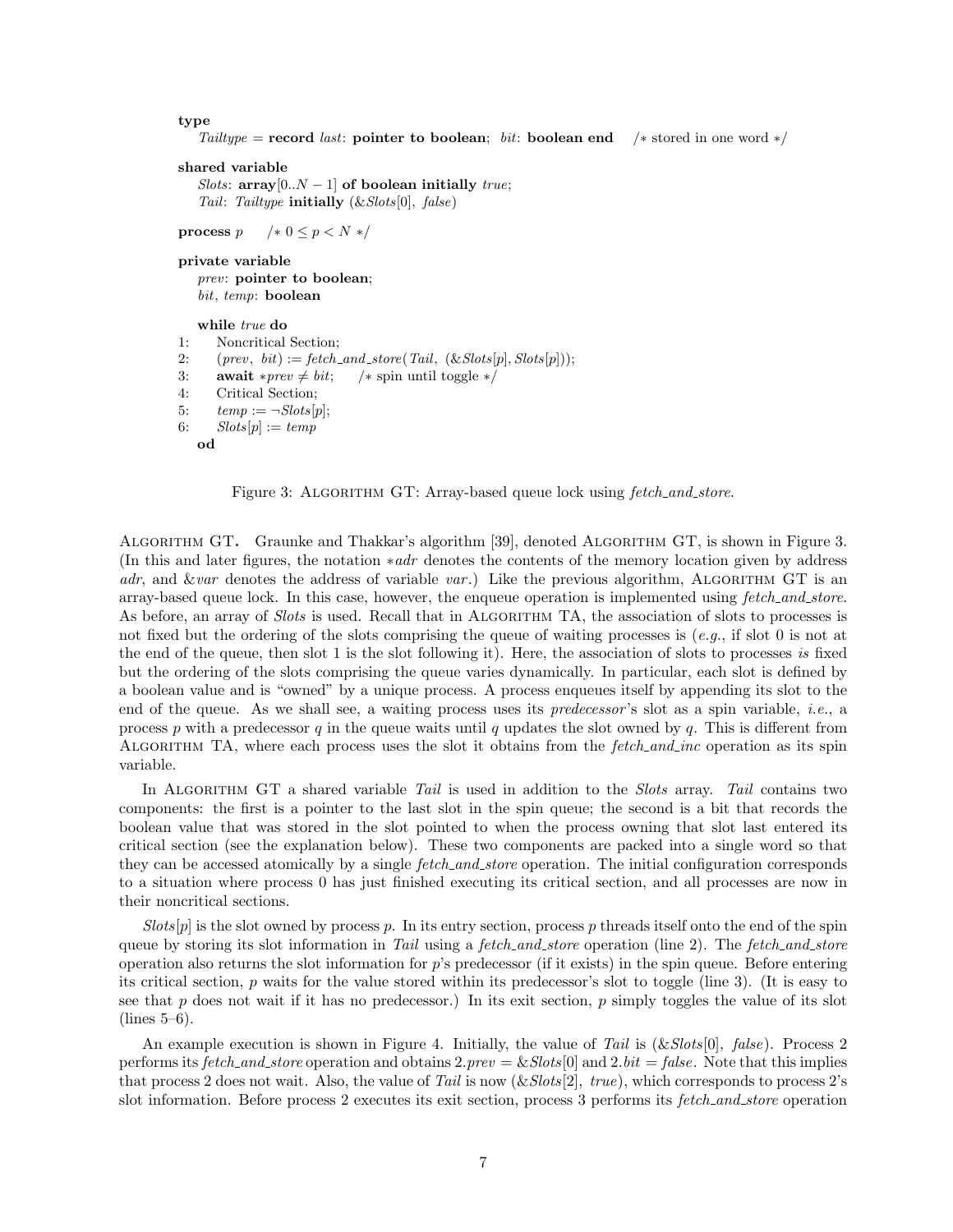

Figure 4: An example execution of ALGORITHM GT.

and changes the value of *Tail* to (&*Slots*[3], *true*), which corresponds to process 3's slot information. From the *fetch\_and\_store* operation, process 3 also obtains  $3.prev = \&Slots[2]$  and  $3.bit = true$ . Thus, before entering its critical section, process 3 must wait for process 2 to toggle the value of *Slots*[2] from *true* to *false*.

It is easy to see that the RMR time complexity of ALGORITHM GT is  $O(1)$  under the CC model. Under the DSM model, Algorithm GT has unbounded RMR time complexity. This is because each process waits on information stored within the slot of its predecessor in the spin queue. This information cannot be statically allocated so that all spins are local. Thus, from Algorithm GT, we have the following theorem.

**Theorem 2 (Graunke and Thakkar)** *The mutual exclusion problem can be solved with* O(1) *RMR time complexity using fetch and\_store under the CC model.* **□** 

Algorithm MCS**.** The final queue-lock algorithm we consider in detail is a linked-list-based algorithm due to Mellor-Crummey and Scott [61]. This algorithm, denoted Algorithm MCS, is shown in Figure 5. (In this figure,  $a \rightarrow b$  is used as a shorthand for  $(*a)$ ). Where a is a pointer to a record with component b.) Algorithm MCS employs both *fetch and store* and *compare and swap*.

Each entry in the linked list is called a *Qnode*, and each process has its own dedicated *Qnode* (which is assumed to be stored locally, if the algorithm is implemented on a DSM machine). The *Qnode* for each process  $p$  has two components: a pointer to  $p$ 's successor in the spin queue (if any), and a boolean variable *locked*, which is p's spin location. The shared variable *Tail* points to the last *Qnode* in the queue. *Tail* is initially *NIL*.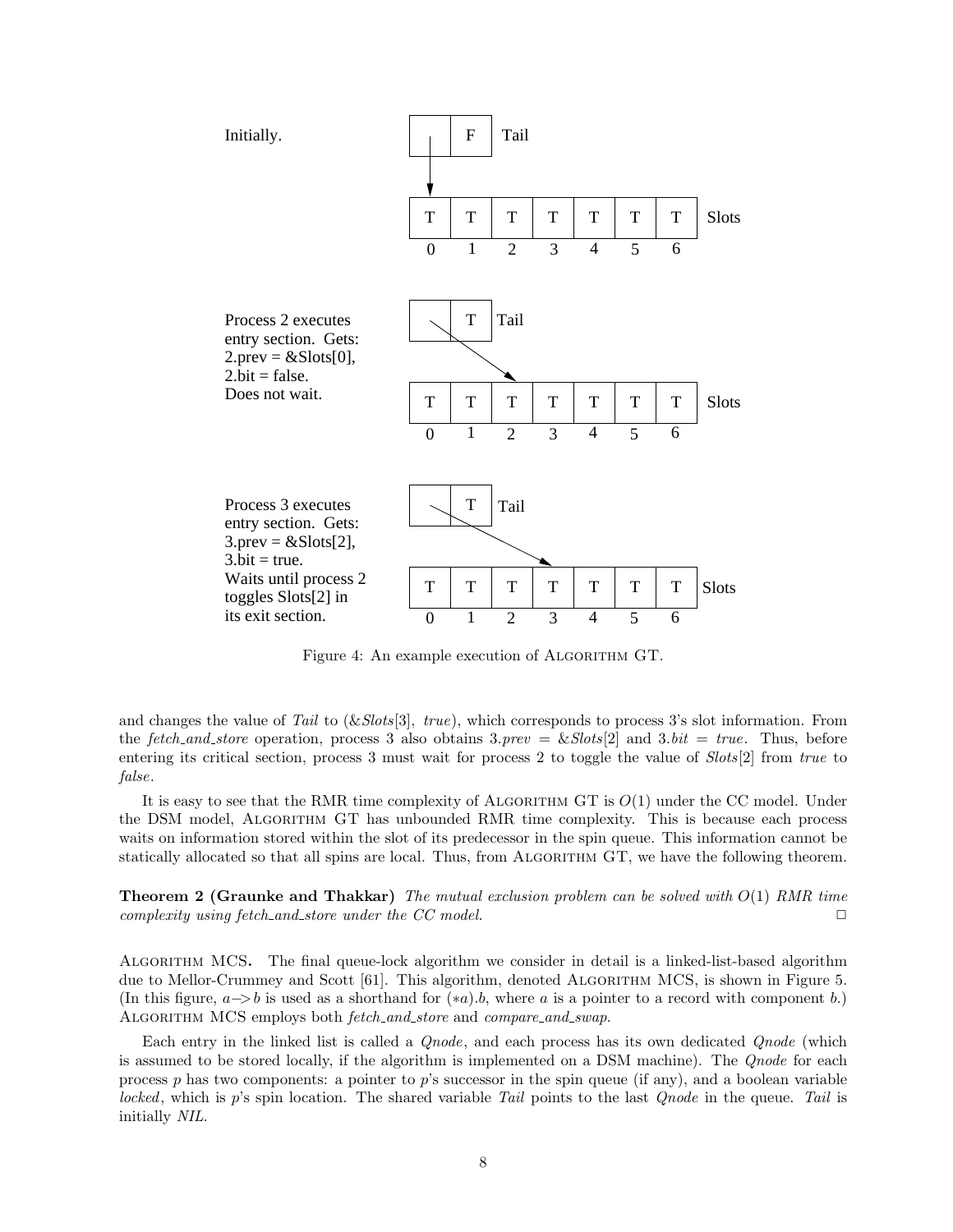**type**

```
Qnode = record next: pointer to Qnode; locked: boolean end /∗ stored in one word ∗/
```

```
shared variable
```

```
Nodes: \arctan[0..N-1] of Qnode; /* Nodes[p] is stored locally to process p */
Tail: pointer to Qnode initially NIL
```
**process**  $p \quad \neq 0 \leq p < N \neq 0$ 

**private constant**

 $my\_node = \&Nodes[p]$ 

**private variable** pred: **pointer to** Qnode

**while** true **do**

```
1: Noncritical Section;
2: my\_node \rightarrow next := NIL;3: pred := fetch\_and\_store(Tail, my\_node);4: if \text{pred} \neq \text{NIL} then
5: my\_node \rightarrow locked := true;6: pred \rightarrow next := my\_node;7: await ¬my node−>locked /∗ spin until granted the lock by predecessor ∗/
      fi;
8: Critical Section;
9: if my node−>next = NIL then
10: if compare_and_swap(Tail, my_node, NIL) = false then
11: await my\_node \rightarrow next \neq NIL; /* spin until next field is updated */
12: my\_node \rightarrow next \rightarrow locked := falsefi
      else
13: my\_node \rightarrow next \rightarrow locked := falsefi
   od
```


Aprocess p threads itself onto the end of the spin queue by performing the *fetch and store* operation at line 3. This *fetch\_and\_store* causes *Tail* to point to p's *Qnode* and also returns to p the previous value of *Tail*. If p threads itself onto a nonempty spin queue, then this previous value gives p's predecessor in the queue. In this case, p initializes its spin location (line 5), updates the *next* pointer of its predecessor (line 6), and then busy-waits until released by its predecessor (line 7).

In its exit section, p must release its successor in the spin queue, if subsequent processes in the queue do indeed exist. If  $p$ *my node*  $\rightarrow$  *next*  $\neq$  *NIL* holds when p executes line 9, then p can easily update its successor's spin location (line 13). However, if  $p$ *my*  $node \rightarrow next = NIL$  holds, then a potential problem arises. In particular, it may be the case that  $p$  has no successor, or it may be the case that it does have a successor, but that process has not yet updated p's *next* field. This ambiguity is resolved by the *compare and swap* on *Tail* performed at line 10. If p indeed has no successor, then *Tail* must still point to p's *Qnode*, in which case the *compare and swap* returns *true*. On the other hand, if p has a successor, then the *compare and swap* returns *false*, and p executes lines 11–12. Line 11 causes p to wait until its *next* pointer has been updated by its successor. (This is one of the few mutual exclusion algorithms found in the literature in which a process may wait in its exit section.) Line 12 then updates its successor's spin location.

Figure 6 depicts an example execution. Initially, *Tail* is *NIL*. Process 2 then initializes its *Qnode* and performs the *fetch and store* operation at line 3. At this point, *Tail* points to process 2's *Qnode*. Note that, because *Tail* equaled *NIL* prior to process 2's *fetch and store*, process 2 does not wait in its entry section. In the third inset, process 3 has initialized its *Qnode* and has performed the *fetch and store* on *Tail*. Note that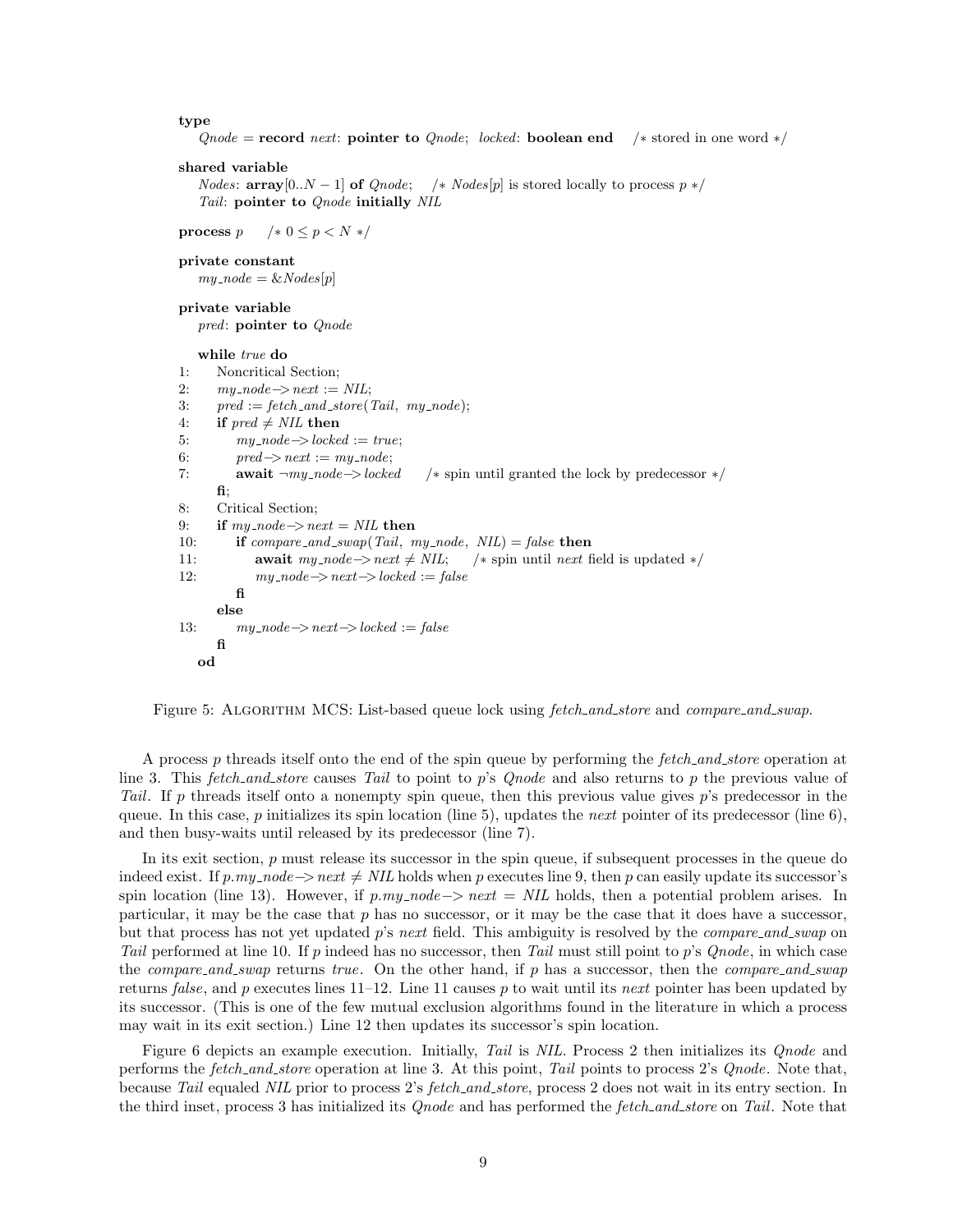

Figure 6: An example execution of ALGORITHM MCS.

process 3's private variable 3.*pred* points to process 2's *Qnode*. In the fourth inset, process 3 has finished linking itself onto the end of the queue by updating the *next* field within process 2's *Qnode*. From this point, process 3 will continue to wait until released by process 2. Note that if we were to "freeze" process 3 in the third inset and allow process 2 to execute until reaching its exit section, then process 2 would find 2.*my\_node → next* = *NIL* at line 9, and  $Tail \neq 2$ .*my\_node* at line 10. Thus, process 2 would reach line 11 and wait there until its *next* field is updated by process 3.

Because each process has its own dedicated spin location, it should be clear that the algorithm has  $O(1)$ RMR time complexity under either the CC or DSM model. Thus, we have the following.

**Theorem 3 (Mellor-Crummey and Scott)** *The mutual exclusion problem can be solved with* O(1) *RMR time complexity using fetch and store and compare and swap under either the CC or DSM model.* ✷

One problem with Algorithm MCS is that it relies on two synchronization primitives, which may limit its applicability. To circumvent this problem, Mellor-Crummey and Scott also presented a variant that uses only *fetch and store* [61]. Unfortunately, this variant is only livelock-free. However, the authors argue that starvation should be very unlikely in practice.

It may be instructive to briefly compare Algorithm MCS with Algorithm TA and Algorithm GT. The latter two algorithms use an array of spin variables and the association of processes to spin variables varies dynamically with time. For this reason, these algorithms are not local-spin algorithms under the DSM model. For an algorithm to spin locally in the CC model, it is sufficient for an exiting process to suitably update a spin variable that *any* successor process must wait on, if one exists. In ALGORITHM TA, any successor must wait for the next slot in the array to be updated. In ALGORITHM GT, any successor must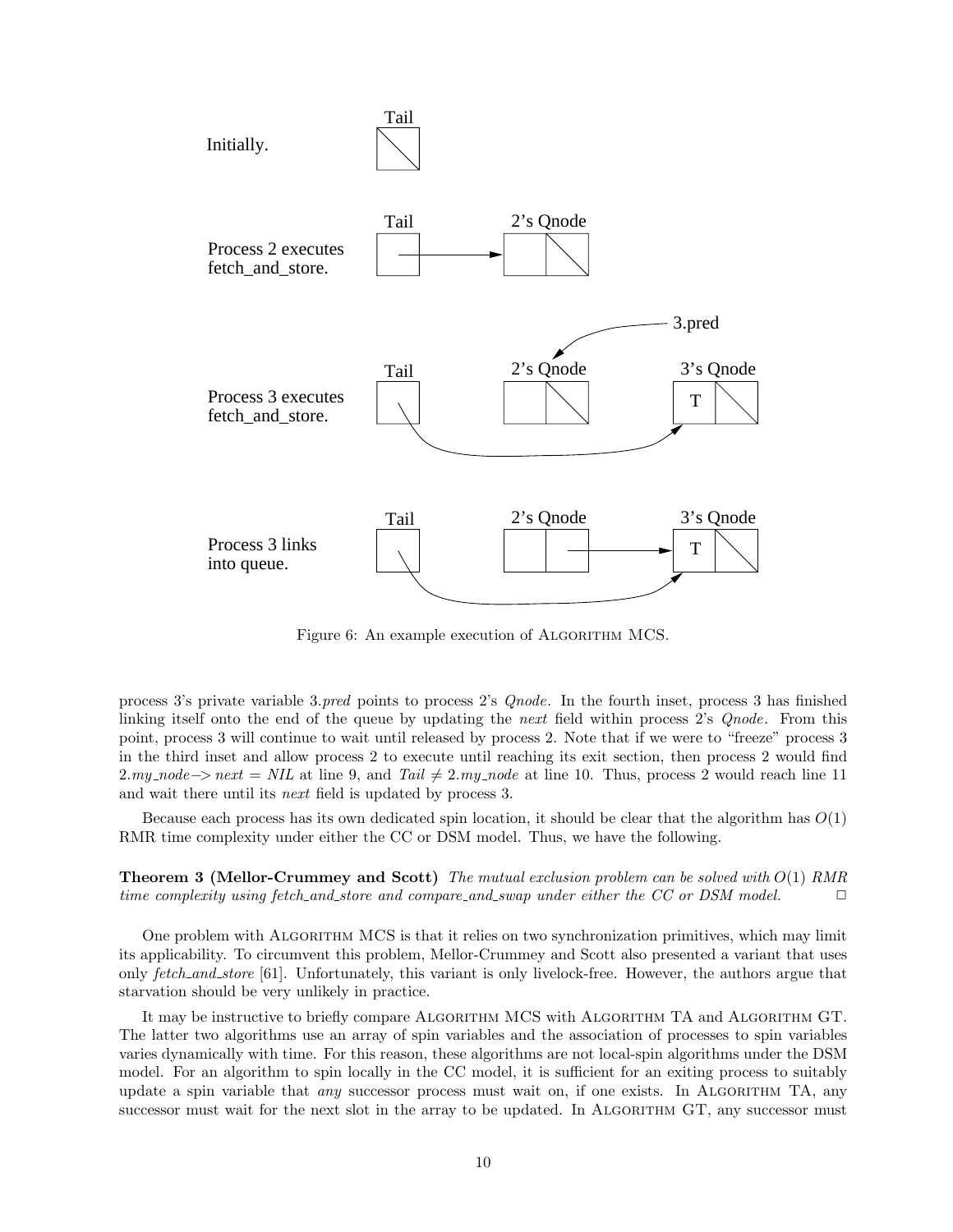wait for the exiting process's slot information to be updated. In ALGORITHM MCS, dedicated spin variables are used so that spinning is local even under the DSM model. With dedicated spin variables, an exiting process must determine the *precise identity* of any possible successor in order to update its dedicated spin variable. This is why it is necessary for each enqueuing process to update the *next* pointer of its predecessor.

**Other related algorithms.** A number of researchers have proposed extensions to the three algorithms covered so far that support process priorities or that tolerate process preemptions [12, 31, 42, 49, 60, 71, 78, 79]. Priorities can be supported either by requiring the spin queue to be priority ordered, or by requiring each process in its exit section to completely scan the queue to find the highest-priority waiting process. In the former case, a process must have the ability to scan the queue and insert its queue record at the position indicated by its priority. Priority-based systems are often multiprogrammed, *i.e.*, there may be multiple processes bound to the same processor. In multiprogrammed systems, preemptions may be common. Preemptions are especially problematic for queue locks, because a preempted process may delay every process after it in the spin queue. Most proposals for dealing with preemptions rely on the kernel to deactivate or remove the queue record of a preempted process.

Arestricted form of priority that has been well-studied occurs in algorithms for reader/writer synchronization [30]. Reader/writer synchronization is a generalization of mutual exclusion in which each process is classified as either a reader or a writer. Readers may execute their critical sections simultaneously, but writers require exclusive access. Because readers and writers have different requirements, it is necessary to give readers priority over writers or *vice versa*. After the development of ALGORITHM MCS, Mellor-Crummey and Scott presented several extensions of that algorithm that support reader/writer synchronization [62].

Other authors have investigated algorithms that use circular waiting lists [37, 40, 41]. Note that, in Algorithm MCS, each process <sup>p</sup> finds its predecessor in the list by performing the *fetch and store* at line 3. However, p cannot identify its successor (if any) until that successor first updates p's *next* field. By using a circular list, this problem can be eliminated, because all nodes can be reached by traversing through the list by reading predecessor pointers.

Fu and Tzeng [37, 41] considered a circular-list algorithm where processes are arranged in a tree, each node of which contains a circular waiting list. Each process in its entry section enqueues itself onto a leaf circular list. Aprocess that is at the head of the circular list at some node ascends the tree, merging the circular list of that node with the circular list of its parent node. It is argued that the tree structure eliminates hot-spot contention, leading to better performance. (*Hot-spot contention* occurs when many processes repeatedly access the same shared variable, or variables stored in the same memory module. Hot-spot contention can lead to degraded performance for all memory accesses, even those that do not target the hot spot [68].)

Despite these potential advantages, we found the algorithms in [37, 40, 41] to be quite difficult to understand, so we cannot assert that they really are an improvement over previous algorithms. Indeed, the algorithm in [37] is not even starvation-free.

In other related work, extensions of some of the queue-based algorithms discussed above were recently proposed in which timeout mechanisms are incorporated [73, 74]. Such mechanisms can be used by a process to abandon its lock request if it has waited too long (*e.g.*, if a deadline has passed).

As noted earlier, ALGORITHMS TA and GT have  $O(1)$  RMR time complexity only under the CC model. This raises the question of whether *fetch and inc* and *fetch and store* primitives are sufficient for constructing constant-time algorithms under the DSM model. Huang [40] presented a circular list algorithm that uses only *fetch and store* and that has constant *amortized* RMR time complexity (*i.e.*, the number of remote memory references in a history divided by the number of critical-section entries in that history is constant) in DSM systems. In a recent paper [16], Anderson and Kim showed that constant-time algorithms (without amortization) can be constructed for DSM systems using any of a large class of primitives that includes both *fetch and inc* and *fetch and store*. Thus, Theorems 1 and 2 can each be strengthened to also apply to such systems.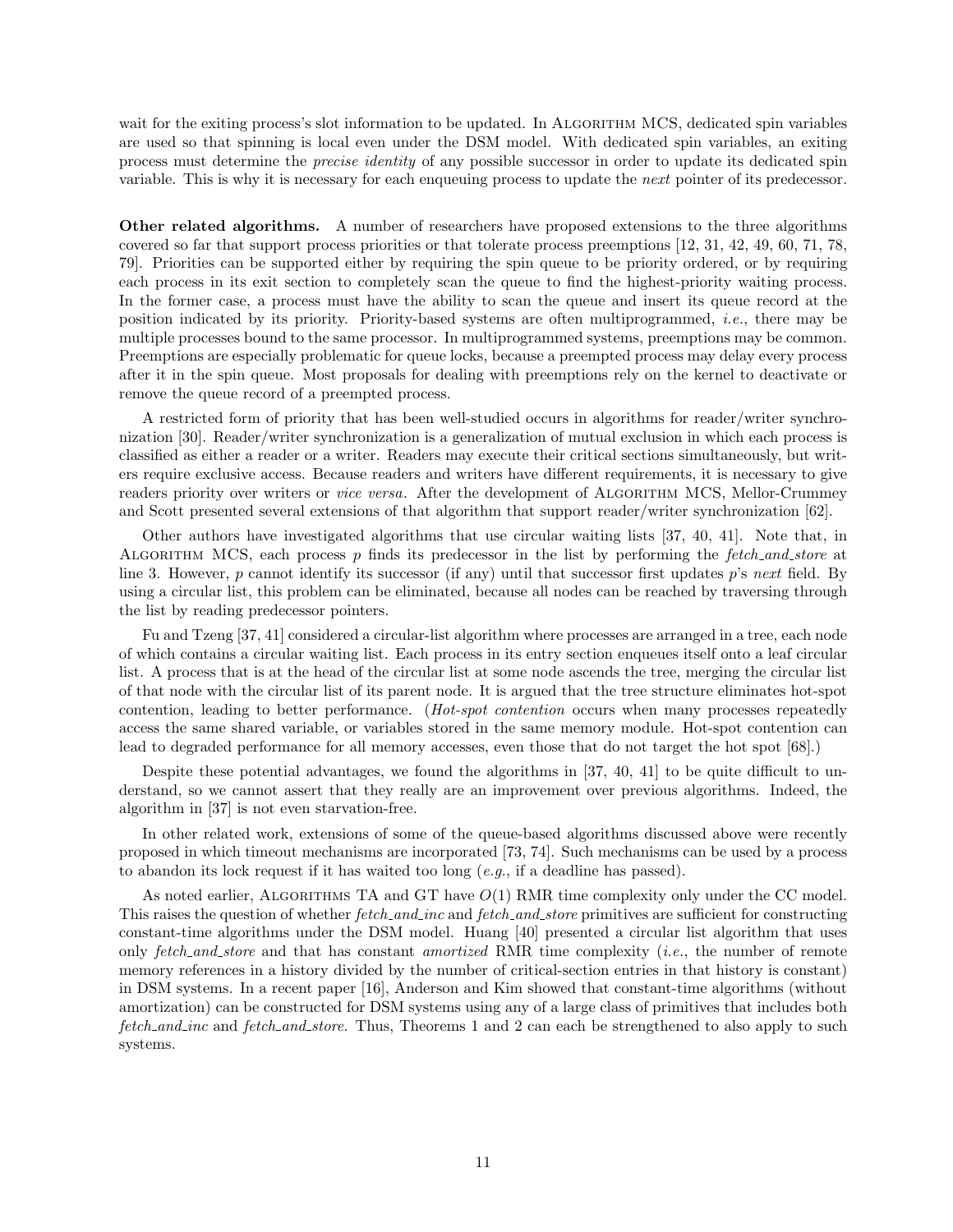#### **3.2 Algorithms that Use Only Reads and Writes**

Algorithms TA, GT, and MCS were the first local-spin mutual exclusion algorithms to be published, and each requires one or more read-modify-write primitives. This led some researchers to question whether such primitives were in fact *necessary* for local-spin synchronization. In 1993, Anderson showed that this was not the case by presenting an  $\Theta(N)$  algorithm that uses only read and write operations [11]. Although this algorithm showed that local-spin synchronization without strong primitives was possible in principle, its RMR time complexity is significantly higher than ALGORITHMS TA, GT, and MCS. In subsequent work, Yang and Anderson narrowed this time-complexity gap by presenting an  $\Theta(\log N)$  algorithm based on reads and writes [80]. As explained later in Section 8, it follows from recent work on lower bounds that the RMR time complexity of Yang and Anderson's algorithm is within a factor of Θ(log log N) of optimality for algorithms that use only atomic reads and writes (Theorem 24).

In the rest of this section, an overview is given of Yang and Anderson's algorithm, hereafter denoted Algorithm YA [80]. The earlier algorithm of Anderson [11] happens to be correct even if reads and writes are nonatomic. Therefore, we defer consideration of it to Section 7.

Algorithm YA**.** In [45], Kessels proposed implementing <sup>N</sup>-process mutual exclusion by using instances of a two-process solution (which, in Kessels' algorithm, is not a local-spin algorithm) in a binary arbitration tree. Associated with each link in the tree is an entry section and an exit section. The entry and exit sections associated with the two links connecting a given node to its children constitute a two-process mutual exclusion algorithm. Initially, all processes are "located" at the leaves of the tree. To enter its critical section, a process is required to traverse a path from its leaf up to the root, executing the entry section of each link on this path. Upon exiting its critical section, a process traverses this path in reverse, this time executing the exit section of each link.

Algorithm YA is based on the arbitration-tree approach of Kessels. For this approach to work in a DSM system when all busy-waiting is by local spinning, the two-process algorithm being used must provide a mechanism that allows a process to deduce the process (if any) with which it must compete. (If a process incorrectly determines its competitor at some node of the tree, then it may end up writing to a spin variable of a process that has not even accessed that node!) The two-process version of Algorithm YA provides such a mechanism. A slightly-simplified version of the two-process algorithm is shown in Figure 7, and the full N-process algorithm is shown in Figure 8. In Figure 7, the two processes are denoted by the identifiers u and v, which are assumed to be distinct, nonnegative integer values. (Process identifiers range over  $\{0,\ldots,N-1\}$ in Figure 8.)

The two-process algorithm employs five shared variables,  $C[u], C[v], T, P[u]$ , and  $P[v]$ . Variable  $C[u]$ ranges over  $\{u, v, \perp\}$  and is used by process u to inform process v of its intent to enter its critical section. Observe that  $C[u] = u \neq \perp$  holds while process u is at lines 3–13, and  $C[u] = \perp$  holds otherwise. Variable  $C[v]$  is used similarly. Variable T ranges over  $\{u, v\}$  and is used as a tie-breaker in the event that both processes attempt to enter their critical sections at the same time. The algorithm ensures that the two processes enter their critical sections according to the order in which they update T. Variable  $P[u]$  ranges over  $\{0, 1, 2\}$  and is used by process u whenever it needs to busy-wait. Variable P[v] is used similarly by process v. (Note that these are statically-allocated spin variables; hence, on DSM machines, they can be stored locally.)

When process u wants to enter its critical section, it informs process v of its intention by establishing  $C[u] = u$ . Then, process u assigns its identifier u to the tie-breaker variable T, and initializes its spin location P[u]. If process v has not shown interest in entering its critical section, *i.e.*, if  $C[v] = \perp$  holds when u executes line 5, then process u proceeds directly to its critical section. Otherwise, u reads the tie-breaker variable T. If  $T \neq u$ , which implies that  $T = v$ , then u can enter its critical section, as the algorithm prohibits v from entering its critical section when  $C[u] = u \land T = v$  holds (recall that ties are broken in favor of the first process to update T). If  $T = u$  holds, then either process v executed line 3 before process u, or process v has executed line 2 but not line 3. In the first case,  $u$  should wait until  $v$  exits its critical section, whereas, in the second case, u should be able to proceed to its critical section. This ambiguity is resolved by having process u execute lines  $7-11$ . Lines  $7-8$  are executed by process u to release process v in the event that it is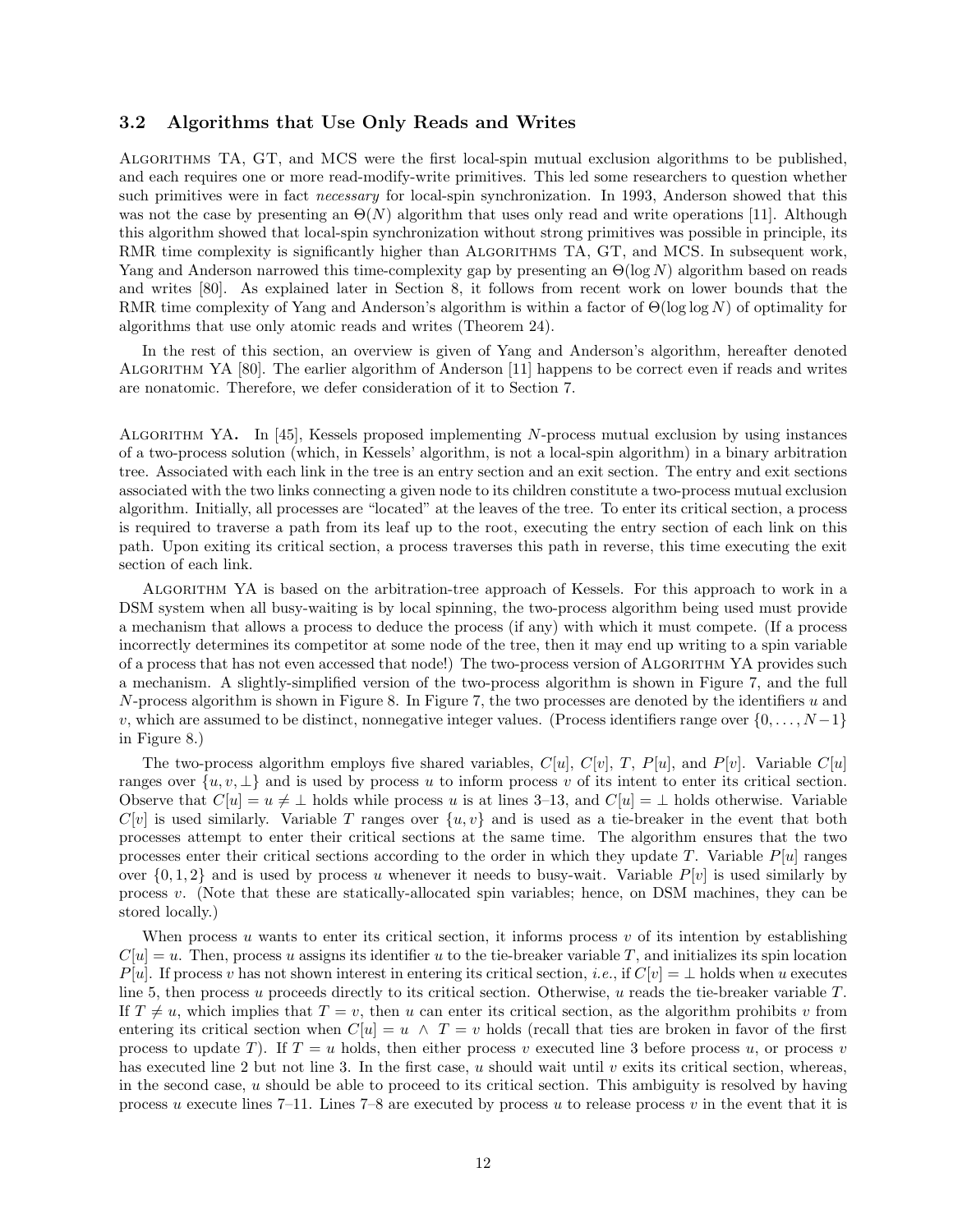**shared variables** C:  $array[u, v]$  of  $\{u, v, \perp\}$  initially  $\perp$ ; P:  $array[u, v]$  of 0..2 **initially** 0;  $T: \{u, v\}$ 

**process** u **process** v **while** true **do while** true **do** 1: Noncritical Section; 1: Noncritical Section; 2:  $C[u] := u;$  2:  $C[v] := v;$ 3:  $T := u;$  3:  $T := v;$ 4:  $P[u] := 0;$  4:  $P[v] := 0;$ 5: **if**  $C[v] \neq \perp$  **then** 5: **if**  $C[u] \neq \perp$  **then** 6: **if**  $T = u$  **then** 6: **if**  $T = v$  **then** 7: **if**  $P[v] = 0$  **then** 7: **if**  $P[u] = 0$  **then** 8:  $P[v] := 1;$  8:  $P[u] := 1$ **fi**; **fi**; 9: **await** P[u] ≥ 1; /∗ spin ∗/ 9: **await** P[v] ≥ 1; /∗ spin ∗/ 10: **if**  $T = u$  **then** 10: **if**  $T = v$  **then** 11: **await** P[u]=2 /∗ spin ∗/ 11: **await** P[v]=2 /∗ spin ∗/  $f$ **i** fi  $f$ **i** fi **fi**; **fi**; 12: Critical Section; 12: Critical Section; 13:  $C[u] := \bot;$  13:  $C[v] := \bot;$ 14: **if**  $T \neq u$  **then** 14: **if**  $T \neq v$  **then** 15:  $P[v] := 2$  15:  $P[u] := 2$  $\mathbf f$ **i** fi **od od**

Figure 7: Algorithm YA: Two-process case.

waiting for u to update the tie-breaker variable (*i.e.*, v is busy-waiting at line 9). Lines 9–11 are executed by u to determine which process updated the tie-breaker variable first. Note that  $P[u] \ge 1$  implies that v has already updated the tie-breaker, and  $P[u] = 2$  implies that v has finished its critical section. To handle these two cases, process u first waits until  $P[u] \geq 1$  (*i.e.*, until v has updated the tie-breaker), re-examines T to see which process updated T last, and finally, if necessary, waits until  $P[u]=2$  (*i.e.*, until process v finishes its critical section).

After executing its critical section, process u informs process v that it is finished by establishing  $C[u] = \perp$ . If  $T = v$ , in which case process v is trying to enter its critical section, then process u updates  $P[v]$  so that v does not wait.

As discussed above, the N-process case is solved by applying the above two-process algorithm in a binary arbitration tree. When competing within the two-process instance at a node within the tree, a process can determine its competitor by reading the C variable associated with the other side. Some slight modifications to the algorithm are required to implement this. For example, lines 2–4 in Figure 7 are replaced by the following.

 $C[node][side] := p;$  $T[node] := p;$  $P[h][p] := 0;$  $rival := C[node][1 - side]$ 

In this code fragment,  $p$  is the invoking process, and it invokes the algorithm at the tree node at height  $h$ indicated by *node* from side *side*, where *side* ranges over {0, 1} (*i.e.*, processes from the left subtree beneath this node invoke side 0, and processes from the right subtree invoke side 1). The identity of process p's competitor (if any) is recorded in the private variable *rival*. Notice that the C variables are now indexed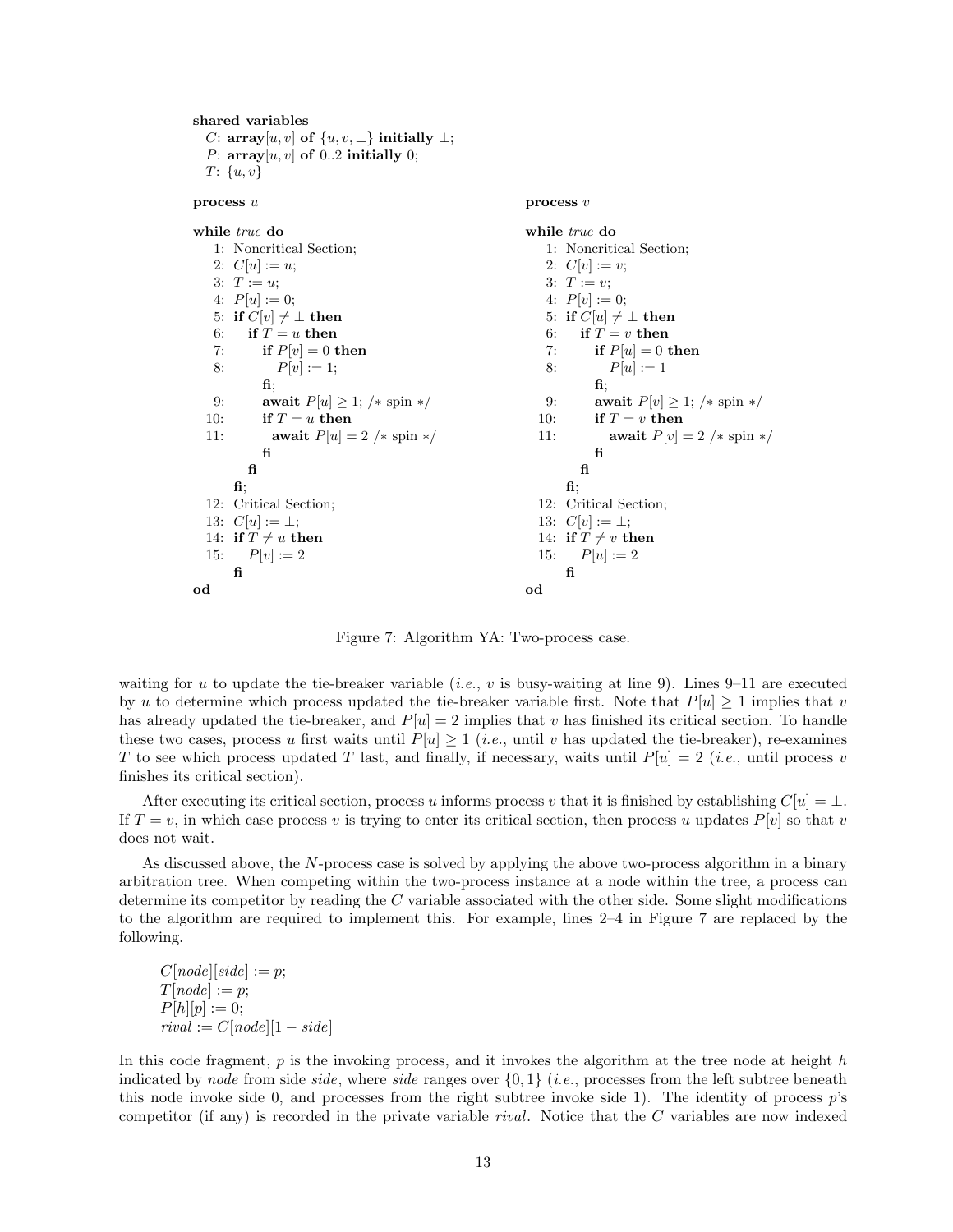| const<br>$L = \log N$<br>$Tsize = 2^L - 1 = N - 1$                                                          | /* for simplicity, we assume $N = 2^L*/$<br>/* height of arbitration tree = $O(\log N)$ */<br>/* size of arbitration tree = $O(N)$ */ |     |                                                                                                                    |
|-------------------------------------------------------------------------------------------------------------|---------------------------------------------------------------------------------------------------------------------------------------|-----|--------------------------------------------------------------------------------------------------------------------|
| shared variables<br><i>P</i> : $array[1L][0N-1]$ of 02 initially 0;<br><i>T</i> : $array[1 Tisize] of 0N-1$ | C: array [1 Tsize][0, 1] of $(0N-1, \perp)$ initially $\perp$ ;                                                                       |     | private variables<br>h: 1L;<br>node: 1Tsize;<br>side: 0, 1; $/* 0 = left side, 1 = right side */$<br>rival: $0N-1$ |
| $\mathbf{process}\ p$                                                                                       | $/* 0 \leq p \leq N */$                                                                                                               |     |                                                                                                                    |
| while true do                                                                                               |                                                                                                                                       |     | 15: Critical Section;                                                                                              |
| 1: Noncritical Section;                                                                                     |                                                                                                                                       |     | 16: for $h := L$ downto 1 do                                                                                       |
| 2:<br>for $h := 1$ to L do                                                                                  |                                                                                                                                       | 17: | $node :=  (N+p)/2^h ;$                                                                                             |
| 3:<br>$node :=  (N+p)/2^h ;$                                                                                |                                                                                                                                       |     | 18: $side :=  (N+p)/2^{h-1}  \bmod 2;$                                                                             |
| $side :=  (N+p)/2^{h-1}  \bmod 2;$<br>4:                                                                    |                                                                                                                                       |     | 19: $C[node][side] := \bot;$                                                                                       |
| $C[node][side] := p;$<br>5:                                                                                 |                                                                                                                                       |     | 20: $rival := T[node];$                                                                                            |
| 6:<br>$T[node] := p;$                                                                                       |                                                                                                                                       |     | 21: if $rival \neq p$ then                                                                                         |
| 7:<br>$P[h][p] := 0;$                                                                                       |                                                                                                                                       | 22: | $P[h][rival] := 2$                                                                                                 |
| 8:<br>$rival := C[node][1 - side];$                                                                         |                                                                                                                                       |     | fi                                                                                                                 |
| 9:<br>if $rival \neq \perp \wedge T[node] = p$ then                                                         |                                                                                                                                       | od  |                                                                                                                    |
| 10:<br>if $P[h][rival] = 0$ then                                                                            |                                                                                                                                       | od  |                                                                                                                    |
| $P[h][rival] := 1$ ;<br>11:                                                                                 |                                                                                                                                       |     |                                                                                                                    |
| fi                                                                                                          |                                                                                                                                       |     |                                                                                                                    |
| 12:<br>await $P[h][p] \geq 1$ ;                                                                             |                                                                                                                                       |     |                                                                                                                    |
| 13:<br>if $T[node] = p$ then                                                                                |                                                                                                                                       |     |                                                                                                                    |
| 14:<br>await $P[h][p] = 2$<br>fi                                                                            |                                                                                                                                       |     |                                                                                                                    |
| fi                                                                                                          |                                                                                                                                       |     |                                                                                                                    |
| od;                                                                                                         |                                                                                                                                       |     |                                                                                                                    |
|                                                                                                             |                                                                                                                                       |     |                                                                                                                    |

Figure 8: ALGORITHM YA: N-process case.

by side, but are assigned values ranging over the process identifiers. The N-process algorithm that uses this modified two-process code is depicted in Figure 8. In this figure, we have assumed that N is a power of two, for the sake of simplicity. Nodes are numbered as follows: 1 (the root node), 2 and 3 (its two children),  $4,\ldots,7$  (their children), and so on. Process p begins executing in the arbitration tree at the leaf node  $N+p$ . From this algorithm, we have the following theorem.

**Theorem 4 (Yang and Anderson)** *The mutual exclusion problem can be solved with* Θ(log N) *RMR time*  $complexity using only reads and writes under either the CC or DSM model.$ 

**Other related algorithms.** In order to guarantee that different nodes in the arbitration tree do not interfere with each other in ALGORITHM YA, a distinct spin variable is used for each process at each level of the tree. Thus, the algorithm's space complexity  $\Theta(N \log N)$ . In a recent paper [47], Kim and Anderson presented a simple code transformation that reduces the space complexity of the algorithm to  $\Theta(N)$ , which is optimal (see Theorem 18). In this new algorithm, each process uses the same spin variable for all levels of the tree. Like ALGORITHM YA, the RMR time complexity of this new algorithm is  $\Theta(\log N)$ .

Aside from the algorithms already mentioned, the only other published local-spin mutual exclusion algorithm that uses only reads and writes that we know of is one by Tsay [77]. Tsay's algorithm is very similar to Algorithm YA and also the earlier algorithm of Anderson [11]. Tsay derives his algorithm through a series of transformations from Peterson's algorithm [67]. Although not noted in [11], Anderson's algorithm was obtained in exactly this way. (Actually, Kessels' algorithm [45] represents an important step in the series of transformations.)

Zhang, Yan, and Castañeda have conducted an extensive evaluation of several (read/write)-based mutual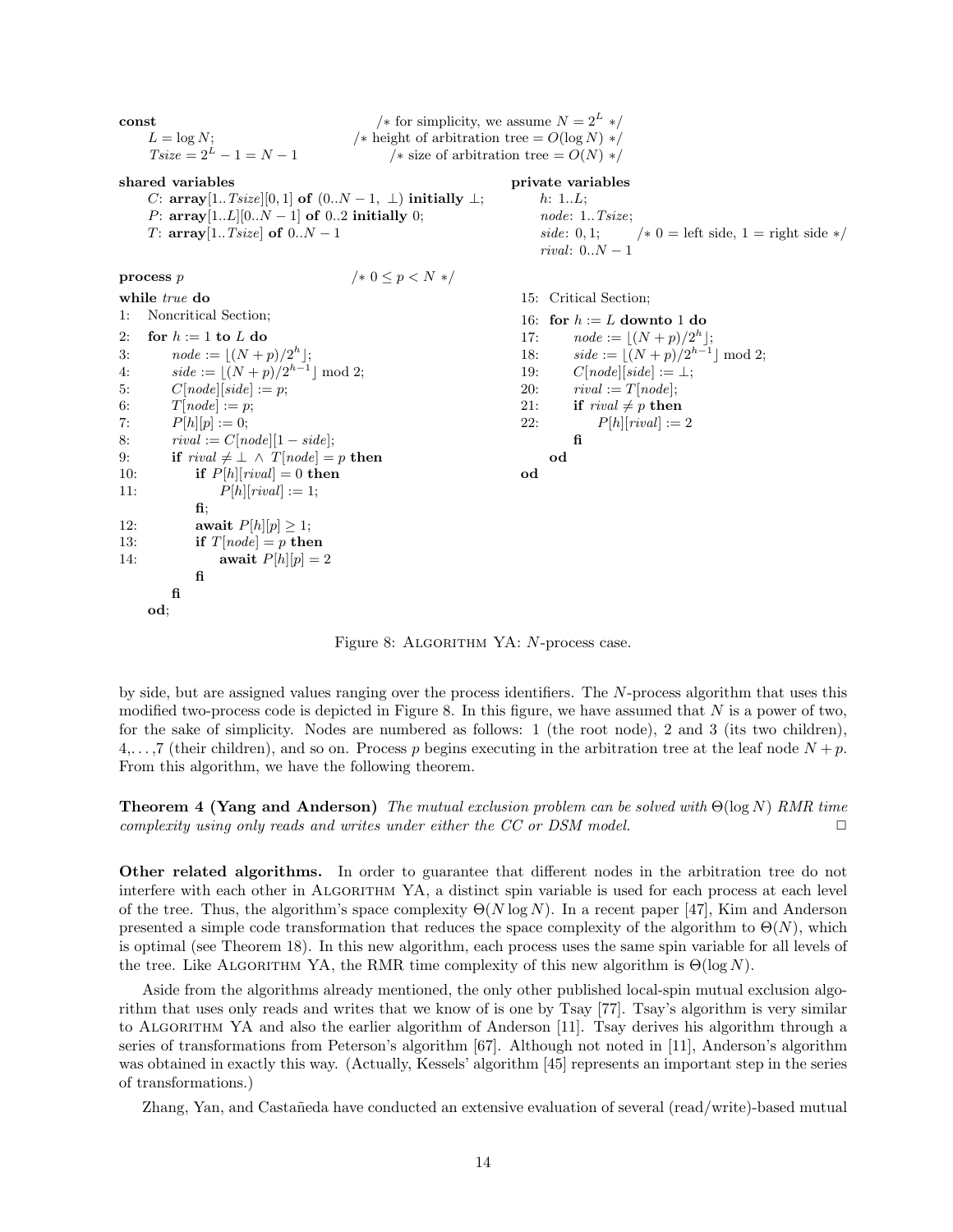exclusion algorithms [81]. Algorithm YA is one of the algorithms tested by them. Their evaluation is based on several metrics that take into account the effects of architectures, systems, and software implementations. In addition, they present three new algorithms, including two tree-based algorithms, that incorporate both local-spin and non-local-spin techniques.

### **4 Fast Mutual Exclusion**

In 1987, Lamport devised a novel mutual exclusion algorithm that requires only seven memory accesses in the absence of contention [56]. Algorithms such as this, in which a process executes a constant-time "fast path" in the absence of contention, are known as "fast" mutual exclusion algorithms. (When determining contention-free time complexities, all memory references are counted, local and remote.) Each of the readmodify-write-based algorithms covered in Section 3.1 clearly has constant time complexity in the absence of contention. Thus, time complexity in the absence of contention is a non-issue if suitable read-modify-write primitives are available. For this reason, the term "fast mutual exclusion algorithm" is usually applied only to algorithms that use only reads and writes. In this section, we present an overview of research to date on such algorithms.

### **4.1** Algorithm L**: Lamport's Fast Mutual Exclusion Algorithm**

Lamport's fast mutual exclusion algorithm, hereafter denoted ALGORITHM L, is shown in Figure 9(a). In this algorithm, a fast-path process reaches its critical section by executing (only) lines 2, 3, 4, 8, and 9. Of these, lines 3, 4, 8, and 9 are of special significance. These lines are shown separately in Figure  $9(c)$ , where they are used to define a "black box" element called a *splitter*, which is illustrated in Figure 9(b). (The term "splitter" is not due to Lamport; it was first abstracted as a "black box" by Moir and Anderson [65], and first called a "splitter" by Attiya and Fouren [22].) In the following paragraphs, we consider some properties of the splitter that make it so useful, and then show how these properties ensure the correctness of Algorithm L.

**The splitter element.** Each process that invokes the splitter code either stops, moves down, or moves right. (The move is defined by the value assigned to the private variable *dir* .) One of the key properties of the splitter that makes it so useful is the following: if several processes invoke a splitter, then at most one of them can stop at that splitter. To see why this property holds, suppose to the contrary that two processes p and q stop. Let p be the process that executed line 4 last. Because p found that  $X = p$  held at line 4, X is not written by any process between p's execution of line 1 and p's execution of line 4. Thus, q executed line 4 before p executed line 1. This implies that q executed line 3 before p executed line 2. Thus, p must have read  $Y = false$  at line 2 and then assigned "p.dir := *right*," which is a contradiction. Similar arguments can be applied to show that if n processes invoke a splitter, then at most  $n-1$  can move right, and at most  $n-1$  can move down.

Because of these properties, the splitter element and related mechanisms have proven to be immensely useful in wait-free algorithms for renaming [3, 4, 23, 22, 24, 65, 66]. Renaming algorithms are used to "shrink" the name space from which process identifiers are taken. Such algorithms can be used to speed up concurrent computations with loops that iterate over process identifiers. Because of the splitter's properties, it is possible to solve the renaming problem by interconnecting a collection of splitters in a grid as shown in Figure 10 [66]. A name is associated with each splitter. When a process stops at a splitter, it acquires the name associated with that splitter. If the grid has  $N$  rows and  $N$  columns, where  $N$  is the number of processes, then by induction, every process eventually stops at some splitter. (The original name space may be much larger than N.) To see why, note that at most  $N-1$  processes may move to the second row and below, at most  $N-2$  to the third row and below, and so on. Hence, at most one process may enter the  $N^{\text{th}}$ row (name 11 in Figure 10.) Similar arguments can be used to show that at most one process may enter each "leaf node" (names 11–15 in Figure 10), and hence every process eventually stops.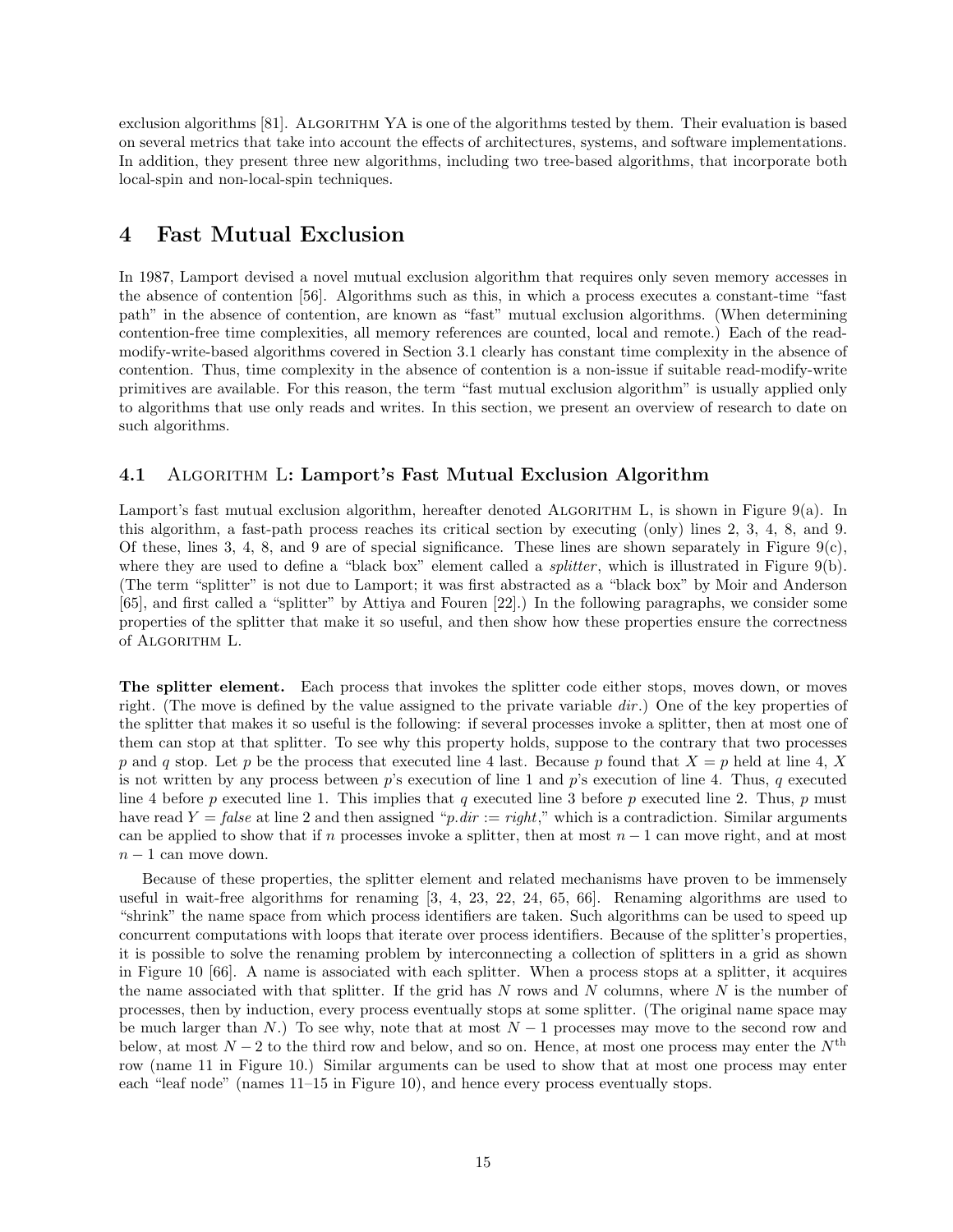**shared variable** B: **array**[1..N] **of boolean initially** false; X: 1..N;  $Y: 0..N$  initially  $0$ **process** p  $/* 1 \leq p \leq N*/$ **private variable** j: 1..N **while** true **do** 1: Noncritical Section; 2:  $B[p] := true;$ 3:  $X := p$ ; 4: **if**  $Y \neq 0$  **then** 5:  $B[p] := \text{false};$ 6: **await**  $Y = 0$ ; /\* busy wait \*/ 7: **goto** 1 **fi**;  $8: Y := p;$ 9: **if**  $X \neq p$  **then** 10:  $B[p] := \text{false};$ 11: **for**  $j := 1$  **to** N **do** 12: **await**  $\neg B[j]$  /\* busy wait \*/ **od**; 13: **if**  $Y \neq p$  **then** 14: **await**  $Y = 0$ ; /\* busy wait \*/ 15: **goto** 1 **fi fi**; 16: Critical Section;  $17: Y := 0;$ 18:  $B[p] := \text{false}$ **od (a)** stop 1 n n-1 right down **(b)**  $/* X$  and Y are as in part (a)  $*/$ **process** p **private variable** dir:  $\{stop, right, down\}$ 1:  $X := p$ ; 2: **if**  $Y \neq 0$  **then** dir := right **else** 3:  $Y := p;$ 4: **if**  $X \neq p$  **then**  $dir := down$ **else**  $dir := stop$ **fi fi (c)**

Figure 9: **(a)** Algorithm L: Lamport's fast mutual exclusion algorithm. **(b)** The splitter element and **(c)** its implementation.

**Correctness of** ALGORITHM L. The splitter's properties also ensure that ALGORITHM L is correct. In particular, because at most one process can stop at a splitter, at most one process at a time can "take the fast path" by reading  $Y = 0$  at line 4 and  $X = p$  at line 9. (This corresponds to the assignment of  $dir := stop$ at Figure 9(c).) Moreover, if no process takes the fast path during a period of contention, then some process must reach lines 10–15. It can be shown that, of these processes, the last to update the variable Y eventually enters its critical section and then reopens the fast path by assigning  $Y := 0$  at line 17. Thus, the algorithm is livelock-free, giving us the following theorem.

**Theorem 5 (Lamport)** *The mutual exclusion problem can be solved by a livelock-free algorithm that requires only seven memory references in the absence of contention.*  $\Box$ 

On the other hand, starvation-freedom is not satisfied, because an unfortunate process may repeatedly find either  $Y \neq 0$  at line 4 or  $Y \neq p$  at line 13, and hence wait forever.

**Variations.** A number of authors have proposed variants of ALGORITHM L. We only mention variants here that are not covered in detail later. Michael and Scott showed that only two reads and four writes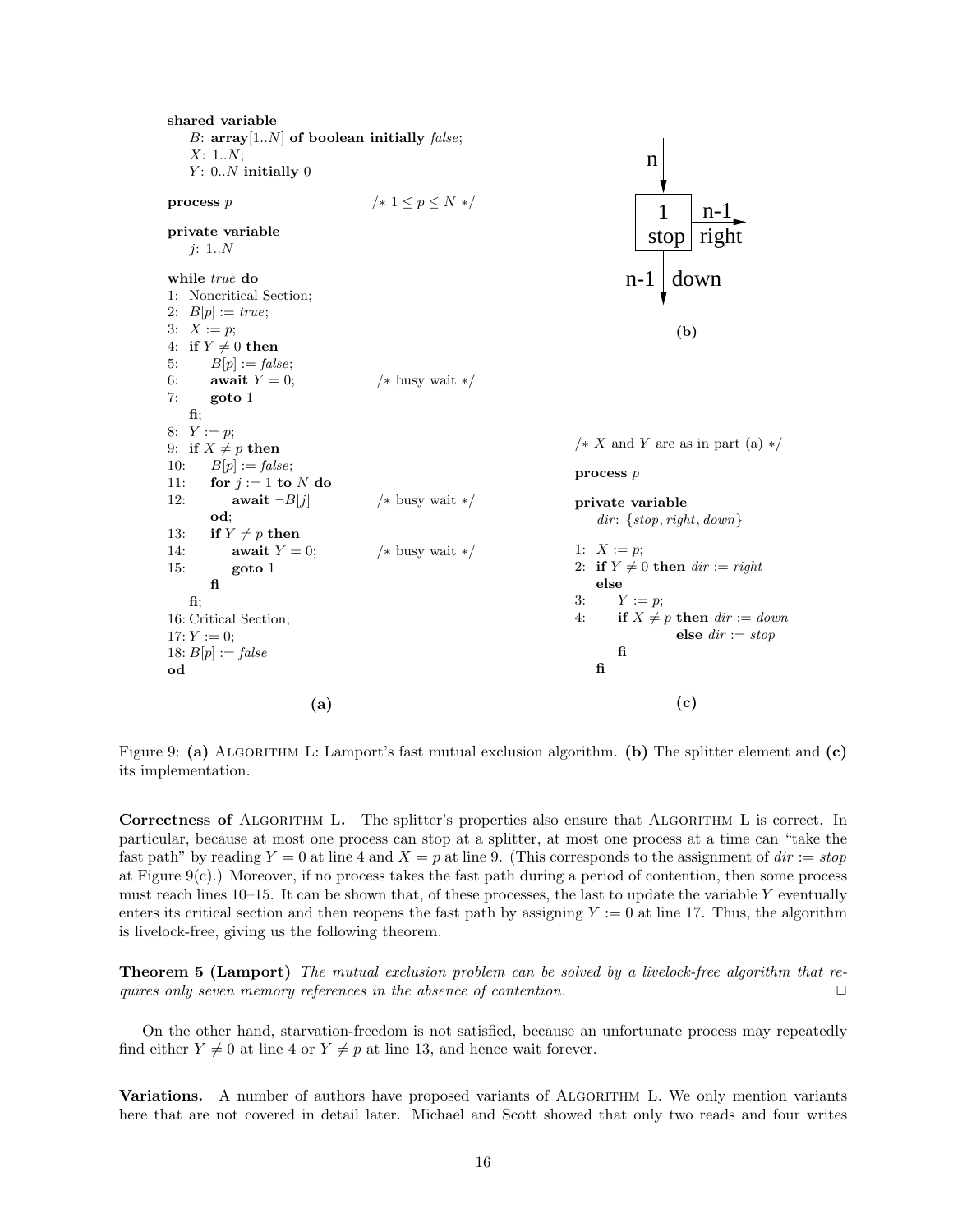

Figure 10: Renaming grid (depicted for  $N = 5$ ).

are required in the absence of contention, if processes have the ability to read and write at both full- and half-word granularities [64].

In contrast, Merritt and Taubenfeld proposed modifications that speed up the algorithm in the *presence* of contention, as compared with Algorithm L [63]. In Algorithm L, each process that reaches line 11 must check the status of every other process. However, in an actual system, the number of processes that actually invoke the algorithm concurrently is likely to be much less than the total number of processes in the system. Merritt and Taubenfeld showed that by using a linked list instead of a simple array scan, the time complexity of this check can be made proportional to the number of contending processes.

#### **4.2 Fast Mutual Exclusion with Local Spinning**

All of the fast mutual exclusion algorithms discussed above employ busy-waiting loops in which shared variables are both read and written. Thus, while these algorithms are fast in the *absence* of contention, each has unbounded RMR time complexity *under* contention. In this section, we consider fast mutual exclusion algorithms in which all busy-waiting is by local spinning.

The first such algorithm to be published was actually variant of Algorithm YA considered earlier in Section 3.2 [80]. Unfortunately, in this fast-path variant of ALGORITHM YA, RMR time complexity under contention is  $\Theta(N)$  instead of  $\Theta(\log N)$ . In later work [15], Anderson and Kim presented an improved fastpath mechanism that results in  $O(1)$  time complexity in the absence of contention and  $\Theta(\log N)$  RMR time complexity under contention, when used in conjunction with Algorithm YA [15]. The resulting algorithm, denoted ALGORITHM AK, is described next.

Algorithm AK**.** The basic idea behind Algorithm AK is to combine the fast path of Algorithm L with the arbitration tree of ALGORITHM YA, specifically by placing an extra two-process version of AL-GORITHM YA "on top" of the arbitration tree. (The version of ALGORITHM YA in Figure 8 must be used for the two-process algorithm, because the two processes are not fixed.) This approach is illustrated in Figure 11. The "left" entry section of this extra two-process algorithm (*i.e.*, process 0's code in Figure 8) is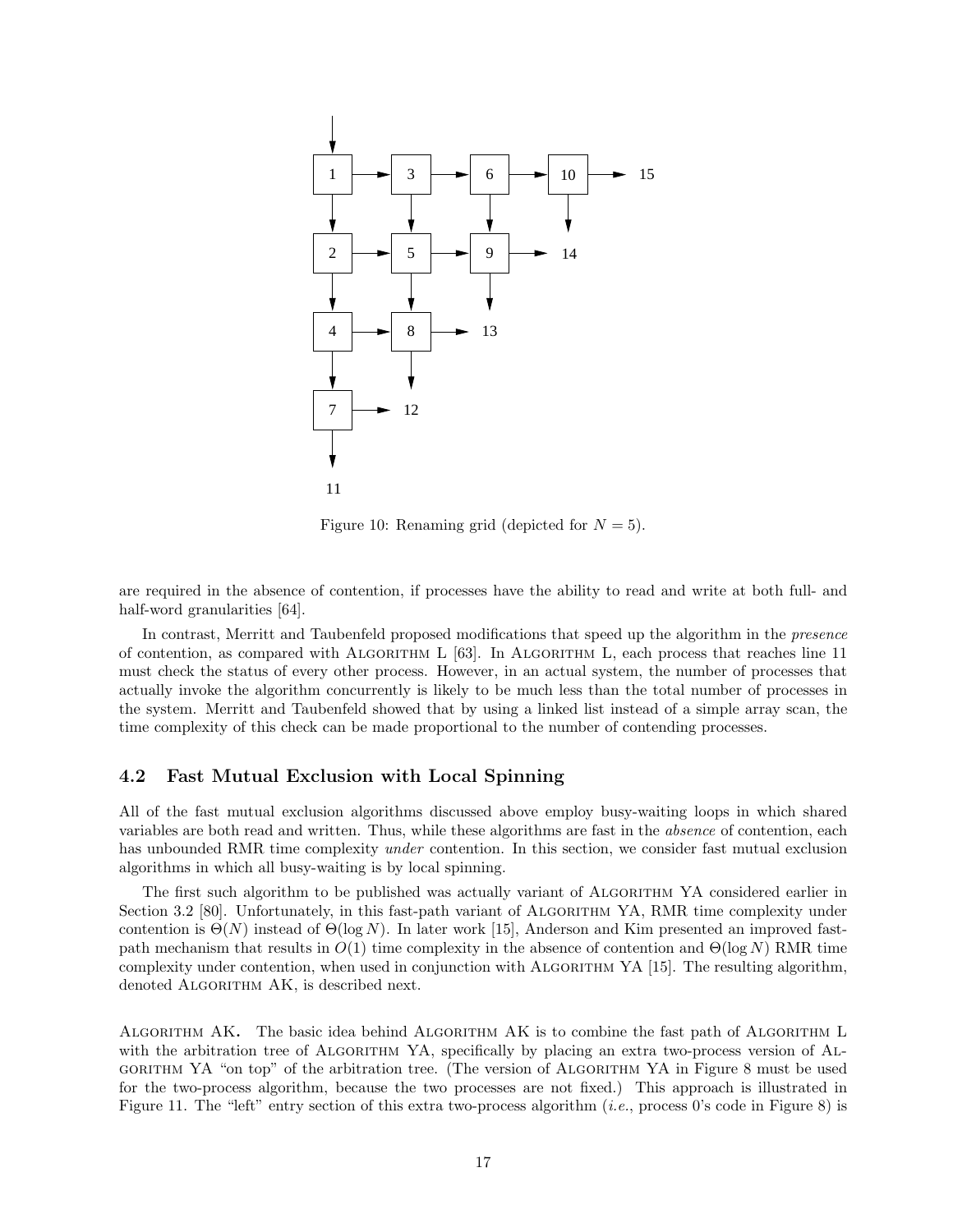

Figure 11: Basic structure of ALGORITHM AK.

executed by a process if that process detects no contention. The "right" entry section of this extra algorithm (*i.e.*, process 1's code in Figure 8) is executed by a process after it has successfully acquired the critical section implemented by the arbitration tree. Aprocess competes within the arbitration tree if it detects any contention.

We now describe the fast-path mechanism of ALGORITHM AK. The version of this mechanism considered here uses unbounded memory. A (slightly more complicated) bounded version is described in [15].

The unbounded version is shown in Figure 12. Before describing how the algorithm works, we first examine its basic structure. Four shared variables and an infinite shared array are used: X, Y , *Reset*, *Name Taken* (the array), and *Infast*. Variables X and Y are as in Lamport's algorithm, with the exception that Y now has an additional integer *indx* field. As explained below, ALGORITHM AK works by "renaming" any process that acquires the fast path with a new temporary process identifier. The *indx* field of Y is used in renaming processes. The variable *Reset* is used to reinitialize the *indx* field of Y after a period of contention ends. The variable *Name Taken*[k] is used to indicate whether name k has been assigned to some process. The variable *Infast* is set to record that the fast path has been acquired by some process.

In Figure 12, the entry code for the extra "topmost" two-process algorithm illustrated in Figure 11 is denoted "ENTRY-2 $(0)$ " for left-invoking processes, and "ENTRY-2 $(1)$ " for right-invoking processes. The exit code is denoted similarly. The entry and exit code for the N-process arbitration-tree algorithm are denoted "ENTRY\_N(p)" and "EXIT\_N(p)," respectively, where p denotes the invoking process.

Aprocess determines if it can access the fast path by executing lines 2–11; of these, lines 2–6 comprise Lamport's fast-path mechanism. Note that the fast path is open if  $Y$ *.free* = *true*  $\land$  *Infast* = *false*  $\land$   $Y =$  *Reset* holds: if a process p begins executing lines 2–11 when this expression holds, and if all other processes remain in their noncritical sections, then  $p$  will reach line 12. If a process  $p$  detects any other competing process while executing within lines 2–11, then p is deflected out of the fast path and invokes either *SLOW* 1 or *SLOW* 2. *SLOW* 1 is invoked if p has not updated any variables that must be reset in order to reopen the fast path. Otherwise, *SLOW* 2 is invoked. A detailed explanation of the deflection mechanism is given below. If a process is not deflected, then it successfully acquires the fast path and executes lines 12–18. Aprocess that either acquires the fast path or is deflected to *SLOW* 2 attempts to reopen the fast path by executing lines 15–18 or 27–31, respectively. A detailed explanation of how the fast path is reopened is given below.

One critical property of the algorithm bears mentioning before we consider some of the algorithm's more complicated properties. In particular, note that many of the accesses to shared variables actually occur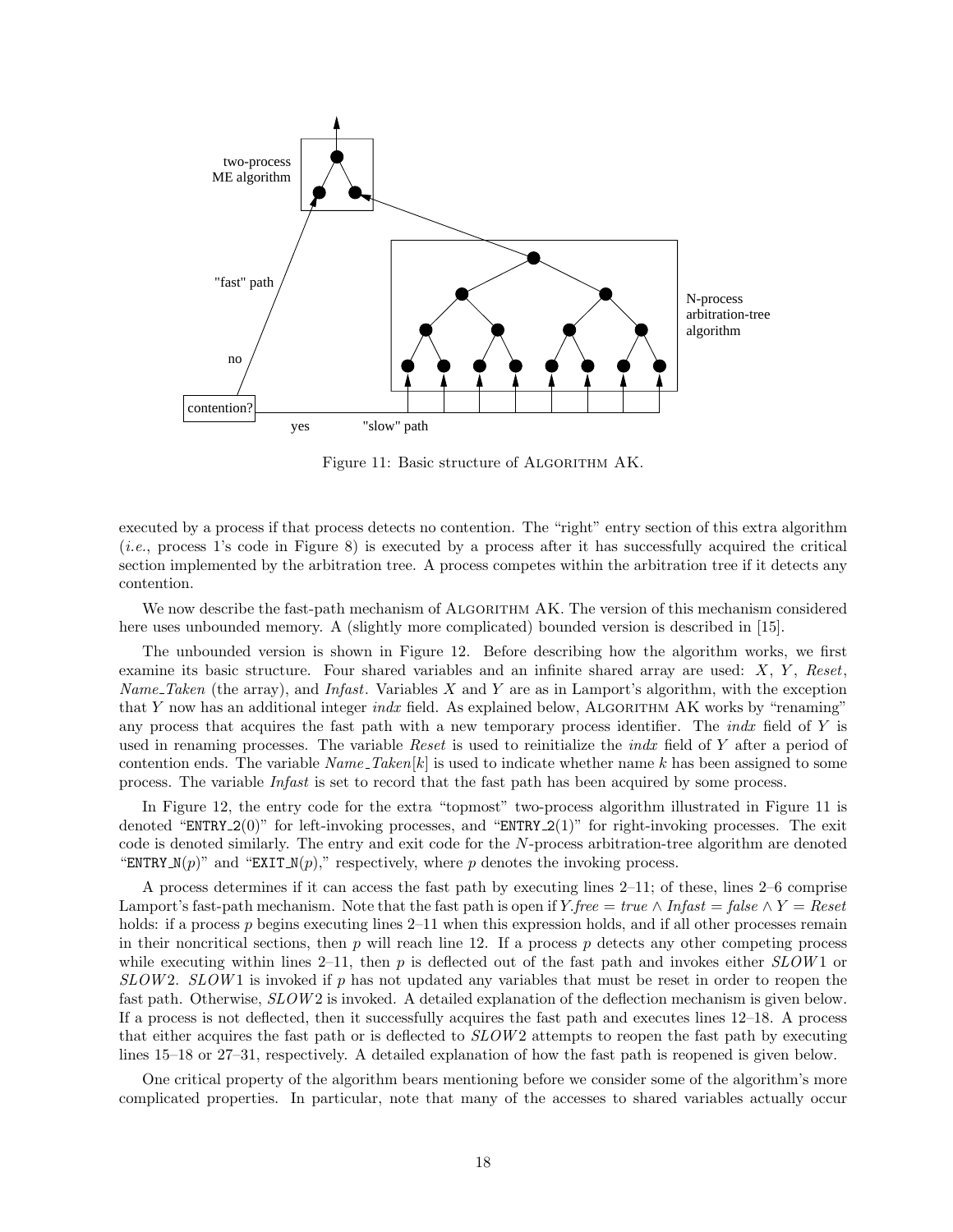| type $Ytype = record$ free: boolean; indx: 0 $\infty$ end                                                                                                                                                                                                                                                                                                                                                                                                                                                                                                                                                         |                      | /* stored in one word $*/$                                                |                                                                                                                                                                                                                                                                                                                                                                                                                                   |
|-------------------------------------------------------------------------------------------------------------------------------------------------------------------------------------------------------------------------------------------------------------------------------------------------------------------------------------------------------------------------------------------------------------------------------------------------------------------------------------------------------------------------------------------------------------------------------------------------------------------|----------------------|---------------------------------------------------------------------------|-----------------------------------------------------------------------------------------------------------------------------------------------------------------------------------------------------------------------------------------------------------------------------------------------------------------------------------------------------------------------------------------------------------------------------------|
| shared variable<br>$X: 0N-1;$<br>$Y$ , Reset: Ytype initially (true, 0);<br><i>Name_Taken:</i> $array[0\infty]$ of boolean initially <i>false</i> ;<br><i>Infast:</i> boolean initially <i>false</i>                                                                                                                                                                                                                                                                                                                                                                                                              |                      |                                                                           |                                                                                                                                                                                                                                                                                                                                                                                                                                   |
| process $p$                                                                                                                                                                                                                                                                                                                                                                                                                                                                                                                                                                                                       | $/* 0 \leq p < N$ */ |                                                                           |                                                                                                                                                                                                                                                                                                                                                                                                                                   |
| private variable $y: Ytype$                                                                                                                                                                                                                                                                                                                                                                                                                                                                                                                                                                                       |                      |                                                                           |                                                                                                                                                                                                                                                                                                                                                                                                                                   |
| while true do<br>Noncritical Section;<br>1:<br>2:<br>$X := p$ ;<br>3:<br>$y := Y;$<br>if $\neg y$ free then $SLOW1()$<br>4:<br>else<br>$Y := (false, 0);$<br>5:<br>if $(X \neq p \vee$<br>6:<br><i>Infast</i> ) then $SLOW2()$<br>7:<br>else<br>$Name\_ Taken[y.index] := true;$<br>8:<br>if $Reset \neq y$ then<br>9:<br>$Name\_Taken[y.index] := false;$<br>10:<br>SLOW2()<br>11:<br>else<br>12:<br>$In fast := true;$<br>13:<br>ENTRY_ $2(0);$<br>14:<br>Critical Section;<br>$Reset := (true, y.indx + 1);$<br>15:<br>$Y := (true, y.index + 1);$<br>16:<br>EXIT_2 $(0);$<br>17:<br>$In fast := false$<br>18: | /* fast path $*/$    | 20:<br>21:<br>22:<br>25:<br>26:<br>27:<br>28:<br>29:<br>30:<br>31:<br>32: | procedure $SLOW1()$<br>19: ENTRY $N(p)$ ;<br>$ENTRY_2(1);$<br>Critical Section;<br>EXIT_2 $(1);$<br>23: EXIT $N(p)$<br>procedure $SLOW2()$<br>24: ENTRY_N $(p)$ ;<br>ENTRY $2(1);$<br>Critical Section;<br>$y :=$ <i>Reset</i> ;<br>$Reset := (false, y. \text{ind}x);$<br>if $\neg Name$ Taken[y.indx] then<br>$Reset := (true, y.indx + 1);$<br>$Y := (true, y.index + 1)$<br>$\mathbf{f}$<br>EXIT $2(1)$ ;<br>33: EXIT_N $(p)$ |
| $fi$ $fi$ $fi$ $fi$                                                                                                                                                                                                                                                                                                                                                                                                                                                                                                                                                                                               |                      |                                                                           |                                                                                                                                                                                                                                                                                                                                                                                                                                   |

**od**

Figure 12: ALGORITHM AK:  $\Theta(\log N)$  fast-path algorithm with unbounded memory.

within code sequences that execute as critical sections (lines  $15-16$  and  $27-31$ ). Thus, when reasoning about the algorithm, we can assume that these code sequences do not interleave with one another. In fact, as we shall see, this assumption is not merely a matter of convenience — the algorithm's correctness relies *crucially* on the fact that these code sequences execute as critical sections.

One of the problems with Lamport's fast-path code is that it is difficult for a slow-path process that is attempting to reopen the fast path (by resetting  $Y$ ) to know whether some process is "about to" acquire the fast path. In ALGORITHM AK, this problem is solved by including in Y an additional field *indx*, which is an identifier that is used to "rename" any process that acquires the fast path. (The value of Y.*indx* is meaningful only if the Y.*free* = *true* holds. Otherwise, Y.*indx* is 0, and *Reset*.*indx* holds the "last-used" value of Y.*indx* .) This identifier will increase without bound over time, so we will never have to worry about the possibility that two processes are renamed with the same identifier. With this added field, a slow-path process has a way of identifying a process that has taken the fast path. To see how this works, consider what happens when, starting from the initial state, some set of processes execute their entry sections. At least one of these processes will read  $Y = (true, 0)$  at line 3 and assign  $Y := (false, 0)$  at line 5. By the correctness of Lamport's fast-path code, of the processes that assign Y , at most one will reach line 8. Aprocess that reaches line 8 will either acquire the fast path by reaching line 12, or will be deflected to *SLOW* 2 at line 11.

This gives us two cases to analyze: of the processes that read  $Y = (true, 0)$  at line 3 and assign Y at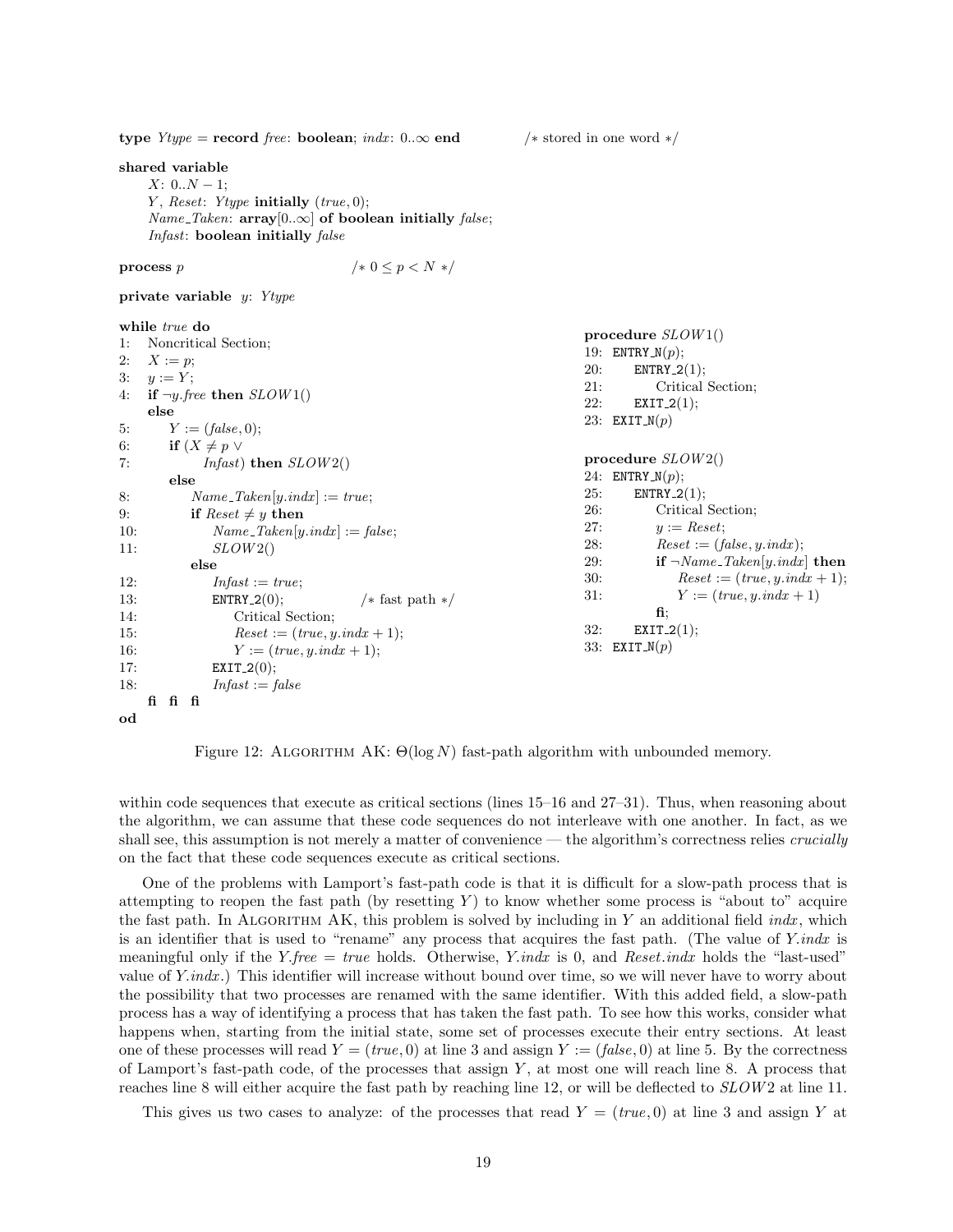line 5, either all are deflected to *SLOW* 2, or one, say p, acquires the fast path. In the former case, at least one of the processes that executes *SLOW* 2 finds *Name Taken*[0] to be *false* at line 29, and then reopens the fast path by executing lines 30 and 31, which establish  $Y$ *.free* = *true*  $\land$   $Y$ *.indx* > 0  $\land$   $Y =$  *Reset*. To see why at least one process executes lines 30 and 31, note that each process under consideration reads  $Y = (true, 0)$  at line 3, and thus its y.*indx* variable equals 0 while executing within lines 5–11. Note also that *Name Taken*[0] = *true* is established only by line 8. Furthermore, each process that is deflected to *SLOW* 2 at line 11 first assigns *Name Taken*[0] := *false*. Thus, at least one of the processes deflected to *SLOW* 2 finds *Name Taken*[0] to be *false* at line 29.

In the case that some unique process p has acquired the fast path, we must argue that **(i)** the fast-path process p reopens the fast path upon leaving it, and **(ii)** no *SLOW* 2 process "prematurely" reopens the fast path before p has left the fast path. Establishing (i) is straightforward. Process p will reopen the fast path by executing lines 15–18, which establish  $Y = (true, 1) \land Infast = false \land Y = Rest$ . Note that the assignment to *Infast* at line 18 prevents the reopening of the fast path from actually taking effect until after p has finished executing  $\text{EXIT}_2(0)$ .

To establish (ii), suppose, to the contrary, that some *SLOW* 2 process reopens the fast path by executing line 31 while p is executing within lines 12–18. Let q be the first such *SLOW* 2 process to execute line 31. Since we are assuming that the ENTRY and EXIT calls are correct,  $q$  cannot execute line 31 while  $p$  is executing within lines 14–16. Moreover, if p is enabled to execute line 17 or 18, then *Infast* is *true*, and hence the fast path is closed. The remaining possibility is that p is enabled to execute line 12. (Note that if p were enabled to execute line 12, and if q were to reopen the fast path, then we could end up with two processes concurrently invoking ENTRY 2 or EXIT 2 at lines 13 and 17 with a virtual process identifier of 0! The ENTRY 2 and EXIT 2 calls obviously cannot be assumed to work correctly if such a scenario could happen.)

So, assume that q executes line 31 while  $p$  is enabled to execute line 12. For this to happen,  $q$  must have read *Name Taken*[0] = *false* at line 29 before p assigned *Name Taken*[0] := *true* at line 8. (Recall that all the processes under consideration read  $Y = (true, 0)$  at line 3. This is why p writes to *Name\_Taken*[0] instead of some other element of *Name Taken*. q reads from *Name Taken*[0] at line 29 because it is the first process to attempt to reset the fast path, which implies that q reads  $Reset = (true, 0)$  at line 27.) Because q executes line 29 before p executes line 8, line 28 is executed by q before line 9 is executed by p. Thus, p must have found *Reset*  $\neq$  y at line 9, *i.e.*, it was deflected to *SLOW* 2, which is a contradiction. It follows from the explanation given here that after an initial period of contention ends, we must have *Y.free* = *true* ∧ *Y.indx* > 0 ∧ *Y* = *Reset* ∧ *Infast* = *false*. This argument can be applied inductively to show that the fast path is properly reopened after each period of contention ends. When applied inductively, all reasoning is as above, except that, instead of Y.*indx* = 0, we have Y.*indx* = k for some  $k > 0$ . (Note that *Reset*.*indx* always holds the current or last-used value of Y.*indx* , and hence Y.*indx* always increases by one when the fast path is reopened.)

Algorithm AK requires unbounded memory because the *indx* field of <sup>Y</sup> that is used for renaming will continue to grow without bound. In [15], a bounded version is presented in which Y.*indx* is incremented modulo-N. With Y.*indx* being updated in this way, the following potential problem arises. A process p may reach line 9 in ALGORITHM AK with  $p.y. \text{ind }x = k$  and then stall. While stalled, other processes may repeatedly increment Y.*indx* (in *SLOW* 2) until it "cycles back" to k. At this point, another process q may reach line 9 with  $q.y.indx = k$ . This is a problem because p and q may interfere with each other in updating *Name\_Taken*[k]. In the bounded version of ALGORITHM AK, an additional mechanism is introduced to prevent Y.*indx* from prematurely recycling in this way.

The results of this section establish the following theorem.

**Theorem 6 (Anderson and Kim)** *The mutual exclusion problem can be solved with* Θ(log N) *RMR time complexity under contention and* O(1) *time complexity in the absence of contention using only reads and*  $writes\ under\ either\ the\ CC\ or\ DSM\ model.$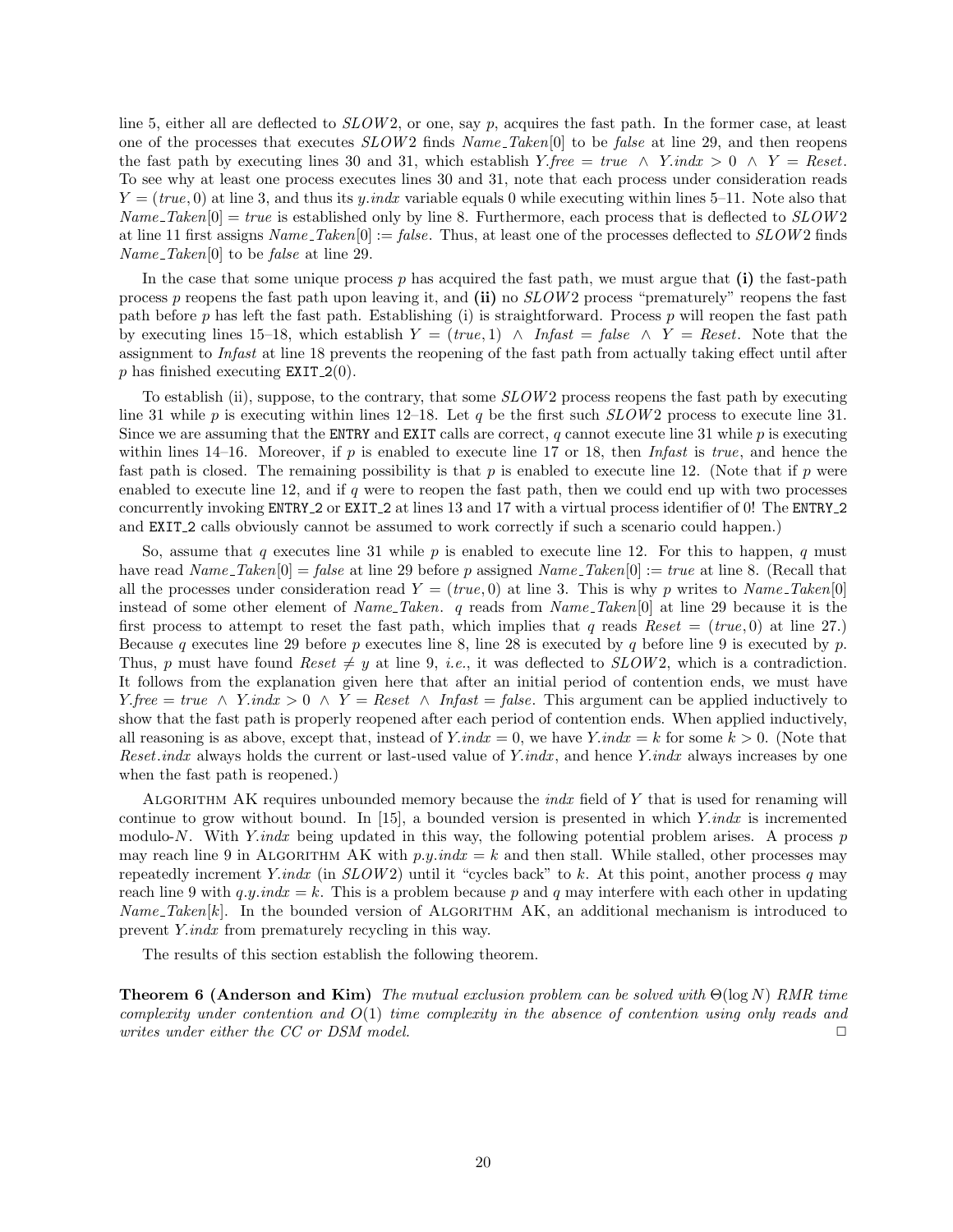|                                  | <b>System</b>        | <b>Step</b>                                       | RMR/DSM              |                    | Contention |
|----------------------------------|----------------------|---------------------------------------------------|----------------------|--------------------|------------|
|                                  | response             | time                                              | time                 | <b>Space</b>       | parameter  |
| Algorithm                        | time                 | complexity                                        | complexity           | complexity         | (k)        |
| $S$ (Styer [75])                 |                      | $O(\min(N, k \log N))$ $O(\min(N, k \log N))$     | $\infty$             | $\Theta(N)$        | interval   |
| $CS$ (Choy & Singh [29])         | O(k)                 | O(N)                                              | $\infty$             | $\Theta(N)$        | interval   |
| $AB$ (Attiya & Bortnikov [21])   | $O(\log k)$          | O(k)                                              | $\infty$             | $\Theta(N \log n)$ | point      |
| AB-I (Attiya & Bortnikov [21])   | $O(\log k)$          | O(k)                                              | $\infty$             | $\Theta(n \log n)$ | interval   |
| AST (Afek, <i>et al.</i> [5])    | $O(k^4)$             | $O(k^4)$                                          | $\infty$             | $\Theta(N^3+n^3N)$ | point      |
| $AK-RT$ (Anderson & Kim [13])    | $O(\min(k, \log N))$ | $O(\min(k, \log N))$                              | $O(\min(k, \log N))$ | $\Theta(N)$        | point      |
| AST-RT (Afek, <i>et al.</i> [6]) | $O(k^2)$             | $O(\min(k^2, k \log N))$ $O(\min(k^2, k \log N))$ |                      | $\Theta(N^2)$      | interval   |
|                                  |                      |                                                   |                      |                    |            |

Table 1: Adaptive algorithms. k denotes either interval or point contention, as indicated. n denotes an upper bound on the maximum number of processes concurrently active in the system (possibly less than  $N$ ). (Although Algorithm AST uses a bounded number of variables, some of these variables are unbounded.)

### **5 Adaptive Algorithms**

Although fast mutual exclusion algorithms perform well in the absence of contention, in most such algorithms, there is a sudden rise in time complexity when contention is present. In this section, we consider adaptive algorithms, which are designed to alleviate this problem. Formally, a mutual exclusion algorithm is *adaptive* if its time complexity (under some measure) is a function of the number of contending processes. As is the case with fast algorithms, adaptivity is a non-issue if appropriate synchronization primitives are available. Thus, the term "adaptive" is usually applied only to algorithms that use only reads and writes.

Two notions of contention have been considered in the literature: "interval contention" and "point contention" [3]. These two notions are defined with respect to a history H. The *interval contention* over H is the number of processes that are active in  $H$ , *i.e.*, that execute outside of their noncritical sections in  $H$ . The *point contention* over H is the maximum number of processes that are active at the *same state* in H. Note that point contention is always at most interval contention. In this section, unless stated otherwise, we let k denote the contention (point or interval) experienced by an arbitrary process over a history that starts when that process becomes active and ends when it once again becomes inactive. We also let  $n$  denote an upper bound on the maximum number of processes concurrently active in the system (possibly less than N). The algorithms considered in this section are summarized in Table 1.

Several different time complexity measures have been applied in work on adaptive algorithms. In defining a meaningful time complexity measure for concurrent algorithms, dealing with potentially unbounded busywaiting loops is the main difficulty to be faced. Indeed, under the standard sequential-algorithms measure of counting all operations, such a busy-waiting loop has unbounded time complexity, which is not a very interesting or useful statistic. The *step time complexity*<sup>3</sup> of an algorithm is the maximum number of sharedmemory operations required by a process to enter and then exit its critical section, assuming that each "**await**" statement is counted as one operation [75]. This measure simply ignores repeated memory references generated by a process while it waits. Another measure, proposed in [29], is the *system response time*, which is the length of time between critical section entries, assuming every active process performs at least one step within some constant time bound, termed a *time unit* [29]. By forcing active processes to take steps, unbounding waiting times are precluded, provided each waiting condition in an algorithm is eventually established by some process within a finite number of its own steps. The *amortized system response time* of an algorithm, a measure also proposed in [29], is defined as the average system response time, provided that all k contending processes start execution simultaneously. The RMR time complexity measure, considered earlier, is also of interest in work on adaptive algorithms. For the most part, we will limit attention to the DSM model when using this measure, because, of the algorithms we consider, only ALGORITHMS AK-RT and AST-RT are local-spin algorithms, and both locally spin on DSM machines.

Before continuing, let us examine the relationship between RMR time complexity and step time com-

<sup>3</sup>Attiya and Bortnikov [21] instead use the term "remote step complexity." This term appears to have been originated by them and not earlier authors.We prefer the term "step time complexity" because the term "remote" may cause this measure to be confused with the RMR measure.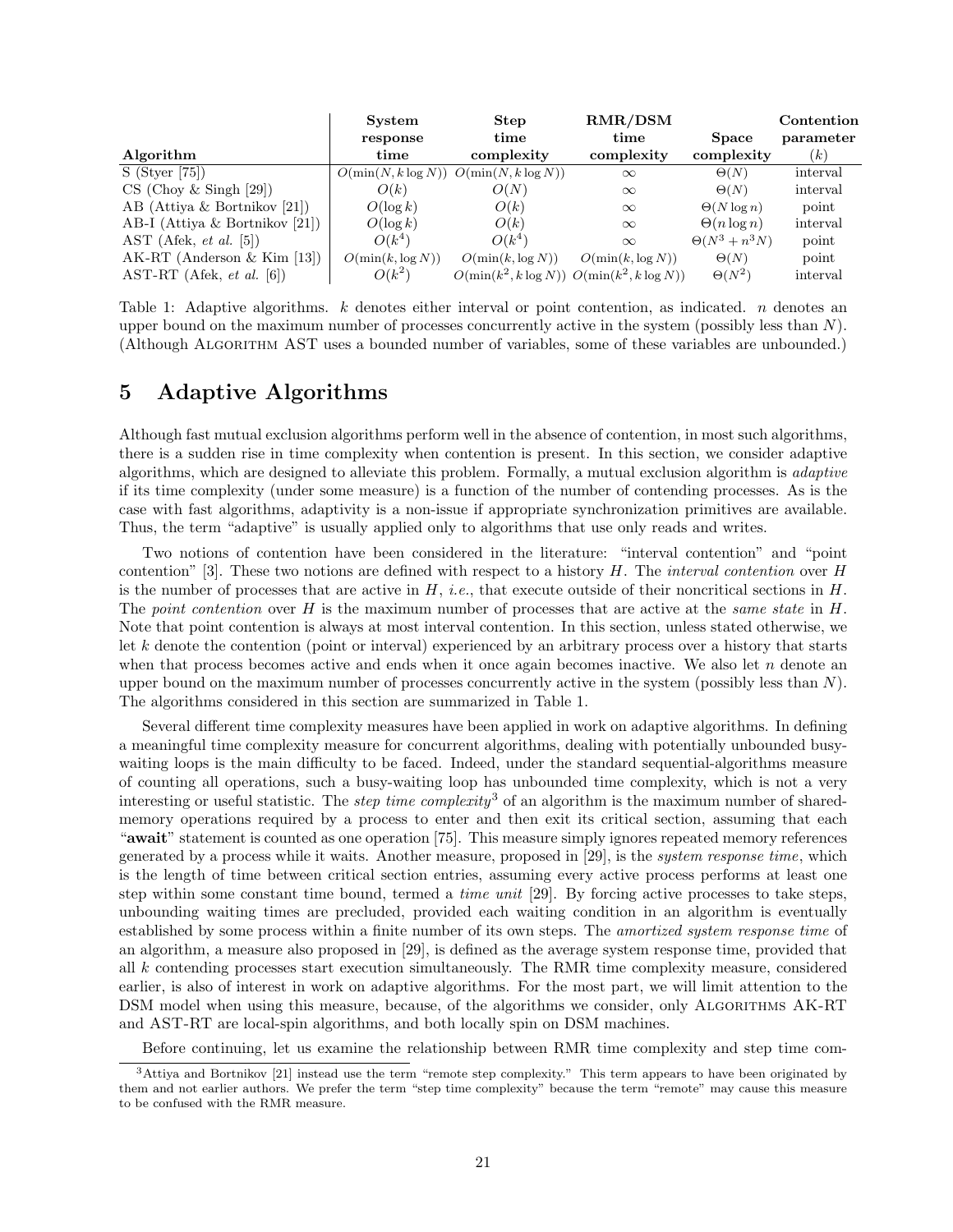plexity. Under the DSM model, if all **await** statements within an algorithm access only locally-accessible variables, then each statement has  $O(1)$  step time complexity and  $O(1)$  RMR time complexity.<sup>4</sup> On the other hand, if an **await** statement accesses a non-local variable, then the algorithm's RMR time complexity is obviously unbounded. Under the CC model, any variable accessed in an **await** statement will be brought into a local cache line. However, a single **await** statement might generate a large number of cache misses if the variables it accesses keep changing without satisfying the **await** condition. The step time complexity measure ignores the remote references caused by these misses. Therefore, in general, an algorithm's step time complexity and RMR time complexity need not be the same.

#### **5.1 Early ALGORITHM L Variants**

Algorithm L was a stepping stone leading to some of the earliest adaptive algorithms. One of the problems with ALGORITHM L is that, when contention is detected, a process must poll *every* other process in order to enter its critical section. As mentioned at the end of Section 4.1, Merritt and Taubenfeld proposed a variant of Algorithm L in which a linked list of active processes is scanned, rather than an array of per-process status variables [63]. However, their algorithm requires an external mechanism for inserting active processes into the list and for removing ones that are no longer active. (These operations must be done in a critical section in order to ensure correctness. Hence, unless we assume an external mechanism, another solution of the mutual exclusion problem is required.) Thus, it is not a true adaptive algorithm in the sense considered here.

Algorithm S**.** Styer [75] was probably the first to propose using Algorithm L as a building block to create an adaptive algorithm. Styer's algorithm, denoted Algorithm S, is illustrated in Figure 13(a). The algorithm uses an *m*-ary *l*-level arbitration tree, where  $N \leq m^l$ . Each process enters the arbitration tree through a designated leaf node. Associated with each node is an  $m$ -process "slow" mutual exclusion algorithm. Aprocess first tries to enter the fast path using Algorithm L, and if it fails, it traverses the arbitration tree from its leaf up to the root, executing the slow algorithm  $l$  times along the way.

Each node has an associated variable that marks the last "winner" of that node. If process  $p$  takes the fast path, then it also marks itself as the winner of all the nodes from its leaf node up to the root, as shown in Figure 13(b). (Thus, in ALGORITHM S, the "fast path" takes  $\Theta(l)$  time.) If another process q takes the slow path and wins the arbitration tree, then  $q$  may also mark itself as the winner of each node in its path, thereby overwriting some of p's markings (Figure 13(c)). After winning the arbitration tree, q determines if a fast-path process (in this case  $p$ ) exists by traversing the tree recursively, possibly skipping some subtrees (Figure 13(d)). If node i has no winner, then it cannot be an ancestor of a node marked by p, so process q does not have to recursively visit its children. However, if node  $i$  has a slow winner, then the marking of  $p$ might have been overwritten by this slow process, so process q recurses to its children in order to detect if p is in the subtree. (It is possible that process q checks node i after p has marked some of i's descendants but not i. In this case, q will fail to detect process p. However, if p tries to enter its critical section before q finishes completely, it will detect contention and enter the slow path.)

From the above discussion, it should be clear that the recursion visits a node only if it is an ancestor of some participating process. (We do not consider a node to be "visited" if a process does not recurse into its subtrees. When a node is visited, all of its children are also checked.) Since the tree has l levels, each of the k participating processes has l such ancestors, where k is interval contention. Since visiting each such node takes  $O(m)$  remote steps, the entire recursion takes  $O(k/m)$  remote steps. Since there are  $\Theta(N/m)$  non-leaf nodes in total, the entire recursion also takes  $O(N)$  remote steps. (A leaf node is not "visited" under our definition, because it does not have any children.) It follows that the step time complexity of the recursion is  $O(\min(N, klm))$ . Assuming  $m = O(1)$ , in which case  $lm = \Theta(\log N)$ , ALGORITHM S has  $O(\min(N, k \log N))$ step time complexity and system response time.

<sup>4</sup>This conclusion is based upon the assumption that, under the step time complexity measure, each **await** statement has constant cost regardless of the number of variables it accesses.It is not clear if this is reasonable if the number of variables accessed is a function of N.In all papers where step time complexity is used, only **await** statements that access a constant number of variables are considered.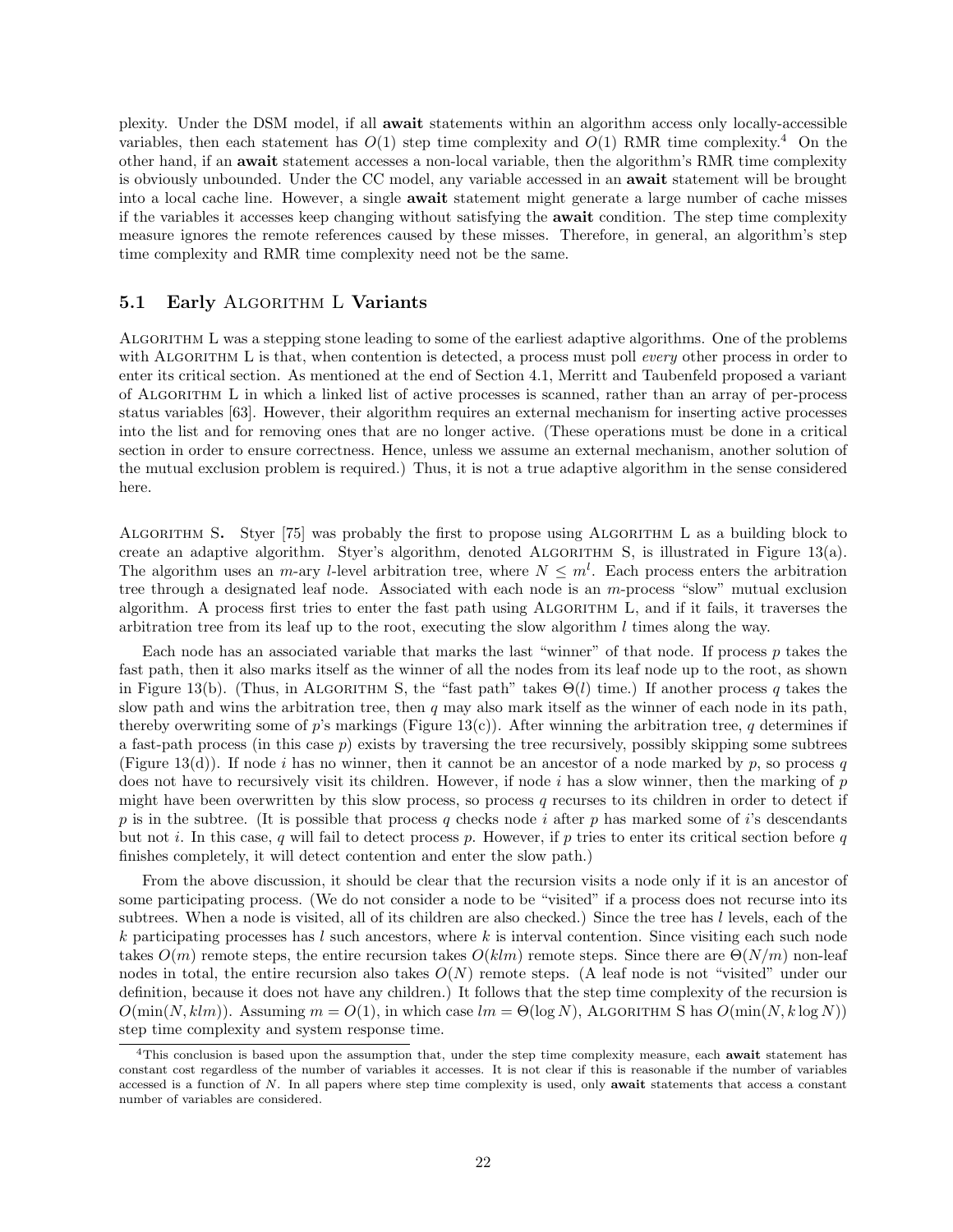

Figure 13: **(a)** Structure of ALGORITHM S. **(b)** Node marking after p acquires the fast path. **(c)** If q acquires the slow path, then it may partially overwrite p's marking. **(d)** q traverses the tree to check if a fast process is "hidden" by overwriting — only the subtrees with roots marked by slow processes need to be traversed.

### **5.2** Algorithm CS**: Choy and Singh's Filter Algorithm**

Choy and Singh [29] devised a novel code fragment called a *filter*, which is shown in Figure 14. Aprocess executing a filter either exits (succeeds) or halts (fails). Afilter satisfies the following two properties.

- **Safety:** If m processes enter the filter, then at most  $\lfloor m/2 \rfloor$  processes exit.
- **Progress:** If some processes enter the filter, then at least one of them exits.

To see that the progress property holds, let  $p$  be the last process to execute line 1. If no other process exits, then all the halting processes will assign  $b := false$  at line 5. Therefore, p will eventually find  $b = false$ at line 2 and exit successfully. Now, consider the safety property. Assume that e processes exit. Note that, for any two exiting processes, their executions of lines  $1-4$  do not overlap. (If an exiting process p executes line 1 before another exiting process q does, then p must execute line 4 before q executes line 1, in order to exit.) While such a process executes lines 1–4, the value of b changes from *false* to *true* at least once.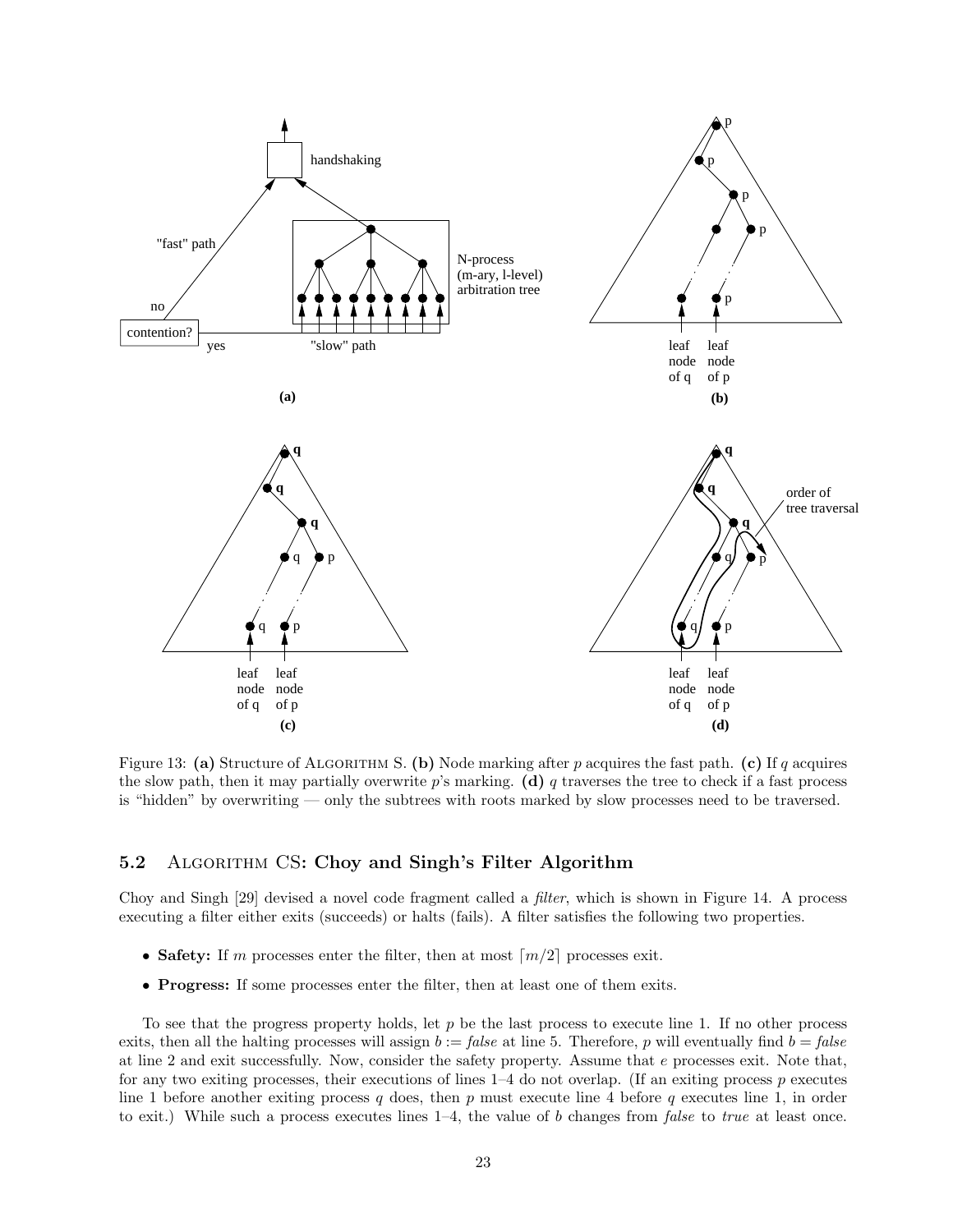

Figure 14: **(a)** The filter element and **(b)** its implementation.

Therefore, the value of b must change from *true* to *false* at least e−1 times, so there are at least e−1 halting processes. The safety property follows from the inequality  $e + (e - 1) \leq m$ .

Leader election using filters. A leader-election algorithm can be constructed by concatenating filters so that only those processes that exit from a filter move to the next. The algorithm is shown in Figure 15(a).

We concatenate  $\lceil \log_2 N \rceil + 1$  filters, indexed from 0. Since each filter halves the number of exiting processes, at most one process may exit from filter  $A[[\log_2 N]]$ . When a process p exists from filter  $A[i+1]$ , it checks filter  $A[i]$  in order to determine if p is the only process that has exited from filter  $A[i]$ . If this is the case, then p elects itself as the leader. (This is why we need one additional filter after  $A[[\log_2 N]]$ .) The detailed mechanism is explained next.

Each filter has an additional variable c, which is initially *false* and set to *true* when a process fails at that filter. Once c is set to *true*, it remains *true*. Therefore, if process p exits from filter  $A[i + 1]$  and finds  $A[i].c = false$ , then no process has (yet) failed at filter  $A[i]$ . It follows that  $A[i].b$  has (so far) been changed from *false* to *true* only once (by process p at line 3). Thus, no process other than p has (yet) exited from filter  $A[i]$ . Moreover, any process that subsequently exits from  $A[i]$  will become blocked at the **await** of filter  $A[i+1]$ . Thus, p can elect itself as the leader. From the filter safety property, at most one process enters filter  $A[[\log_2 N]]$ , and hence  $\Theta(\log N)$  filters suffice. Thus, the algorithm's space complexity is  $\Theta(\log N)$ .

Algorithm CS**: Unbounded version.** The election algorithm can be used to create a simple unbounded mutual exclusion algorithm. This algorithm is shown in Figure 15(b). The algorithm uses an unbounded number of filters,  $A[0], A[1], \ldots$ . All competing processes participate in the election algorithm using the set of filters A[*Entry*], A[*Entry* + 1], ... , where *Entry* is a shared variable that "points" to the next unused filter. If a process is elected as the leader, then it enters its critical section. In its exit section, the leader initiates another round of the election algorithm by updating *Entry*. (Since each filter is properly initialized and used only once, a process only has to update *Entry* to point to a new filter.) The algorithm has  $O(k)$ system response time. (The analysis of this is rather complicated and will not be presented here. We refer the interested reader to [29].) However, since a process may repeatedly lose in the election algorithm, the algorithm is not starvation-free.

**The arbiter mechanism.** The algorithm just described has two shortcomings: it uses unbounded memory, and is not starvation-free. Choy and Singh proposed an *arbiter* mechanism as a solution to both problems. In this mechanism, a shared variable *Arbt* is used to ensure that each process in its entry section eventually is accorded a chance to enter its critical section. The *Arbt* pointer is updated each time a critical section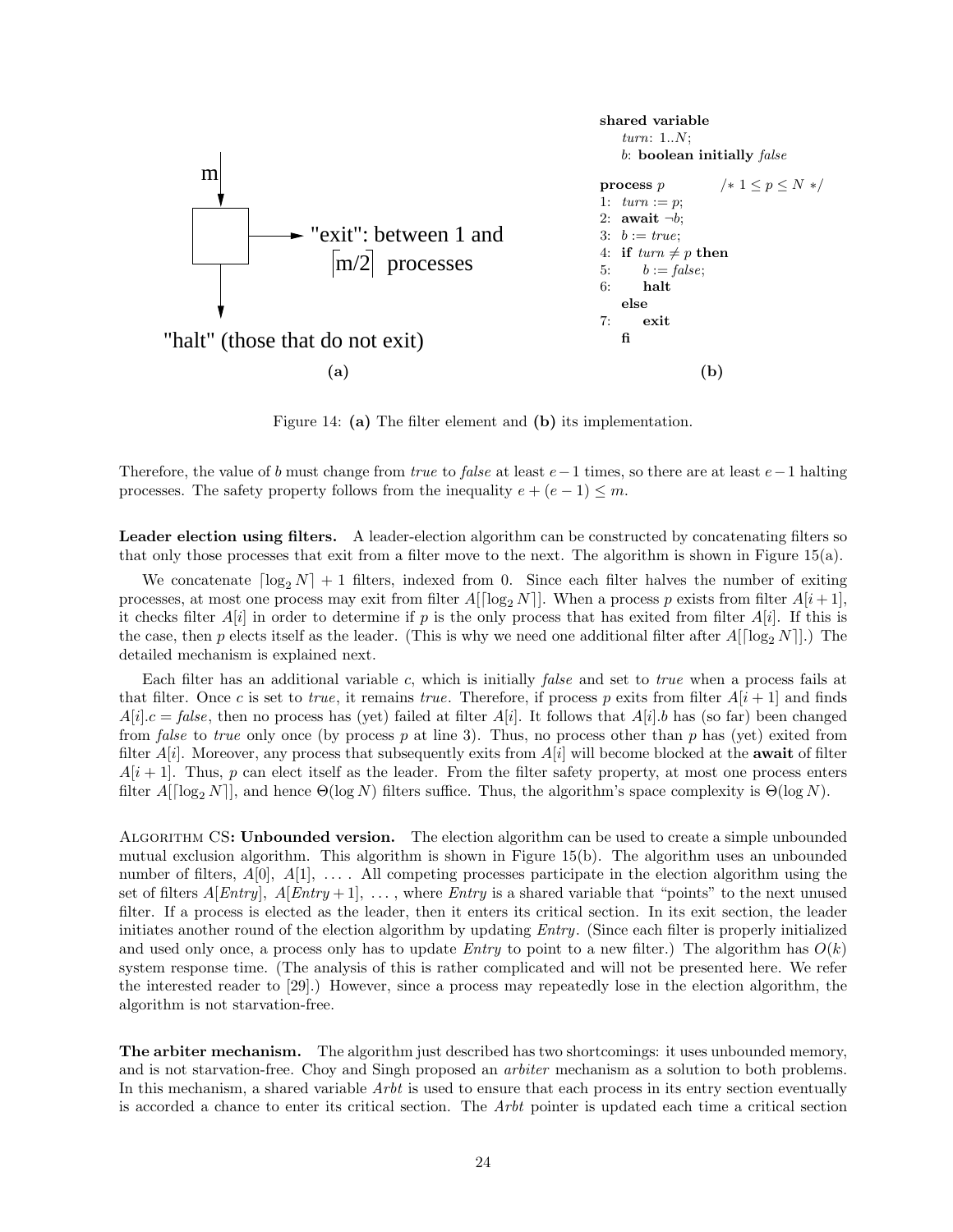**shared variable** A:  $\arctan\left[0.\right] \log_2 N + 1$  of record turn: 1..N; b, c: **boolean initially** false **end process** p /\* 1 < p < N \*/ **private variable** *curr*:  $0.\lceil \log_2 N \rceil + 1$  $curr := 0$ ; **while** true **do** 1:  $A[curr].turn := p;$ 2: **await**  $\neg A[curr].b;$ 3:  $A[curr]$ . $b := true;$ 4: **if**  $A[curr].turn \neq p$  **then** 5:  $A[curr] . c := true;$ 6:  $A[curr].b := false;$ 7: **halt** 8: **else if**  $curr > 0 \land A[curr - 1].c$  **then** 9: **elected else** 10:  $curr := curr + 1$ **fi od (a) shared variable** A: **array**[0..∞] **of record** turn: 1..N; b, c: **boolean initially** false **end**; *Entry*:  $0.\infty$  **initially** 0 **process** p /\* 1 < p < N \*/ **private variable** curr, lentry:  $0..\infty;$ elected: **boolean while** true **do** 1: Noncritical Section; 2:  $elected := false;$ 3: **while** ¬elected **do** 6:  $A[curr].turn := p;$ 7: **await** (¬A[curr].b ∨ 9: **if** Entry = lentry **then** 10:  $A[curr].b := true;$ 12:  $A[curr].c := true;$ 13:  $A[curr].b := false;$ 16:  $elected := true$ **else** 17:  $curr := curr + 1$ **fi fi od od**; 18: Critical Section; 19:  $Entry := curr + 1$ 

4: *lentry, curr := Entry, Entry;* 5: **while**  $\neg$ *elected* ∧ *Entry* = *lentry* **do** 8:  $Entry \neq lentry$ ; 11: **if**  $A[curr].turn \neq p$  **then** 14: **await**  $Entry \neq lentry$ 15: **else if**  $curr > lentry \wedge A[curr - 1].c$  **then od**

**(b)**

Figure 15: **(a)** Aleader-election algorithm using filters. **(b)** Unbounded version of Algorithm CS.

is executed, and cycles through the processes in a round-robin fashion. When a process  $p$  exits its critical section, it first checks whether the process pointed to by *Arbt* is in its entry section. If so, process p signals that process to immediately enter its critical section. The next election algorithm starts only after the process pointed to by *Arbt* finishes its critical section.

In this way, a process is guaranteed to enter its critical section after at most N critical-section executions. Since each election round uses  $O(\log N)$  filters, and since no process is left in an old election round after N rounds, the number of filters can be limited to  $\Theta(N \log N)$ . Also, since each election algorithm uses  $O(\log k)$ filters, where k is the interval contention over the election period, and since each filter has  $O(1)$  step time complexity, the entire algorithm has  $O(N \log k)$  step time complexity.

Choy and Singh also presented further optimizations, which result in  $O(k)$  system response time,  $O(1)$ amortized system response time, and  $O(N)$  step time complexity.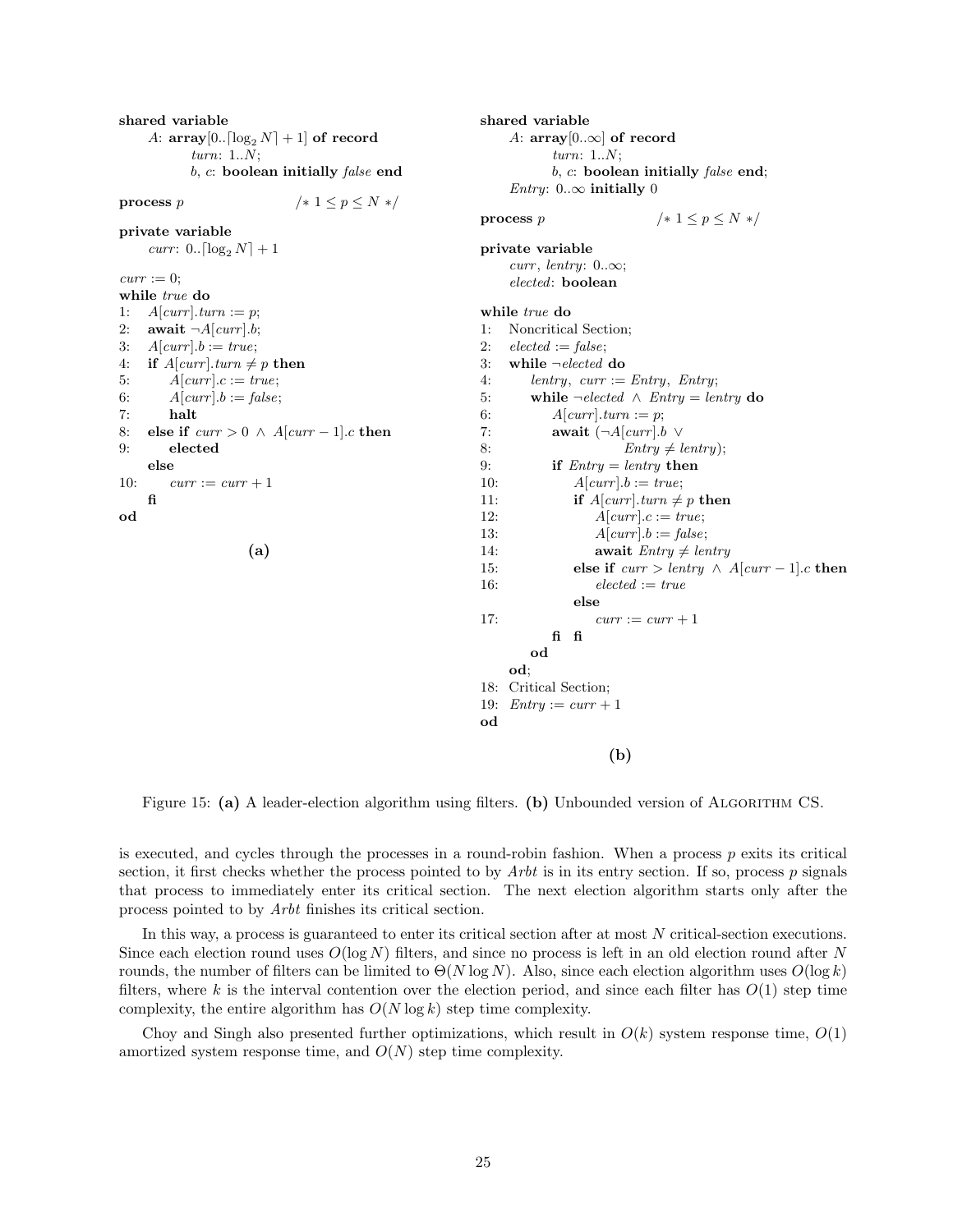

Figure 16: An adaptive tournament tree.

#### **5.3** Algorithm AB**: Attiya and Bortnikov's Improved Filter Algorithm**

Attiya and Bortnikov [21] devised an improved filter algorithm, which has  $O(k)$  step time complexity and O(log k) system response time. Their algorithm consists of two parts: a *non-wait-free* long-lived renaming algorithm using filters, and an adaptive tournament tree (illustrated in Figure 16). (The *long-lived* renaming problem [66] extends the renaming problem briefly mentioned in Section 4.1 by requiring that processes have the ability to both acquire new names and also release previously-acquired names.) An unbounded version of the renaming algorithm is shown in Figure 17. (Note the similarity between the election algorithm of Figure 15(a) and procedures executeChain and executeFilter.) There has been much prior work on wait-free long-lived renaming algorithms, but no such algorithm has been proposed that is efficient enough to be used in an adaptive mutual exclusion algorithm as done here. The key insight of Attiya and Bortnikov is that a *renaming algorithm used within a mutual exclusion algorithm does not have to be wait-free*. (Recall that ALGORITHM AK is based on a similar insight.)

In ALGORITHM AB, a process first obtains a name within a range of size  $O(k)$ , where k is point contention. This name is then used to enter an adaptive tournament tree for mutual exclusion. Such a tournament tree can be implemented using any two-process mutual exclusion algorithm as a building block. If a constant-time algorithm such as ALGORITHM YA is used, then a process with a name within a range of size  $O(k)$  enters and exits the adaptive tournament tree with a step time complexity of  $O(\log k)$ . (In fact, if ALGORITHM YA is used, then the time complexity for entering and exiting the tournament tree is  $O(\log k)$  under the stronger RMR measure.) System response time is also  $O(\log k)$ .

The renaming algorithm uses an array  $A$  of  $n$  chains, where each chain consists of an unbounded number of filters (numbered  $0, 1, \ldots$ ), and n is an upper bound on the maximum number of processes concurrently active in the system, possibly less than  $N$ . (This is the only algorithm we cover that distinguishes between  $n$ and N.) In addition, another shared array *StartFilter* is used: *StartFilter* [l] contains the index of the entry filter for the current round of the filter election algorithm at  $A[l]$ .

Aprocess executes within successive chains, starting with chain 0, until it wins the election algorithm within some chain. The name that is acquired by the process is the index of the chain it wins.

A process  $p$  tries to win a chain by calling executeChain, which executes a leader-election algorithm that is very similar to the one shown in Figure 15(a). If p wins within chain l, then it acquires name l and proceeds to the tournament tree. However, if  $p$  loses within chain  $l$ , then by the mechanism of the election algorithm, it fails in a filter inside the chain. Suppose p fails at the  $r<sup>th</sup>$  filter of chain l. In that case, p skips the next  $r-1$  chains and tries to win in chain  $l + r$ .

Procedure executeFilter is invoked to execute a filter. Unlike the original filter of Choy and Singh depicted in Figure 14(b), this filter has an additional variable  $d$ , which is set whenever a process succeeds in the filter. Variable d is checked in lines 16, 19, and 20 in order to ensure that a process promptly fails whenever it detects another process's success. With these (and other) changes, Attiya and Bortnikov's filter ensures not only the safety and the progress properties of the original algorithm, but also the following.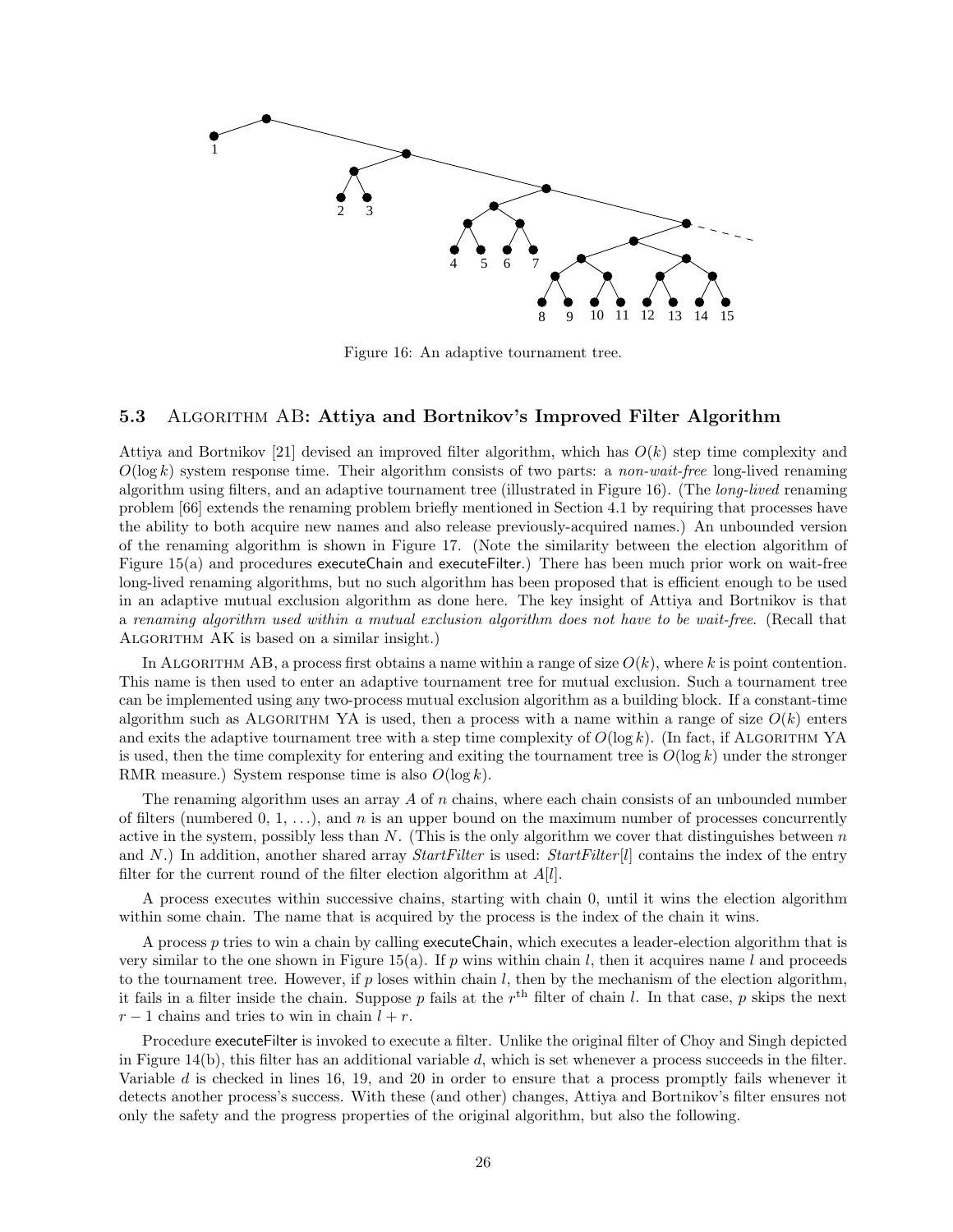**constant**  $Success = true;$ *Fail* = false;  $Win = true;$ *Lose* = false **type** FilterType: **record**  $turn: 1..N;$ b, c, d: **boolean initially** false **end shared variables** A:  $\arctan[0..n-1][0..\infty]$  of  $FilterType;$ *StartFilter*:  $array[0..n-1]$  of  $0..\infty$ **process**  $p \quad \neq 1 \leq p \leq N \neq 1$ **private variables** lastfilter:  $0..\infty;$ l, indx, lentry, curr:  $0..\infty$ ; result: {*Win*, *Lose*} **procedure** getName() **returns**  $0..n - 1$ <br>1:  $l$ ,  $indx := 0$ , -1:  $l, indx := 0, -1;$ **repeat** 2:  $l := l + indx + 1;$ 3:  $(result, indx) := executeChain(l)$ <br>4: **until**  $result = Win$ ;  $\text{until } result = Win;$ 5:  $lastfilter := StartFilter[l] + indx;$ 6: **return** l **procedure** releaseName(name) 7:  $StartFilter(name] := lastfilter + 1$ **procedure** executeChain(ch: 0..n <sup>−</sup> 1) **returns** ({*Win, Lose*},  $0..n-1$ ) /\* access chain ch \*/ 8: lentry :=  $StartFilter[ch]$ ;  $curr := lentry;$ /\* move the pointer  $(curr)$  to the start  $*/$ **while** true 9: **if** executeFilter(*ch*, *curr*) = *Success* **then**<br>10: **if** *curr* > *lentry*  $\wedge \neg A[ch][curr - 1].$ **if**  $curr > lentry$  ∧ ¬A[ch][curr – 1].c **then** 11: **return** (*Win*, curr − lentry) **else** 12:  $curr := curr + 1$  **fi** /∗ proceed to the next filter ∗/ **else** 13: **return** (*Lose*, curr − lentry) **fi od procedure** executeFilter(ch:  $0..n - 1$ , curr:  $0..\infty$ ) **returns** {*Success*, *Fail*} /∗ access a specific filter ∗/ 14: **if**  $A[ch][curr].turn \neq \perp$  **then return** *Fail* **fi**; 15:  $A[ch][curr].turn := p;$ 16: **if** A[ch][curr ].d **then return** *Fail* **fi**; 17: **await**  $\left(\neg A[ch][curr].b \vee \right)$ 18:  $A[ch][curr].turn \neq p \ \lor$ 19:  $A[ch][curr].d$ ; 20: **if** A[ch][curr ].d **then return** *Fail* **fi**; 21: **if**  $A[ch][curr].turn = p$  **then** 22:  $A[ch][curr]$ .b := true **fi**; 23: **if**  $A[ch][curr].turn \neq p$  **then** 24:  $A[ch][curr]$ .c := true; 25:  $A[ch][curr]$ .b := false; 26: **return** *Fail* **else** 27:  $A[ch][curr] \cdot d := true;$ 28: **return** *Success* **fi**

Figure 17: Renaming procedures of ALGORITHM AB (unbounded version).

• **Time Complexity:** Some process succeeds in the filter  $O(1)$  time units after the first process enters it, where a *time unit* is a constant time bound such that every active process performs at least one step within it.

As in the original election algorithm, the progress and safety properties ensure that if  $O(k)$  processes enter chain l, then some process wins the chain within  $O(\log k)$  filters. Applying the time complexity property stated above, it follows that some process acquires name l within  $O(\log k)$  time units. It can be shown that  $l < k$  holds for every winning process. Thus, if a process leaves its critical section while others are waiting, then some process wins the tournament tree and enters its critical section within  $O(\log k)$  time units. From these assertions, it is possible to show that the algorithm's system response time is  $O(\log k)$ . (We refer the interested reader to [21] for details.) The algorithm also has  $O(k)$  step time complexity, but the analysis is rather complicated and will be omitted here.

By using a mechanism similar to the "arbiter" of [21], Attiya and Bortnikov constructed a bounded algorithm with  $O(N \log n)$  space complexity, while maintaining  $O(k)$  step time complexity and  $O(\log k)$ system response time. They also presented another algorithm with  $O(n \log n)$  space complexity, but at the price of defining <sup>k</sup> as *interval* contention. This variant is listed as Algorithm AB-I in Table 1. ("I" stands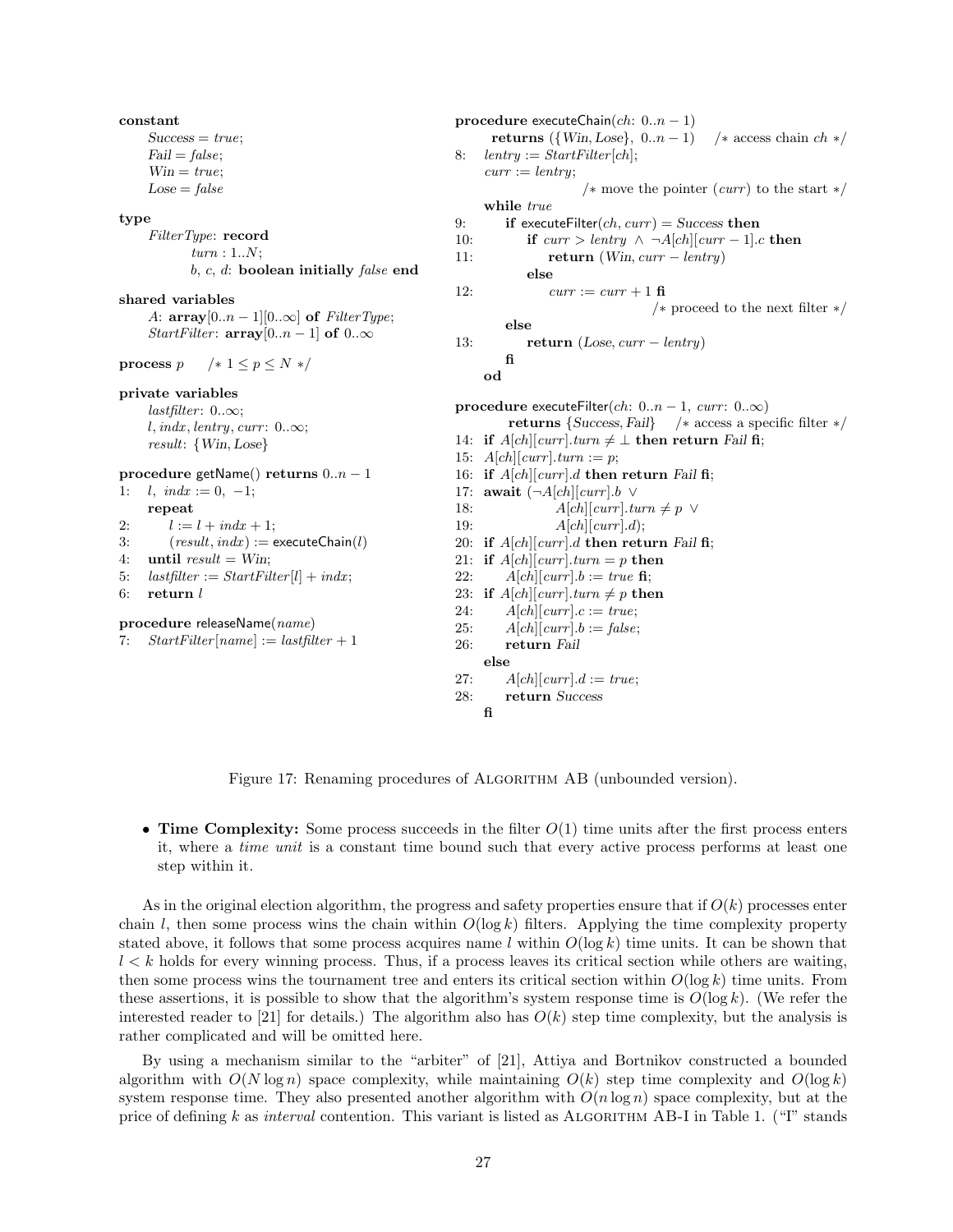**shared variables** *Number*:  $array[0..N-1]$  of 0.. $\infty$  initially 0; Choosing:  $array[0..N-1]$  of boolean initially  $false$ **process** p  $/* 0 < p < N*/$ **private variables** q:  $0..N - 1;$ S: (a set of processes) **while** true **do** 1: Noncritical Section; 2:  $Join(p);$ <br>3:  $Choosin$  $Choosing[p] := true;$ 4:  $S := \text{Get} \text{Set}$ ; 5:  $Number[p] := 1 + \max_{q \in S} Number[q];$ <br>6:  $Choosing[p] := false;$  $Choosing[p] := false;$ 7:  $S := \text{Get}\_\text{Set}();$ <br>8: for each  $g \in S$ for each  $q \in S - \{p\}$  do 9: **await**  $\neg Choosing[q];$ 10: **await**  $(Number[q] = 0) \vee (Number[p], p) < (Number[q], q)$ **od**; 11: Critical Section; 12:  $Number[p] := 0;$ 13: Leave $(p)$ **od**

Figure 18: Algorithm AST: An adaptive bakery algorithm.

for "interval.") From these results, we have the following theorem.

**Theorem 7 (Attiya and Bortnikov)** *The mutual exclusion problem can be solved with* O(log k) *system response time and* O(k) *step time complexity using only reads and writes, where* k *is point contention.*

### **5.4** Algorithm AST**: An Adaptive Bakery Algorithm**

Afek, Stupp, and Touitou [5] constructed an adaptive bakery algorithm, by combining Lamport's bakery algorithm [52] with a wait-free *active set* object. Their algorithm, denoted Algorithm AST, is illustrated in Figure 18. An active set object manages a set of processes, and each process p may execute the following three operations.

- Join $(p)$ : adds  $p$  to the active set.
- Leave(p): removes p from the active set.
- Get Set(): returns the current active set S. If a process q's execution of  $\text{Join}(q)$  or Leave(q) overlaps  $p$ 's execution of Get Set, then S is allowed to either contain q or not.

Afek, *et al.* also devised a wait-free implementation of an active set object based on a generic adaptive long-lived renaming algorithm. Several such algorithms are presented in [2, 3], with various tradeoffs among the following parameters: the size of the output name space, step time complexity, space complexity, and whether the algorithm is adaptive to interval or point contention. By using an  $O(k^2)$ -renaming algorithm presented in [2], the active set algorithm of Afek, *et al.* achieves  $O(k^4)$  step time complexity, where k is point contention.

If we remove lines 2 and 13 of ALGORITHM AST and change lines 4 and 7 to  $S := \{0..N-1\}$ , then we obtain the original bakery algorithm. Due to these four lines, Algorithm AST only has to check processes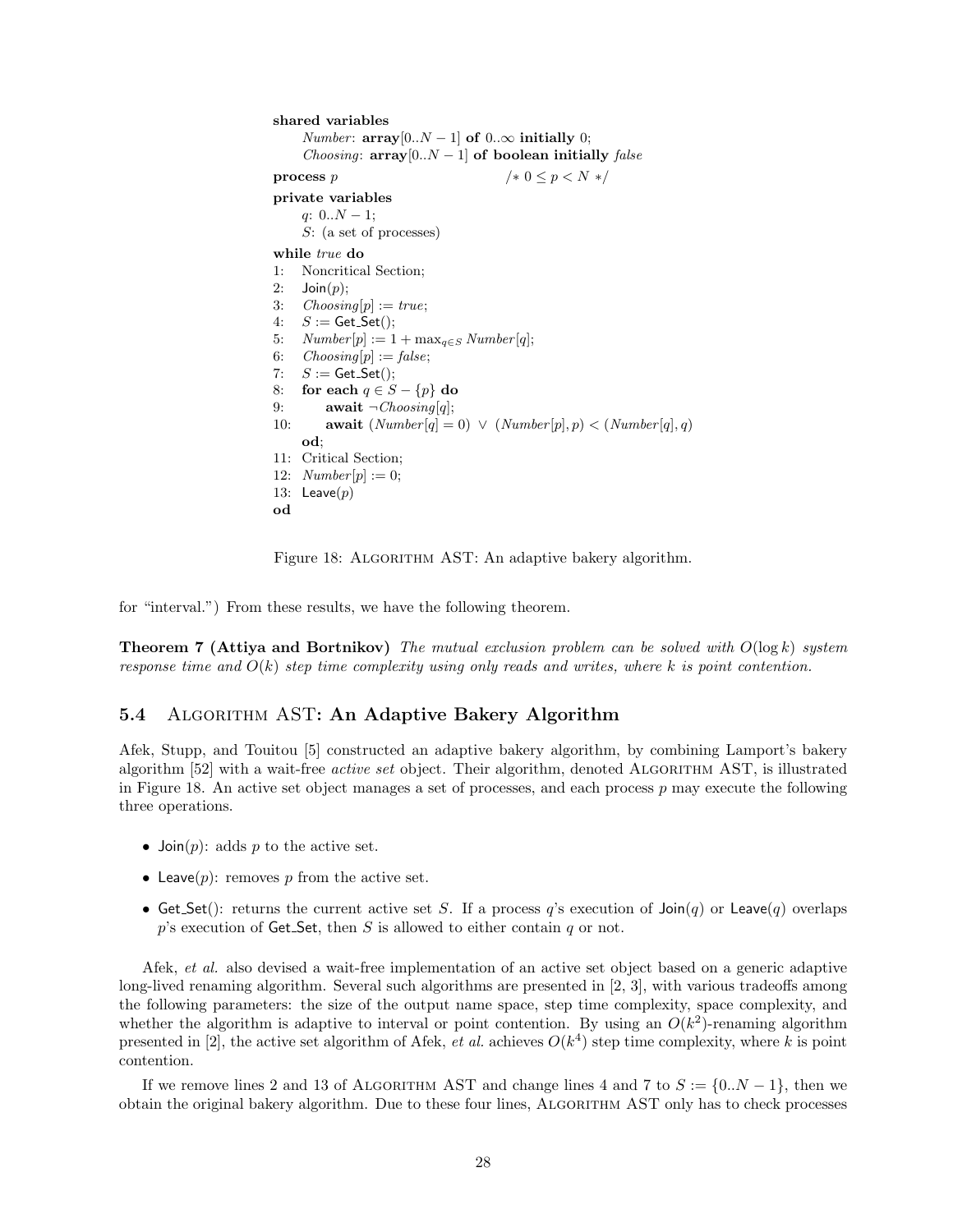that are concurrently active, instead of checking every process in the system. Thus, the **for** loop of lines 8–10 has  $O(k)$  step time complexity.

Clearly, overall time complexity is dominated by the active set algorithm, and hence Algorithm AST has  $O(k^4)$  step time complexity. Since the active set algorithm is wait-free, it can be shown that ALGO-RITHM AST also has  $O(k^4)$  system response time. Unfortunately, as in the original bakery algorithm, each process's *Number* variable in ALGORITHM AST has unbounded range. (The total number of shared variables is  $\Theta(N^3 + n^3 N)$ .)

#### **5.5 Local-spin Adaptive Algorithms**

In a recent paper [13], Anderson and Kim presented a local-spin adaptive algorithm with  $O(\min(k, \log N))$ RMR time complexity that is based on ALGORITHM AK. In another paper [6], Afek, Stupp, and Touitou independently devised another local-spin adaptive algorithm with a very similar structure, which is based on a long-lived splitter algorithm [5]. We call these adaptive algorithms Algorithm AK-RT and Al-GORITHM AST-RT, respectively. ("RT" stands for "renaming tree"  $-$  see below.) None of the adaptive algorithms covered above are local-spin algorithms, and thus they have unbounded RMR time complexity under the DSM model. As such, one might question whether these algorithms are truly adaptive. Indeed, Styer's algorithm was shown to perform poorly under contention in a performance study conducted by Yang and Anderson to compare local-spin algorithms with non-local-spin algorithms [80]. It is our belief that for an algorithm to be considered truly adaptive, it must be adaptive under the RMR time complexity measure. After all, the underlying hardware does *not* distinguish between remote memory references generated by await statements and remote memory references generated by other statements. ALGORITHMS AK-RT and AST-RT are the only mutual exclusion algorithms (based on reads and writes) known to us that are adaptive according the RMR time complexity measure under the DSM model. Below, we sketch the key ideas of ALGORITHM AK-RT. We then consider ALGORITHM AST-RT.

Algorithm AK-RT. As explained in Section 4.2, the main idea behind Algorithm AK is to associate a particular name with the fast path; to take the fast path, a process must first acquire this name. Like Algorithm AB, Algorithm AK exploits the fact much of the code that must be executed to acquire and release the fast-path name can be executed within a process's critical section. ALGORITHM AK-RT extends Algorithm AK by using a set of names, each of which is associated with some "path" to the critical section. The length of the path taken by a process is determined by the point contention that it experiences.

In Algorithm AK-RT, a long-lived renaming algorithm is used that is based on the grid-of-splitters algorithm of Moir and Anderson [66] depicted earlier in Figure 10. *Long-lived* splitter elements are used. These splitter elements, which have a slightly more complicated implementation than that in Figure  $9(c)$ , can be repeatedly acquired and released: a process *acquires* a splitter if it stops at that splitter; a process *releases* a splitter it has acquired by resetting some of the variables that define the splitter so that it can be acquired once again by some process. (For example, the Y variable used in the splitter should be reset to *true*.) In the grid algorithm, a process can release its name by releasing each splitter on the path traversed by it in acquiring its name. For the renaming mechanism to work correctly, it is important that a splitter be released *only* if there are no processes "downstream" from it (*i.e.*, in the sub-grid "rooted" at that splitter). In Moir and Anderson's algorithm, it takes  $O(N)$  time to determine if there are "downstream" processes. This is because each process checks every other process individually to determine if it is downstream from a splitter. Clearly, a more efficient release mechanism is needed for an adaptive mutual exclusion algorithm.

The main idea behind ALGORITHM AK-RT is to let an arbitration tree form dynamically within a structure similar to the renaming grid. This tree may not remain balanced, but its height is bounded by a constant multiple of point contention. To simplify the job of integrating the renaming aspects of the algorithm with the arbitration tree, a binary tree of splitters is used instead of a grid, as depicted in Figure 19. (Since we are now working with a tree, we will henceforth refer to the directions associated with a splitter as *stop*, *left*, and *right*.) Note that this results in many more names than before. However, this is not a major concern, because we are really not interested in minimizing the name space. The arbitration tree is defined by associating a three-process mutual exclusion algorithm with each node in the renaming tree. This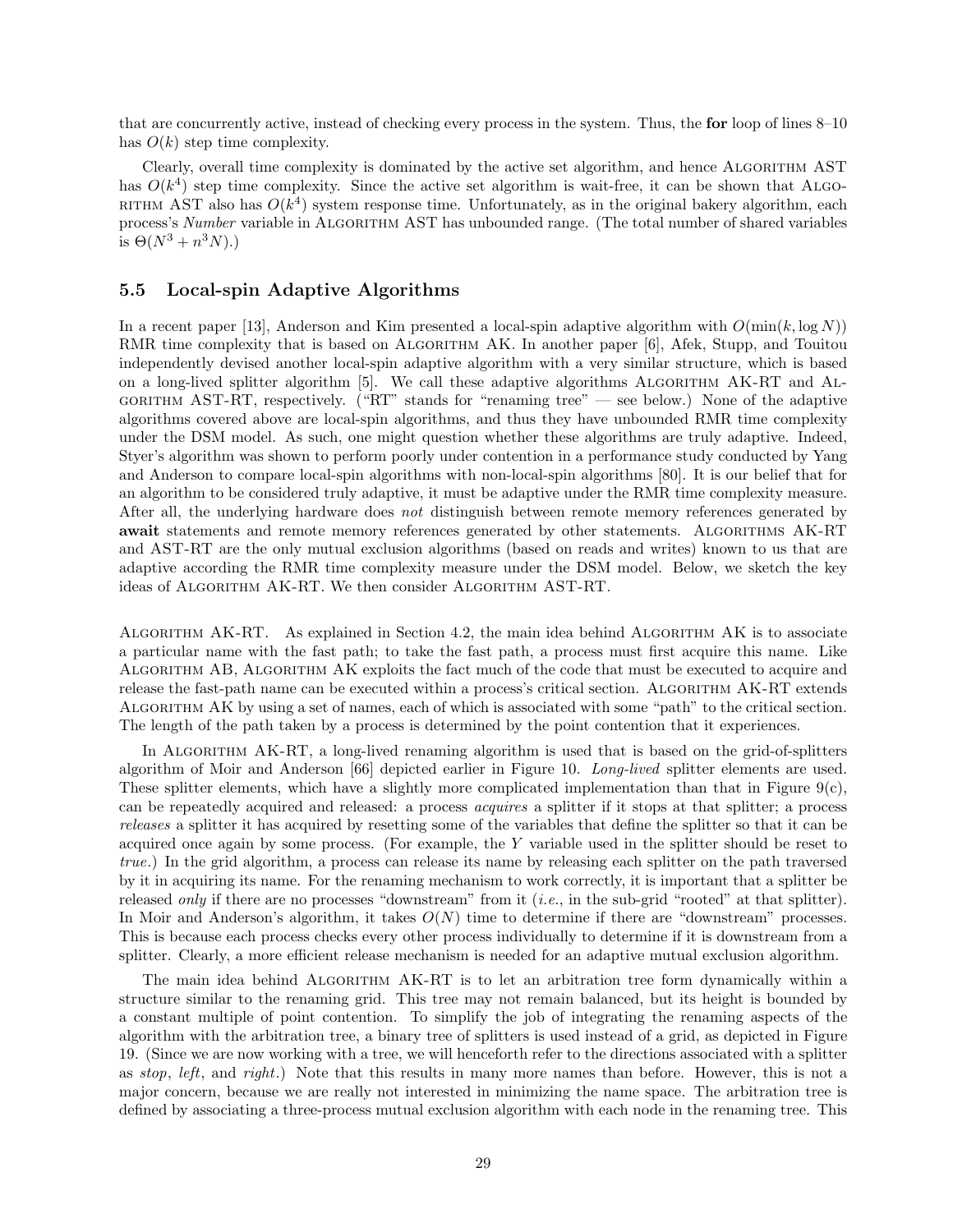

Figure 19: Renaming tree.

three-process algorithm can be implemented with constant RMR time complexity using Algorithm YA [80]. We explain below why a three-process algorithm is needed instead of a two-process algorithm (as one would expect to have in an arbitration tree).

In ALGORITHM AK-RT, a process  $p$  performs the following basic steps.

- **Step 1** p first acquires a new name by moving down from the root of the renaming tree, until it stops at some node. In the steps that follow, we refer to this node as p's *acquired node*. p's acquired node determines its starting point in the arbitration tree.
- **Step 2** p then competes within the arbitration tree by executing each of the three-process entry sections on the path from its acquired node to the root. Anode's entry section may be invoked by the process that stopped at that node, and one process from each of the left and right subtrees beneath that node. This is why a three-process algorithm is needed.
- **Step 3** After competing within the arbitration tree, p executes its critical section.
- **Step 4** Upon completing its critical section, p releases its acquired name by releasing all of the splitters on the path from its acquired node to the root.
- **Step 5** After releasing its name, p executes each of the three-process exit sections on the path from the root to its acquired node.

In ALGORITHM AK-RT, the renaming tree's height is defined to be  $\lfloor \log_2 N \rfloor$ , which results in a tree with  $\Theta(N)$  nodes. With a tree of this height, a process could "fall off" the end of the tree without acquiring a name. However, this can happen only if contention is  $\Omega(\log N)$ . To handle processes that "fall off the end," a second arbitration tree, called the "overflow tree," is used. The overflow tree is implemented using Algorithm YA. The renaming and overflow trees are connected by placing a two-process version of ALGORITHM YA on top of each tree, as illustrated in Figure 20(a). Figure 20(b) illustrates the steps that might be taken by a process p in acquiring a new name if contention is  $O(\log N)$ . Figure 20(c) illustrates the steps that might be taken by a process q if contention is  $\Omega(\log N)$ .

From the discussion above, it follows that the system response time, step time complexity, and RMR time complexity of ALGORITHM AK-RT are all  $O(\min(k, \log N))$ , where k is point contention. As shown in [13], space complexity is  $\Theta(N)$  if the linear-space variant of ALGORITHM YA discussed at the end of Section 3.2 is used in implementing the renaming and overflow trees. Thus, we have the following theorem.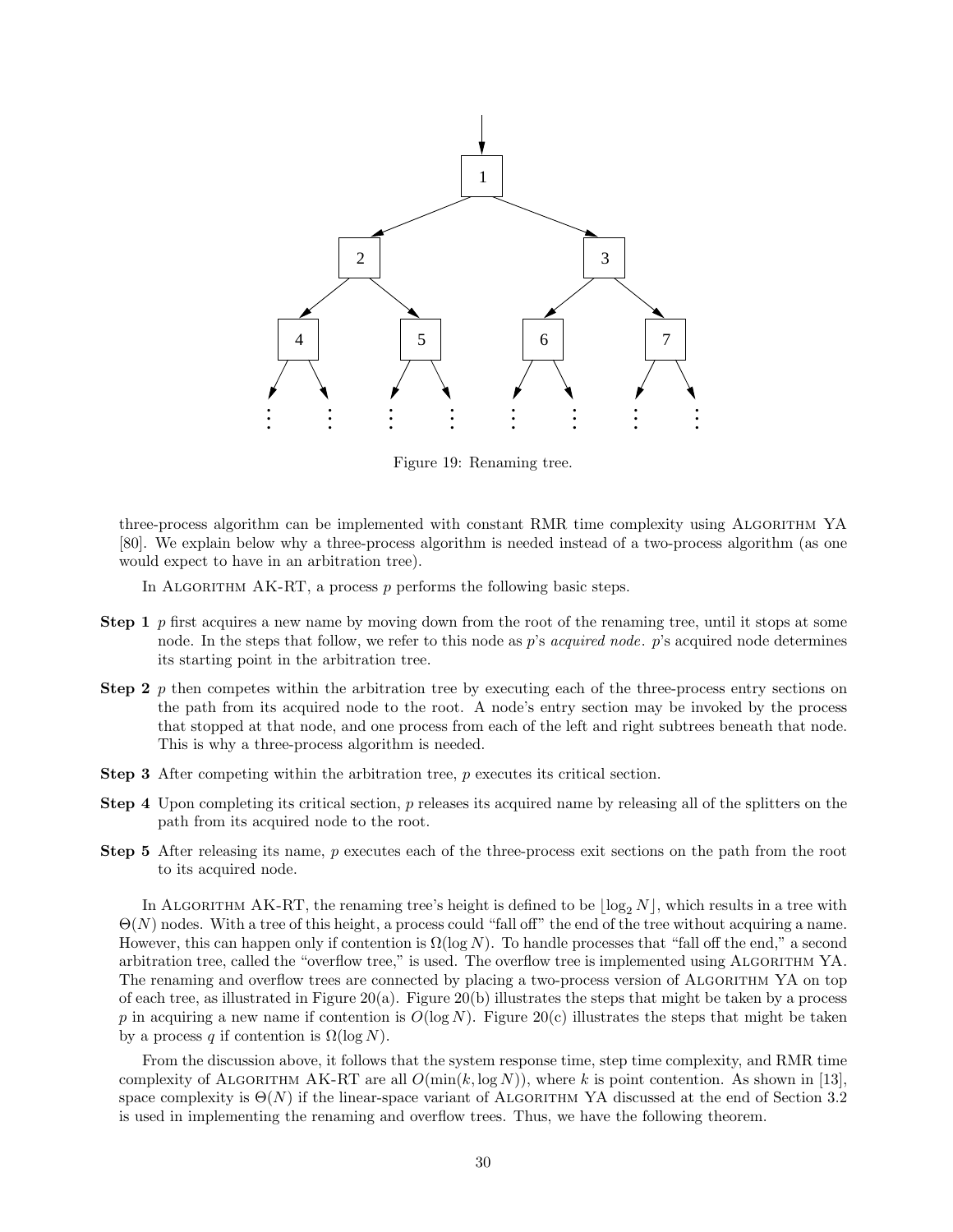

Figure 20: **(a)** Renaming tree and overflow tree. **(b)** Process p gets a name in the renaming tree. **(c)** Process q fails to get a name and must compete within the overflow tree.

**Theorem 8 (Anderson and Kim)** *The mutual exclusion problem can be solved with*  $O(\min(k, \log N))$ *RMR time complexity* (*and step time complexity and system response time*) *and* Θ(N) *space complexity using only reads and writes under either the CC or DSM model, where* k *is point contention.*

It would be interesting to know whether the better features of Algorithms AB and AK-RT could be combined. We leave this as an open problem.

**Open Problem:** Can the mutual exclusion problem be solved with  $O(k)$  RMR time complexity under the DSM model *and* with  $O(\log k)$  system response time?

Algorithm AST-RT. As mentioned before, Afek, Stupp, and Touitou [6] devised a local-spin adaptive algorithm with the same tree structure as shown in Figures 19 and 20, independently of Anderson and Kim.

The most challenging problem in using the renaming tree is the releasing of splitters once a process finishes its critical section (Step 4 of ALGORITHM AK-RT). In ALGORITHM AK-RT, the problem is solved by exploiting the fact that releasing can be done inside a critical section. In ALGORITHM AST-RT, the problem is solved by adopting a *long-lived adaptive splitter*, which supports two functions Acquire() and Release() [3]. Function Acquire() returns *stop*, *right* or *down*, as in the splitter of Figure 9(c). If a process acquires a splitter (*i.e.*, invokes Acquire() and gets the return value *stop*), then it must later release the splitter by calling Release(). Processes that fail to acquire a splitter do not have to release it. In addition, a long-lived splitter satisfies the following properties.

- If a process invokes Acquire() in the absence of contention, then it acquires (*i.e.*, stops at) the splitter.
- At most one process may acquire the splitter at any time.
- If n processes invoke  $Acquire()$  on an unacquired splitter, and if all of them fail to acquire the splitter, then at most  $n-1$  may move right and at most  $n-1$  may move down.

Because of these properties, Steps 4 and 5 of ALGORITHM AK-RT can be replaced by the following steps, as done in ALGORITHM AST-RT.

**Step 4** p executes each of the three-process exit sections on the path from the root to its acquired node.

**Step 5** If p has stopped inside the renaming tree at step 1, then p releases the single splitter it has acquired.

As shown in [3], by using 3N copies of the splitter element, a long-lived adaptive splitter can be constructed that has  $O(k)$  step time complexity,  $O(k)$  RMR time complexity (under the DSM model), and  $\Theta(N)$  space complexity, where k is interval contention. (Interested readers are referred to [3] for details.)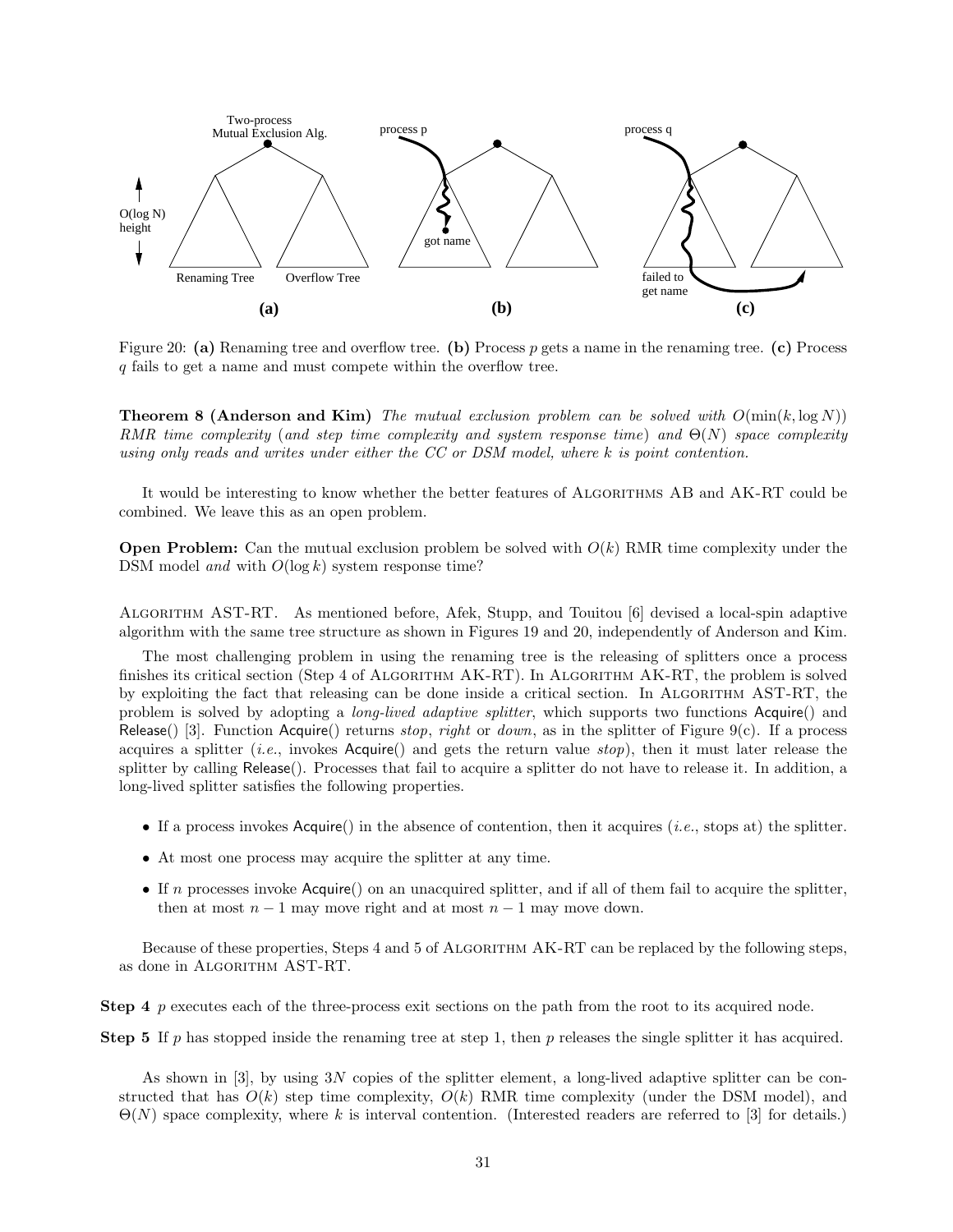```
shared variable Y: 0..N initially 0
process p /* 1 \leq p \leq N*/while true do
1: Noncritical Section;
   repeat
2: await Y = 0;
3: Y := p;
4: delay(\Delta)5: until Y = p;
6: Critical Section;
7: Y := 0od
```
Figure 21: ALGORITHM F: A simple timing-based algorithm.

Since each process accesses at most  $\min(k, \log N)$  splitters in the renaming tree, ALGORITHM AST-RT has  $O(\min(k^2, k \log N))$  step and RMR time complexity, and  $\Theta(N^2)$  space complexity. In can also be shown that ALGORITHM AST-RT achieves  $O(k^2)$  system response time.

## **6 Timing-based Algorithms**

In the preceding sections, we have assumed an *asynchronous* system model: although an enabled statement is eventually executed, no bounds have been stipulated on how long it takes such a statement to complete execution. In practice, statement-execution bounds depend on the manner in which processes are scheduled (and, of course, on various aspects of the hardware on which these processes run). In many systems, characteristics of schedulers can be exploited to deduce reasonably accurate execution bounds. For example, if a scheduling quantum is used, and if a mutual exclusion algorithm is always invoked by a process at the beginning of a new quantum, then it may be possible to deduce that a process will not be preempted by another process while executing the algorithm. In this case, an upper bound on the time required to complete any statement can be fairly accurately deduced. For such systems, it is reasonable to consider whether the availability of timing information can be exploited to design more efficient mutual exclusion algorithms. We refer to algorithms that exploit such information as *timing-based* algorithms.

In work on timing-based algorithms, two system models have been considered. In the *known-delay* model, there is a known upper bound, denoted  $\Delta$ , on the time required to access (read or write) a shared variable. In the *unknown-delay* model, there still is an upper bound ∆, but its value is unknown *a priori* — thus, the value  $\Delta$  cannot be directly used in an algorithm. In either model, a process may delay its execution by d time units by executing the statement *delay*(d).

The earliest timing-based mutual exclusion algorithm was an unpublished algorithm of Fischer, which is described in Lamport's paper on fast mutual exclusion [56]. In the paragraphs that follow, we describe Fischer's algorithm. After this description, an overview of timing-based algorithms published more recently is given.

Algorithm F. Fischer's algorithm, denoted Algorithm F here and shown in Figure 21, is based on the known-delay model. The algorithm is quite simple. A process  $p$  waits at line 2 until the "lock" is available, which is indicated by  $Y = 0$ . If p reads  $Y = 0$ , then it writes its process identifier to Y at line 3, and delays for  $\Delta$  time units at line 4. If the value of Y is still p after the delay (line 5), then p enters its critical section.

To see that ALGORITHM F satisfies the exclusion property, assume to the contrary that two processes  $p$ and  $q$  execute their critical sections at the same time. Without loss of generality, assume that  $p$  executed line 3 before q did. Since p read  $Y = p$  at line 5, p's execution of line 5 precedes q's execution of line 3. However, q must have read  $Y = 0$  at line 2, and hence q's execution of line 2 precedes p's execution of line 3. Therefore, we have established the following sequence of executions: q executes line 2, p executes lines  $3-5$ ,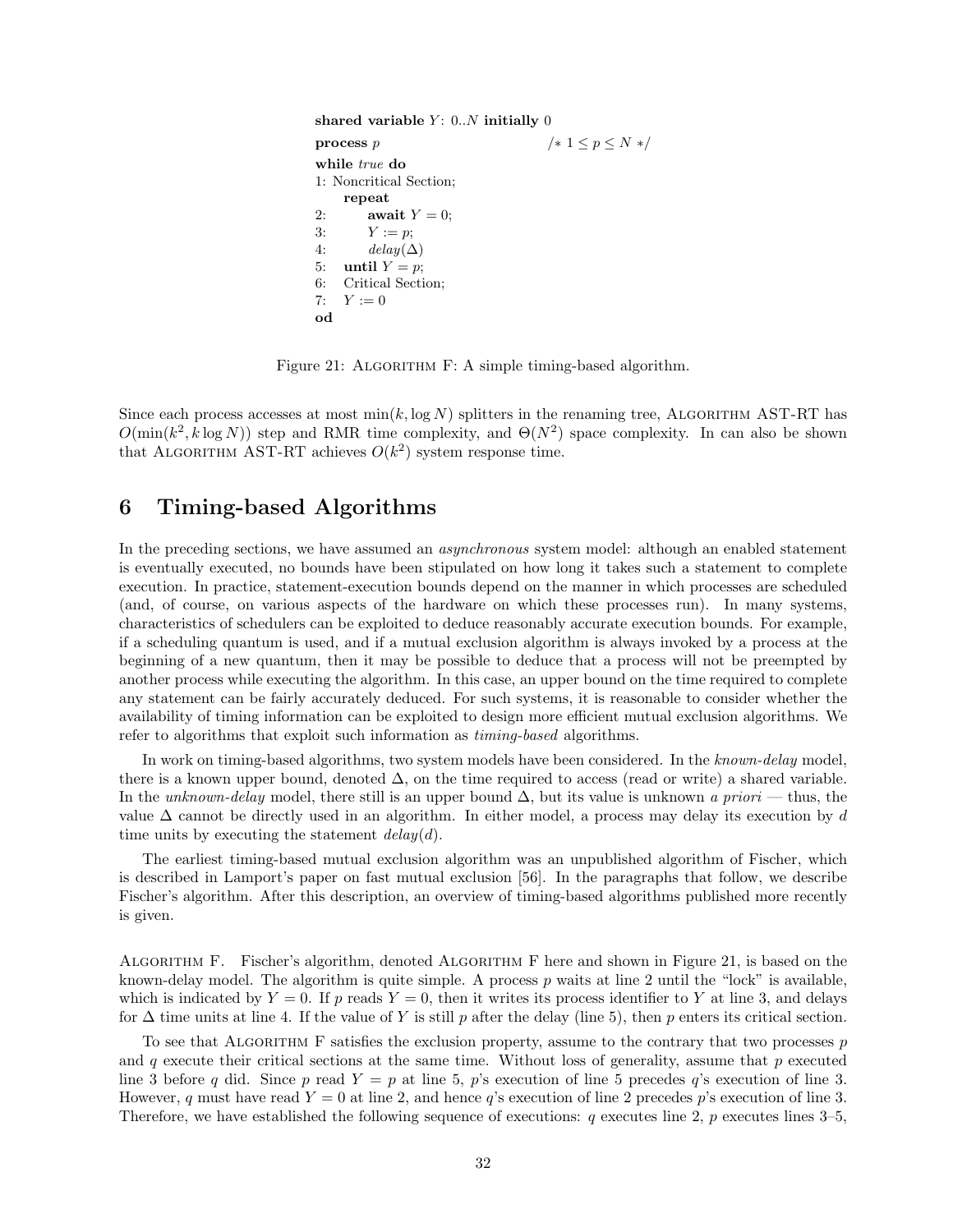**shared variables** X: 1..N;  $Y: 0..N$  initially 0; Z: **boolean initially** false **process** p  $/* 1 \leq p \leq N */$ **while** true **do** 1: Noncritical Section; Start: 2:  $X := p$ ; 3: **await**  $Y = 0$ ; 4:  $Y := p$ ; 5: **if**  $X \neq p$  **then** 6:  $delay(2 \cdot \Delta);$ 7: **if**  $Y \neq p$  **then go to** Start **fi**; 8: **await** ¬Z **else** 9:  $Z := true$ **fi**; 10: Critical Section; 11:  $Z := \text{false};$ 12: **if**  $Y = p$  **then** 13:  $Y := 0$ **fi od**

Figure 22: ALGORITHM AT: A fast timing-based algorithm.

and q executes line 3. For this to happen, q must have delayed for more than  $\Delta$  time units before executing line 3, a contradiction.

To see that the algorithm is livelock-free, note that among the processes that execute line 3, the last one to do so will read its own identifier at line 5 and enter its critical section. Unfortunately, ALGORITHM F is not starvation-free: an unfortunate process may fail to exit the loop of lines  $2-5$  if Y is repeatedly overwritten by other processes.

Another drawback of Algorithm F is that a process must delay itself even in the absence of contention. This problem was later addressed by Lamport, who constructed a *fast* timing-based algorithm (*i.e.*, one in which a process performs  $O(1)$  shared-memory accesses and executes no delay statements in the absence of contention) [56]. However, his algorithm requires an upper bound not only on the time required for each shared-memory access, but also on the duration of each critical-section execution.

Algorithm AT. Alur and Taubenfeld later improved upon Lamport's algorithm by constructing a fast timing-based algorithm in which no bound on critical-section execution times is assumed [10]. Their algorithm, denoted ALGORITHM AT, is shown in Figure 22. By examining Figures  $9(c)$  and 21, it can be seen that ALGORITHM AT was constructed by combining the features of Lamport's splitter and ALGORITHM F.

We now show that ALGORITHM AT satisfies the exclusion property. First, note that there exist two possible "paths" to enter the critical section. We say that a process p takes *Path A* if it enters its critical section by executing lines 6–8; we say that p takes *Path B* if it enters its critical section by executing line 9.

Note that lines 2–5 of ALGORITHM AT constitute the splitter element, except that line 3 is implemented using busy-waiting. (Thus, no process may move "right.") At most one process may "stop" at the splitter and enter its critical section via Path B. On the other hand, line 6 ensures that, if a group of processes read  $Y = 0$  at line 3, then every such process executes line 4 before *any* process reads Y at line 7. Therefore, it is straightforward to see that at most one process may enter its critical section via Path A.

It remains to be shown that Paths A and B cannot be used simultaneously. Assume that a process  $q$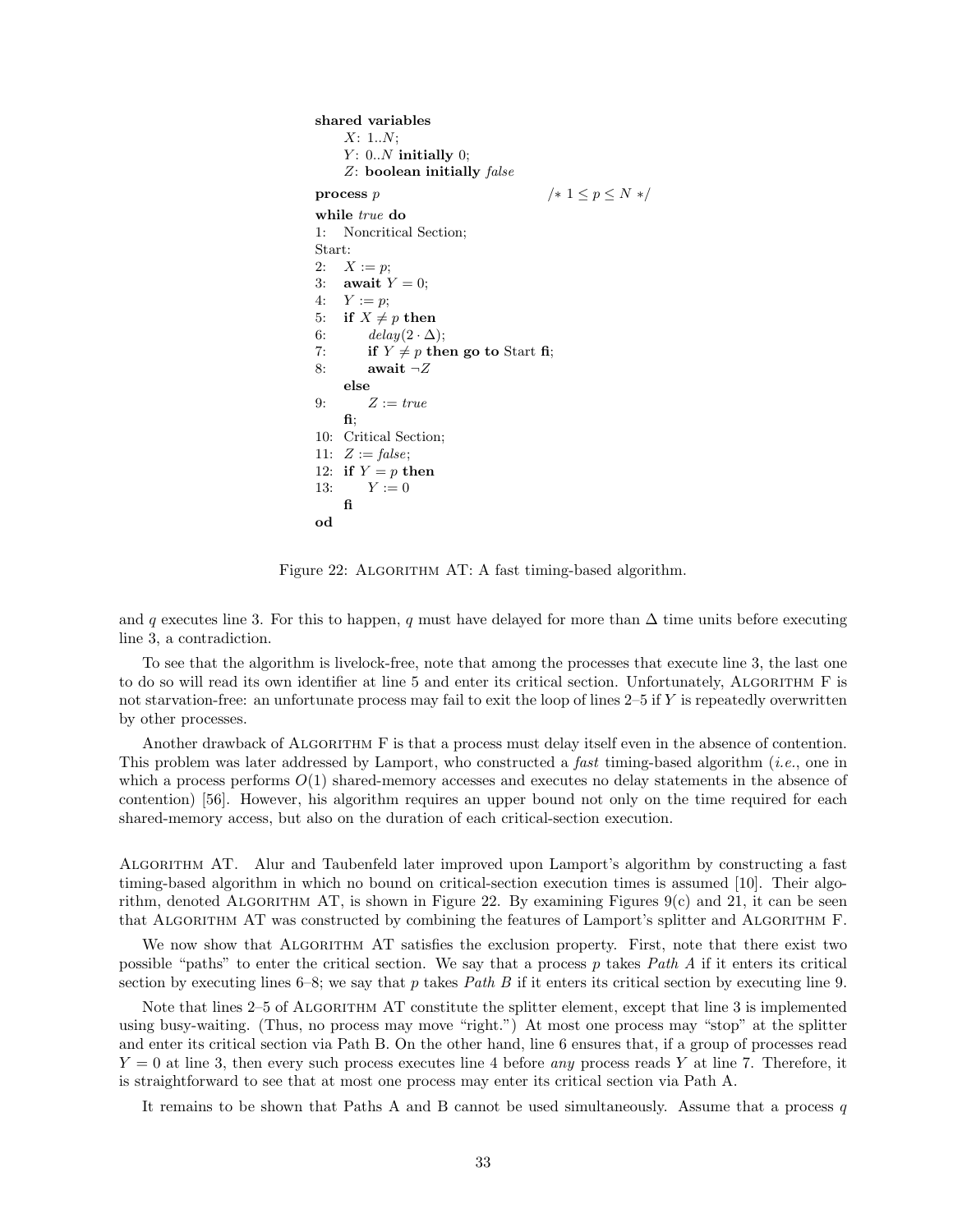enters its critical section via Path B, while another process p tries to enter its critical section via Path A. We consider two cases. If q executes line 4 before p delays itself at line 6, then the delay ensures that q establishes  $Z = true$  (line 9) before p resumes execution. Thus, p reads  $Z = false$  at line 8 and is blocked until q executes line 11. On the other hand, assume that q does not execute line 4 before p delays itself at line 6. In this case, q must have executed line 3 before p executed line 4 in order to read  $Y = 0$ . Thus, q must execute line 4 while p is delayed at line 6, and hence p reads  $Y \neq p$  at line 7 and fails to enter its critical section.

To see that Algorithm AT is livelock-free, note that if a number of processes execute within lines 2–8 and no such process reaches its critical section, then some of these processes must write  $Y$  at line 4, and because of the waiting condition at line 3, after a time, no further writes to Y occur. It is easy to see that the last process to write Y must eventually reach line  $8$ , and thereafter, its critical section, which is a contradiction. Unfortunately, since a process may execute the **go to** statement at line 7 repeatedly, this algorithm is not starvation-free. Therefore, we have the following theorem.

**Theorem 9 (Alur and Taubenfeld)** *The mutual exclusion problem can be solved in the known-delay* model by a livelock-free timing-based algorithm (namely, ALGORITHM AT) *that requires only eight mem-*<br>  $\Box$ *ory references in the absence of contention.* 

With more careful reasoning, we can also prove the following. (Interested readers are referred to [10].)

**Theorem 10 (Alur and Taubenfeld)** *The mutual exclusion problem can be solved in the known-delay model by a livelock-free timing-based algorithm* (*namely,* Algorithm AT) *with the following property: after a critical section ends, the next process to enter its critical section does so after performing at most thirteen memory references and explicitly delaying* (*by invoking delay statements*) *for at most* 4 · ∆ *time units.* ✷

Algorithm AAT. One drawback of Algorithm AT is that the bound ∆ must be known *a priori*. By combining ALGORITHM AT with Lamport's fast-path algorithm (ALGORITHM L), Alur, Attiya, and Taubenfeld constructed a fast timing-based algorithm that works under the unknown-delay model [7]. Their algorithm, denoted ALGORITHM AAT, is shown in Figure 23.

In Algorithm AAT, the shared variable *Bound* is used to store the current estimate of ∆. The algorithm consists of three parts: **(a)** ALGORITHM AT, modified to use the value of *Bound* instead of  $\Delta$ ; **(b)** Algorithm L, which is used to ensure correctness even if the estimate of *Bound* is wrong; and **(c)** <sup>a</sup> mechanism to estimate the value of ∆ and increment *Bound* if the current estimate is wrong. (In Figure 23, parts (a)–(c) are distinguished by roman, *italic*, and **boldface** line numbers, respectively.)

Shared variables X, Y, and Z are the same as in ALGORITHM AT; variables XX, YY, and B correspond to variables <sup>X</sup>, <sup>Y</sup> , and <sup>B</sup>, respectively, of Algorithm L, shown in Figure 9(a). Variable *Update* indicates whether the value of *Bound* is being updated, and *Trying* $[p]$  indicates whether process p is in its entry section.

Lines 1–14 and 42–47 of Figure 23 constitute Algorithm AT. Lines 2–5 ensure that *Update* is *false*  $(i.e.,$  the variable *Bound* is not being updated). Lines  $6-14$  and  $42-47$  are identical to ALGORITHM AT, with ∆ replaced by *Bound*, except for the additional checks of *Update*.

If the current estimate of  $\Delta$  is correct, then part (a) ensures that the exclusion property holds. However, if the estimate is too small, then multiple processes may enter lines 15–41. In order to cope with such a situation, ALGORITHM L is executed after ALGORITHM AT (lines  $15-33$ ,  $40-41$ ). Note that, if the estimate is correct, then every process enters its critical section via the fast path (*i.e.*, by transiting directly from line 24 to line 34). Therefore, if a process enters its critical section via the slow path (lines 25–33), then it knows that the current estimate is wrong, and sets *Update* to *true* at line 33.

Lines 35–39 update *Bound*, if the current estimate is wrong. To correct *Bound*, a process first waits until every element of the *Trying* array is *false*, in order to ensure that no other process concurrently uses the value of *Bound* while it is updated. Then, it increments *Bound* at line 39.

From the discussion above, we can conclude the following properties of ALGORITHM AAT.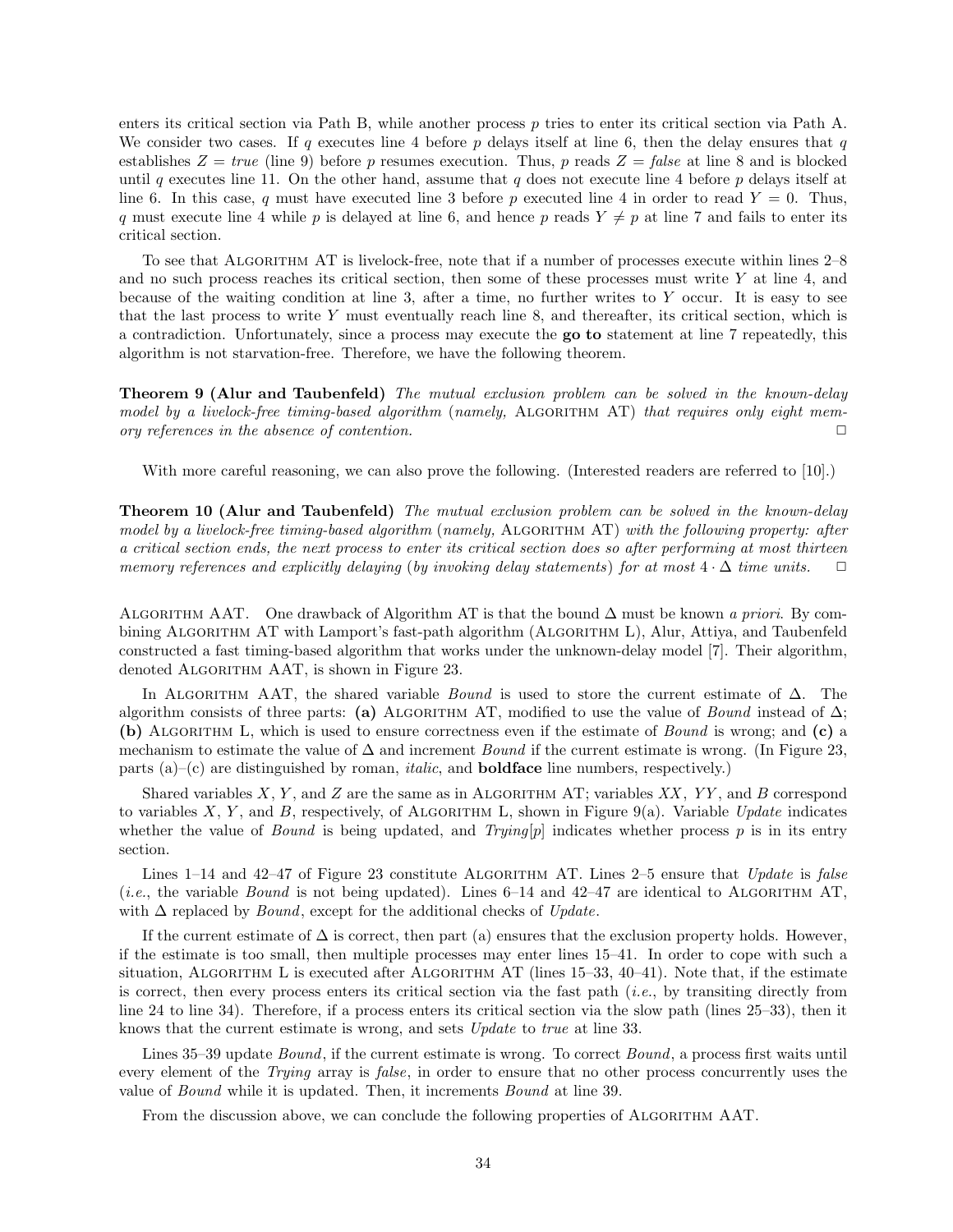**shared variables**  $X, XX: 1..N;$ Y, YY : 0..N **initially** 0; Z: **boolean initially** false; B, Trying: **array**[1..N] **of boolean initially** false; Bound: (delay duration) **initially** 1 **process** p  $/* 1 \leq p \leq N*/$ **while** true **do** 1: Noncritical Section; Start1: **repeat 2:** if  $Update = true$  **then 3:**  $Trying[p] := false;$ **4: await** Update = false **fi**; **5:**  $Trying[p] := true;$ 6:  $X := p$ 7: **until**  $Y = 0$ ; 8:  $Y := p$ ; 9: **if**  $X \neq p$  **then** 10:  $delay(2 \cdot Bound);$ 11: **if**  $Y \neq p$  **then go to** Start1 **fi**; 12: **await** ¬Z ∨ **13:**  $(Update = true)$ 14: **else**  $Z := true$ **fi**; Start2: **15:** if  $Update = true$  **then go to** Start1 **fi**; 16:  $B[p] := true;$ 17:  $XX := p$ ; 18: **if**  $YY \neq 0$  **then** 19:  $B[p] := \text{false};$ 20: **await** (YY =0) ∨ **21:**  $(Update = true);$ 22: **go to** Start2 23:  $YY := p$ ; 24: **if**  $XX \neq p$  **then** 25:  $B[p] := 0;$ 26: **for**  $j := 0$  **to**  $N - 1$  **do** 27: **await** ¬B[j] ∨ **28:**  $(Update = true)$ **od**; 29: **if**  $YY \neq p$  **then** 30: **await** (YY =0) ∨ **31:**  $(Update = true);$ 32: **go to** Start2 **else 33:**  $Update := true$ **fi fi**; 34: Critical Section; **35:**  $Trying[p] := false;$ **36:** if  $Update = true$  then **37:** for  $j := 0$  **to**  $N - 1$  **do 38:** await  $\neg Trying[j]$  **od**; **39:**  $Bound := Bound + 1$ **fi**;  $40:YY := 0;$ 41:  $B[p] := \text{false};$ 42:  $Z := \text{false}$ ; **43:** if  $Update = true$  **then 44:**  $Y := 0;$ **45:**  $Update := false$ 46: **else if**  $Y = p$  **then** 47:  $Y := 0$ **fi od**

```
fi;
```
Figure 23: ALGORITHM AAT: A fast timing-based algorithm for the unknown-delay model.

- Since both ALGORITHM AT and ALGORITHM L are fast, ALGORITHM AAT is also fast.
- Since both ALGORITHM AT and ALGORITHM L are livelock-free, ALGORITHM AAT is also livelockfree. However, it is not starvation-free.
- When a period of contention begins, ALGORITHM AAT has a "warm-up" period in which the processes may use the slow path of Algorithm L. During this period, after each critical section ends, the next winning process may subsequently access  $\Theta(N)$  shared variables in order to enter and exit its critical section.
- Once the correct estimate of  $\Delta$  is determined, only the fast path of ALGORITHM L is used, and hence the algorithm has same timing characteristics as Algorithm AT. In particular, after a critical section ends, the next winning process subsequently performs  $O(1)$  memory references and explicitly delays itself for at most  $\Theta(\Delta)$  time units in order to enter and exit its critical section.

**Theorem 11 (Alur,** *et al.***)** *The mutual exclusion problem can be solved in the unknown-delay model by a livelock-free timing-based algorithm* (*namely,* Algorithm ATT) *that requires only* <sup>O</sup>(1) *memory references*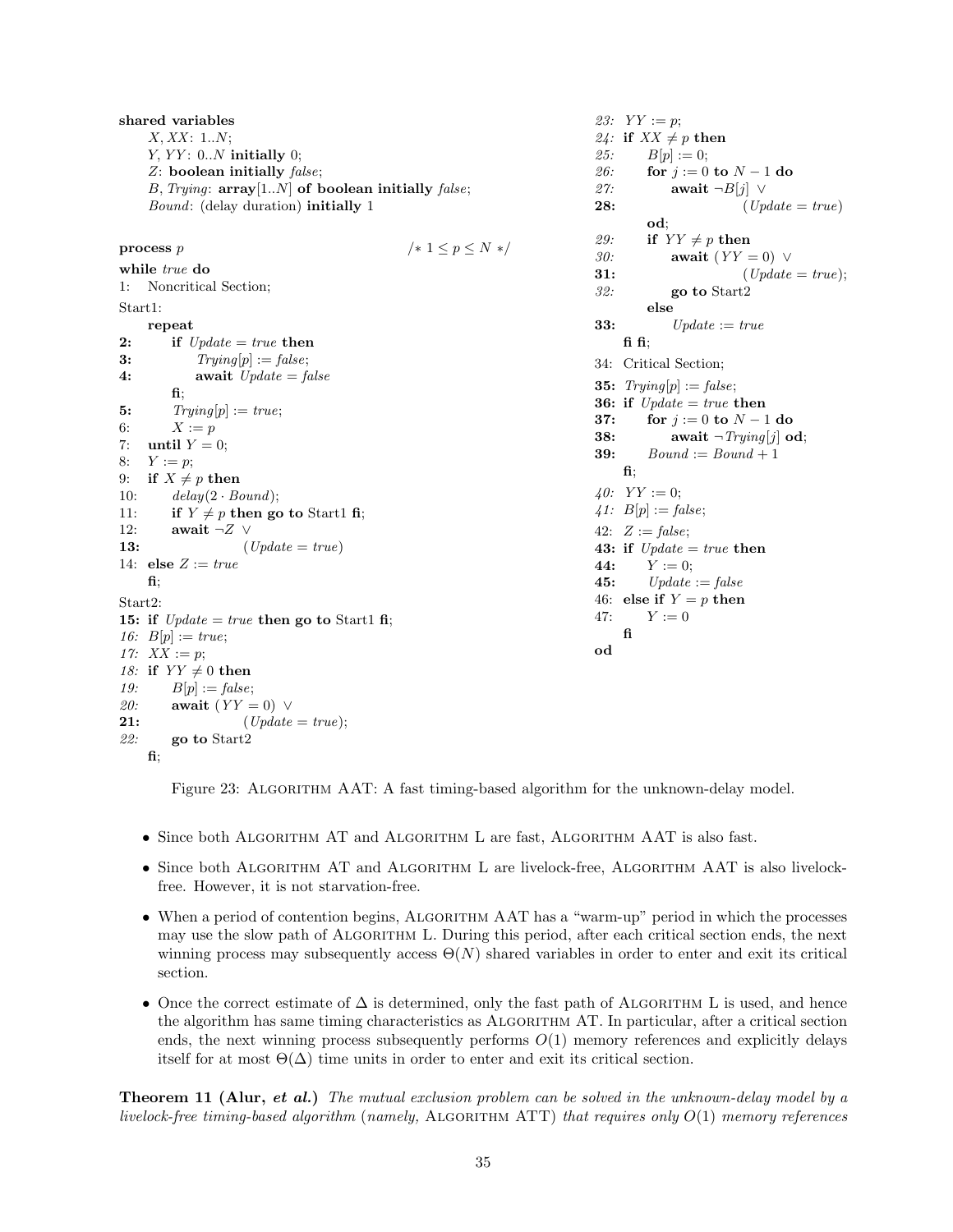*in the absence of contention, for which the following property eventually holds: after any critical section ends, the next process to enter its critical section does so after performing* O(1) *memory references and explicitly delaying* (*by invoking delay statements*) *for at most*  $\Theta(\Delta)$  *time units.* 

**Related work.** By combining the splitter mechanism with ALGORITHM F, Lynch and Shavit constructed a simple timing-based algorithm with only two shared variables that is livelock-free if timing constraints are met, and that satisfies the exclusion property even if such constraints are violated [59]. In later work, Gafni and Mitzenmacher experimentally evaluated several variants of Lynch and Shavit's algorithm, when process execution speeds follow certain random statistical distributions [38]. In these algorithms, ∆ needs to be set to a worst-case value to ensure correctness. However, using a worst-case value may lead to unnecessary delays most of the time. With smaller values of  $\Delta$ , we gain better performance on average, at the price of occasional "failures" (*i.e.*, all processes may detect other contending processes and restart their entry sections). Gafni and Mitzenmacher studied the behavior of these algorithms while varying execution-time distributions and the number of processes in the system. Their results suggest that some timing-based algorithms exhibit statistically good performance even in very large systems (on the order of 100,000 processes).

### **7 Mutual Exclusion with Nonatomic Operations**

To this point, we have assumed that shared variables are accessed atomically. Requiring atomic variable accesses is tantamount to assuming mutual exclusion at some lower level. Thus, mutual exclusion algorithms requiring this are in some sense circular. Lamport recognized that mutual exclusion can be implemented without requiring operations to be atomic in some early papers [52, 53], and later wrote more extensively on the topic in a two-part work [54, 55]. An overview of this two-part work is presented in Section 7.1. In Section 7.2, we consider nonatomic algorithms in which all busy-waiting is by local spinning.

### **7.1 Lamport's Nonatomic Algorithms**

In the first part of Lamport's two-part paper [54], a formal model of concurrent systems is presented in which no underlying atomicity is assumed. In this model, operation executions have duration and may be concurrent. Only single-writer nonatomic shared variables are considered; Lamport calls such variables *communication variables*. If a write of a communication variable is concurrent with another operation on that same variable, then the other operation must be a read. Aread of a shared variable that is concurrent with a write of the same variable is allowed to return any value from the domain of the variable. A read that does not overlap such a write simply returns the variable's current value. The roots of this notion of nonatomic semantics trace back to Lamport's bakery algorithm [52] and it is the standard semantics assumed in most papers on nonatomic algorithms.

To appreciate some of the difficulties that occur when using such nonatomic operations, consider the two scenarios below, which are permitted in this model; in both, the variable  $x$  is assumed to be initially 0.

- (i) x is updated by a write operation that assigns  $x := 0$ . A concurrent read of x may obtain any value from the domain of  $x$ , including a value different from  $0$ .
- (ii) x is updated by a write operation that assigns  $x := 1$  that is concurrent with two successive read operations. The first read obtains the value 1 and the second read obtains the value 0.

While general techniques for dealing with nonatomic operations can be quite intricate, two basic ideas are elementary. First, observe that Scenario (i) above can be eliminated by simply skipping redundant writes, *i.e.*, any write of a variable that does not change that variable's value. Second, nondeterminism can be reduced by simply using binary shared variables, in which case a read concurrent with a write of the same variable can only return 0 or 1. Furthermore, if redundant writes are avoided, then a read concurrent with a write returns either the variable's "old" value or the "new" value being written. In all the algorithms considered in this section, we assume that writers avoid redundant writes, even though this is not explicitly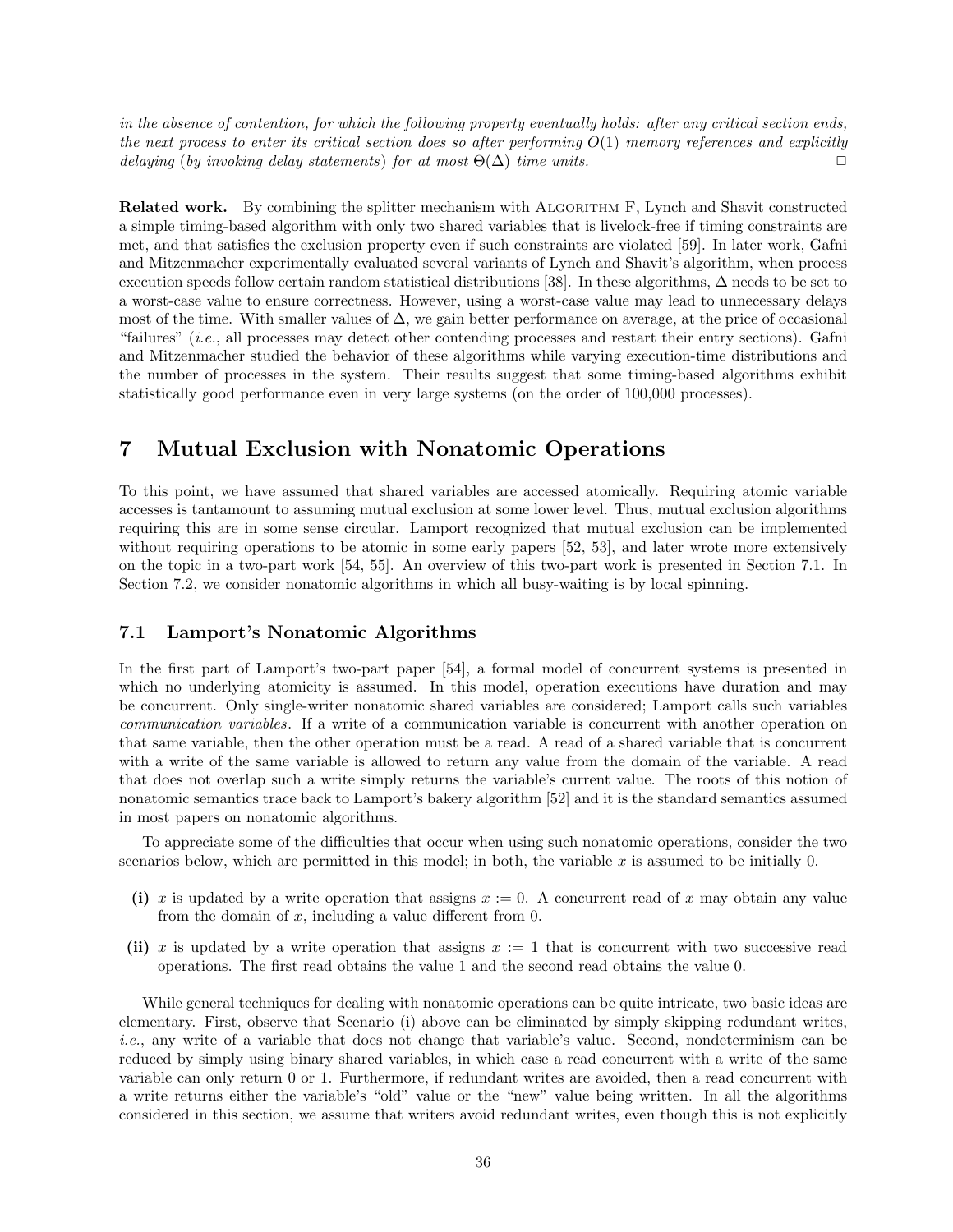**shared variable**

P:  $array[0..N-1]$  of boolean initially  $false$ 

**process**  $p \quad \neq 0 \leq p < N \neq 0$ **private variable** i:  $0..N - 1;$ S: **set of** 0..N − 1 **while** true **do** 1: Noncritical Section; 2:  $P[p] := true;$ 3:  $S := \{q \mid 0 \leq q < N \land q \neq p\};$ 4: **while**  $S \neq \emptyset$  do 5:  $i := \text{elementOf}(S); S := S \setminus \{i\};$ <br>6: **await**  $\neg P[i]$ await  $\neg P[i]$ **od**; 7: Critical Section; 8:  $P[p] := \text{false}$ **od**

Figure 24: Algorithm L-N1: Basic nonatomic algorithm.

indicated in the code depictions that are given. (This simply requires adding a private variable for each shared variable written by a process that tracks that variable's value; it can be easily determined whether a write is redundant by checking the corresponding private variable.) The situation in Scenario (ii) above is still possible, but it often can be managed.

In the second part of Lamport's two-part paper [55], a series of nonatomic mutual exclusion algorithms is presented. The first and simplest of these algorithms is Algorithm L-N1 shown in Figure 24. (The "N" in this and subsequent designations of Lamport's algorithms stands for "nonatomic.") Each successive algorithm satisfies stronger properties and builds upon the previous one. We cover two of these other algorithms below.

Algorithm L-N1**.** Algorithm L-N1 is quite simple. Each process in its entry section verifies that every other process is neither in its entry section nor its critical section (selecting processes nondeterministically using "elementOf"). To see that this algorithm satisfies the exclusion property, consider the following operational argument. (Aformal proof would require more careful definitions of notions related to event orderings.) Heading for a contradiction, suppose that processes  $p$  and  $q$  are both in their critical sections. Suppose further that p finished executing line 2 before q did. Then,  $P[p] = true$  was stable from the time q began executing line 3 and until q entered its critical section. However, this implies that q could not pass line 6 when  $q.i = p$  held, which is a contradiction.

ALGORITHM L-N2. Unfortunately, ALGORITHM L-N1 is not even livelock-free. However, it is possible to modify the algorithm so that livelock-freedom holds, without violating the exclusion property. The resulting algorithm is denoted Algorithm L-N2 and is depicted in Figure 25. In Algorithm L-N2, the nondeterministic scan of the P variables is replaced by a two-phase protocol.

In Phase 1, lines 2–7, a process yields to any process of lower index that is in its entry or critical section. In Phase 2, lines 8–9, a process checks each higher-indexed process to determine if it is in its entry section (and has not yielded), and waits if this is the case. Note that a process  $p$  may enter its critical section only if it establishes  $P[p] = true$  and then finds that  $\neg P[q]$  holds, for each  $q \neq p$ . Thus, the argument for the exclusion property given previously for ALGORITHM L-N1 applies to ALGORITHM L-N2 as well.

To see that ALGORITHM L-N2 is livelock-free, suppose to the contrary that some set of processes remain forever outside of their noncritical sections, yet no process executes its critical section. Then, eventually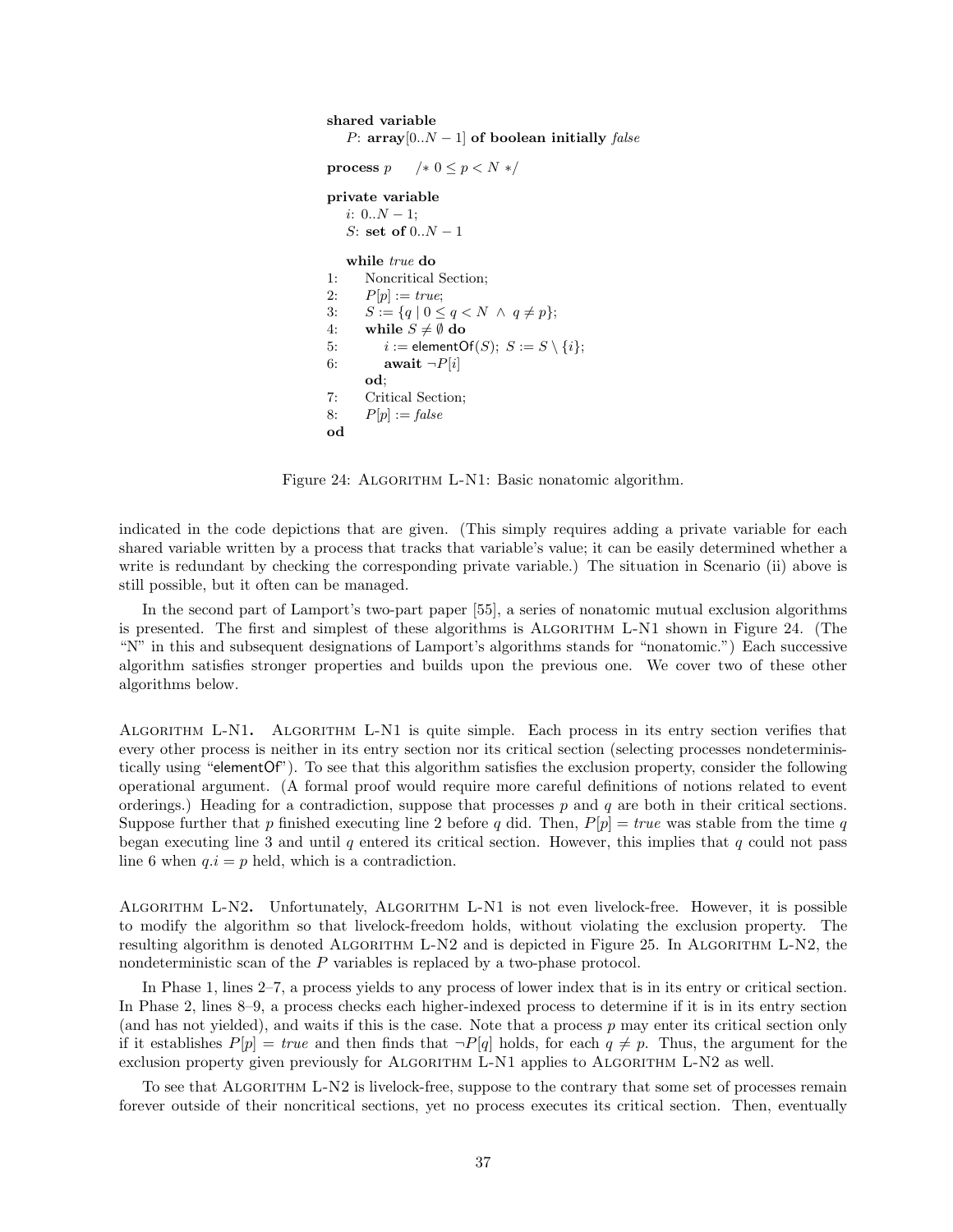**shared variable**

P:  $array[0..N-1]$  of boolean initially  $false$ 

**process**  $p \quad \neq 0 \leq p < N \neq 0$ **private variable** i:  $0..N-1$ **while** true **do** 1: Noncritical Section; 2:  $P[p] := true;$ 3: **for** i := 0 **to** p − 1 **do** 4: **if** P[i] **then** 5: **while** P[i] **do** 6:  $P[p] := \text{false}$ **od**; 7: **go to** 2 **fi od**; 8: **for** i := p + 1 **to** N − 1 **do** 9: **await**  $\neg P[i]$ **od**; 10: Critical Section; 11:  $P[p] := \text{false}$ **od**

Figure 25: ALGORITHM L-N2: Livelock-free nonatomic algorithm.

a state is reached such that, thereafter, each process remains either forever in its entry section or forever in its noncritical section. Let  $Q$  be the set of processes forever executing Phase 2. If  $q$  is the process of largest index in Q, then it clearly finds no P variable with the value *true* at line 9. Thus, q eventually enters its critical section, which is a contradiction, and this implies Q is empty. Since a process permanently in the entry section cannot return from Phase 2 to Phase 1, the remaining case is that all processes in the entry section permanently execute Phase 1. Suppose this is the case, and let p be the process of least index executing Phase 1. Since it finds no P variable with value *true* at line 2, p leaves Phase 1 and goes on to Phase 2. This contradicts the assumption that  $p$  is permanently executing Phase 1.

Algorithm L-N3**.** Unfortunately, Algorithm L-N2 is not starvation-free, because an unfortunate process can continue to restart Phase 1 in its entry section as processes of lower index repeatedly execute their critical sections. To make the algorithm starvation-free, Lamport introduced a "renumbering" function, whereby processes contending in their entry sections are dynamically ordered so that any such process eventually has highest priority. The modification has two parts. First, another  $N$ -bit array  $E$  is used to determine the identities of the processes competing in their entry sections. Array  $E$  is needed because  $P$ is an unreliable indicator of contender identities, due to the yielding mechanism in Phase 1. The second modification is a specialized structure  $T$ , also encoded by an array of  $N$  bits, that has some queue-like properties enabling the prioritization of competing processes. Because the shared variables  $P$ ,  $E$ , and  $T$  result in three bits per process, Lamport called the resulting algorithm the *three-bit algorithm*. Here, we denote it as ALGORITHM L-N3, as seen in Figure 26.

Instead of iterating through process indices starting from zero, ALGORITHM L-N3 computes an initial starting index and cyclically iterates through process indices modulo-N. The starting index is returned by the function  $\text{low}(T,E)$  (line 4). We defer a complete explanation of this function until later and mention only the following property of it here: if a process  $p$  is in its entry section sufficiently long, then eventually  $\text{low}(T, E) = p$  holds for any execution of line 4 by any process, at least until p completes its critical section. Evaluations of  $\text{low}(T,E)$  by different processes concurrently in their entry sections can return different values because E and T are written as processes enter and leave; however, a precondition for critical-section entry is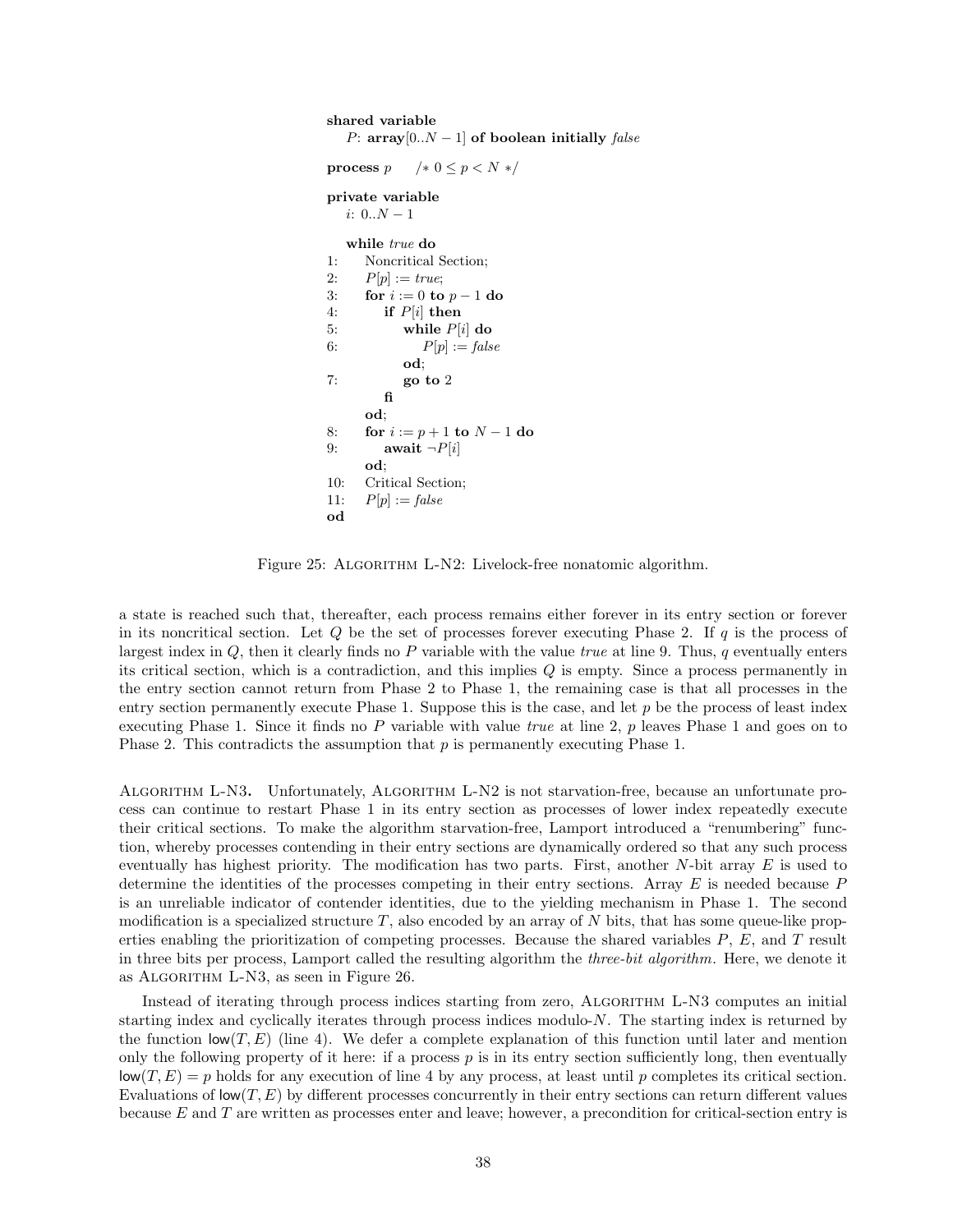**shared variable** P:  $array[0..N-1]$  of boolean initially *false*; E:  $\text{array}[0..N-1]$  of boolean initially false; T:  $\arctan\left[0..N-1\right]$  of boolean **process**  $p \quad \neq 0 \leq p < N \neq 0$ **private variable**  $i, k: 0..N-1;$ temp: **boolean while** true **do** 1: Noncritical Section; 2:  $P[p] := true;$ 3:  $E[p] := true;$ 4:  $k := \text{low}(T, E);$ <br>5: if  $k \neq p$  then if  $k \neq p$  then 6: **for**  $i := k$  **cyclically to**  $(p-1)$  **mod** N **do** 7: **if** E[i] **then** 8:  $P[p] := \text{false};$ 9: **go to** 3 **fi od fi**; 10: **if**  $\neg P[p]$  **then go to** 2 **fi**; 11: **for**  $i := p + 1$  **cyclically to**  $(k - 1)$  **mod** N **do** 12: **if**  $P[i]$  **then go to** 2 **fi od**; 13: Critical Section; 14:  $temp := \neg T[p];$ 15:  $T[p] := temp;$ 16:  $P[p] := \text{false};$ 17:  $E[p] := \text{false}$ **od**

Figure 26: ALGORITHM L-N3: Starvation-free nonatomic algorithm.

the execution of lines  $4-12$  in sequence without writing  $P$ , and this ensures the exclusion property. (Checking  $E[i]$  rather than  $P[i]$  in line 7 is safe because  $E[i]$  remains *true* so long as process *i* is in its entry section.)

The argument for livelock-freedom is along similar lines to that given above for ALGORITHM L-N2. In particular, assuming an execution in which a non-empty set of processes are in their entry sections but never advance to their critical sections, we infer that eventually a state is reached after which no process in its entry section writes any T or E variable, and hence the private k variables of such processes eventually agree and remain constant. Now, for process p satisfying  $p.k = \text{low}(T, E)$ , it can be argued (by contradiction) that  $p$  executes Phase 2 (lines 11–12) only finitely many times before entering its critical section.

The proof that ALGORITHM L-N3 is starvation-free depends on the precise definition of  $\mathsf{low}(T,E)$ , which we now give. We start by informally defining a "token ring," with each node of the ring representing a process. Tokens circulate unidirectionally in this ring, and we suppose that each process requires a token to enter its critical section and that a process leaving its critical section passes the token to the next process in the ring. An array A of N bits can implement such a token ring: process p, where  $p > 0$ , has a token if  $A[p] \neq A[p-1]$ , and process 0 has a token if  $A[0] = A[N-1]$ . It is simple to show, by contradiction, that at least one token is present in any state for this definition. When a token holder p no longer needs its token, then the assignment  $A[p] := \neg A[p]$  removes its token (provided, of course, that process  $q = (p-1) \mod N$ does not also change  $A[q]$  concurrently).

For ALGORITHM L-N3, the idea of the token ring is used to ensure starvation-freedom. Rather than a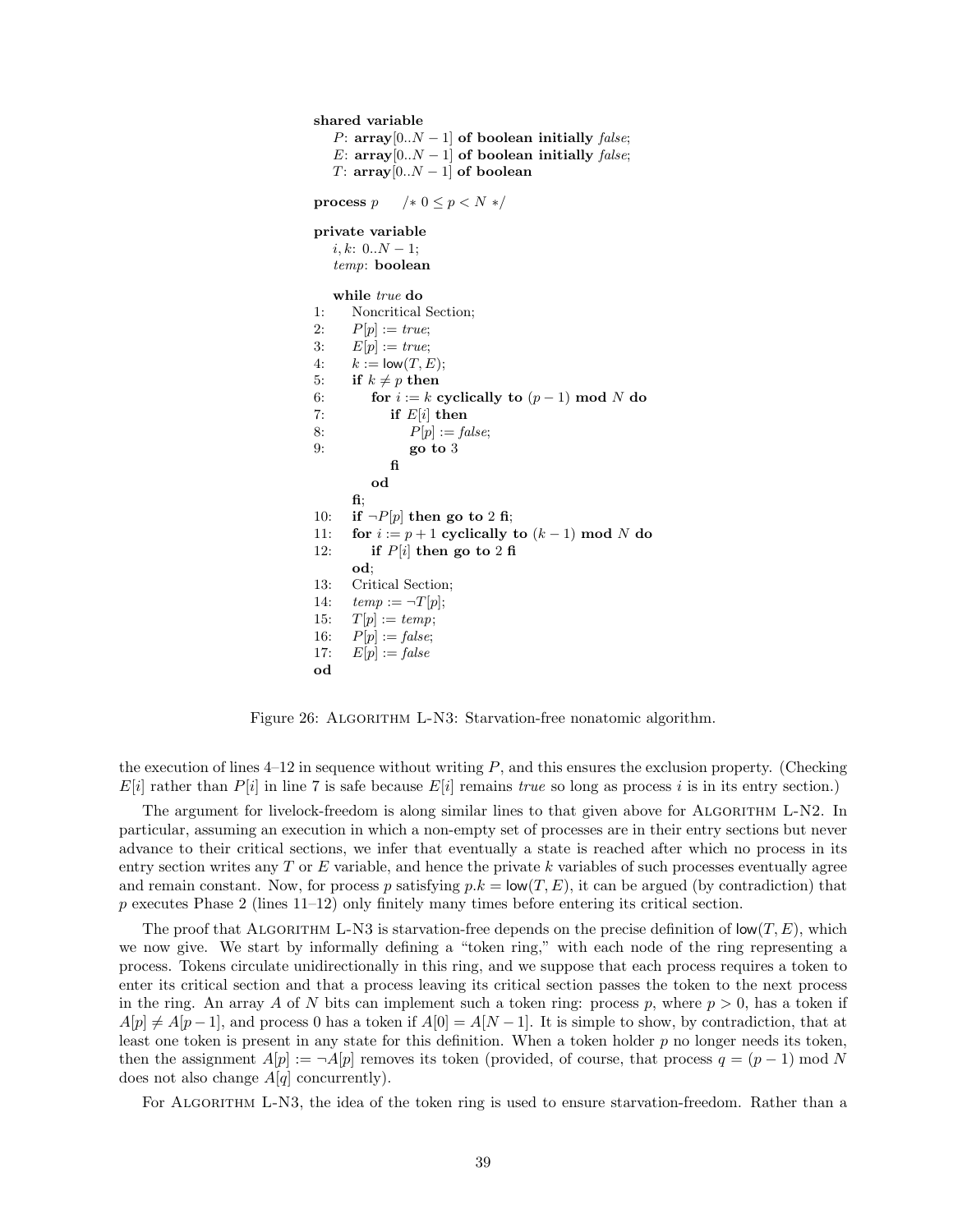fixed, N-bit array A, the subsequence of array T given by  $\langle T[j] : 0 \leq j \leq N \land E[j] \rangle$  is the token ring. Thus, from arrays T and E, a dynamic ring of  $\{j | E[j]\}\$  bits is formed. The function  $\textsf{low}(T,E)$  returns the smallest process index p from this dynamic ring such that p is a token holder. (We define  $\mathsf{low}(T,E)=0$ for the case of an empty ring, which is useful later for fault tolerance.)

Having defined  $\textsf{low}(T,E)$ , we now show that ALGORITHM L-N3 is starvation-free (again, by contradiction). Suppose that there exists a nonempty set S of processes that remain forever in their entry sections. Since livelock-freedom has been verified, such a situation is only possible if there exists another nonempty set Q of processes that infinitely often execute their critical sections. We establish starvation-freedom by showing that Q must be empty.

Define  $d_{ab}$  for  $0 \leq a, b < N$  to be the smallest natural number j such that  $(a + j)$  mod  $N = b$ . Let  $(s, q)$ be such that  $d_{sq}$  is minimum for any choice of  $s \in S$  and  $q \in Q$ . A property of the token ring defined by  $\langle T[j]:0\leq j\leq\wedge E[j]\rangle$  is that if q has a token prior to executing lines 14–15, then it has no token after executing line 15. Since  $q$  executes its critical section infinitely often, eventually there is a state where  $q$ has no token and begins its entry section. Now consider the result of q assigning  $q.k := \text{low}(T, E)$  at line 4. Because q has no token,  $q.k \neq q$  and it executes the loop of lines 6–9. If q's execution of this loop includes s in the loop index range (*i.e.*, q.k to  $(q-1) \mod N$ ), then we claim that when q executes lines 6–9, it does not advance beyond line 9 in the entry section. This follows because  $E[s]$  remains *true* forever. Note that  $(s, q)$ have been chosen so that q cannot regain a token, because s never executes lines  $14-15$ , so  $q.k \neq q$  holds after each subsequent execution of line 4. But we assume that  $q$  executes the critical section infinitely often, hence s must be outside the loop index range of line 6 some time while q is in the entry section (possibly because q.k is assigned differing values from  $\text{low}(T,E)$  at different times). However, in this case,  $E[s]$  will be tested in the execution of the loop in lines  $11-12$ , preventing q from entering its critical section. Thus,  $q \notin Q$  holds in either case, and therefore Q must be empty. The contradiction proves livelock-freedom.

**Ordered critical-section entry.** An algorithm satisfies r*-bounded waiting* [72] if the entry section of each process can be partitioned into two components, a *doorway*, which generates a bounded number of memory references (local or remote), followed by a *waiting* part, such that the following holds: once a process p finishes executing its doorway, no process can execute its critical section more than  $r$  times before  $p$  does so. r-bounded waiting strengthens starvation-freedom. The case  $r = 1$  approximates the intuition of first-come first-served (FCFS) ordered entry. In addition to the nonatomic algorithms considered above, Lamport [55] presented two FCFS algorithms (which we do not cover here). One of these algorithms uses N shared variables per process; the second has  $O(N!)$  shared variables. (This rather large space requirement also enables the algorithm to have several of the fault-tolerance properties described below.) Interested readers are also referred to a later paper by Lycklama and Hadzilacos [58], where a FCFS nonatomic solution is presented that uses only a constant number of shared variables per process (see also [76]).

**Fault tolerance.** One of the principal themes of Lamport's paper on nonatomic algorithms [55] is fault tolerance. In some sense, nonatomic operations can be thought of as faulty operations because they violate atomic semantics. Lamport considered several failure models, which are summarized below.

- **Shutdown Safety:** An algorithm is *shutdown safe* if it remains correct in the face of process shutdowns. When a process is shut down, it sets all of its communication variables to default values, returns to the noncritical section, and halts. Note that a process may be shut down while executing its critical section.
- **Abortion Safety:** An algorithm is *abortion safe* if it is resilient to process abortions. When a process aborts, it sets some of its communication variables to default values, and returns to its noncritical section. (The other variables are left unchanged.) The communication variables that are set are those for which initial values have been specified as part of the algorithm's description.
- **Fail Safety:** An algorithm is *fail safe* if it is resilient to process failures. When a process fails, it may arbitrarily change the values of its communication variables for some time; however, it eventually shuts down, setting all of its communication variables to default values, returns to the noncritical section, and thereafter never malfunctions again.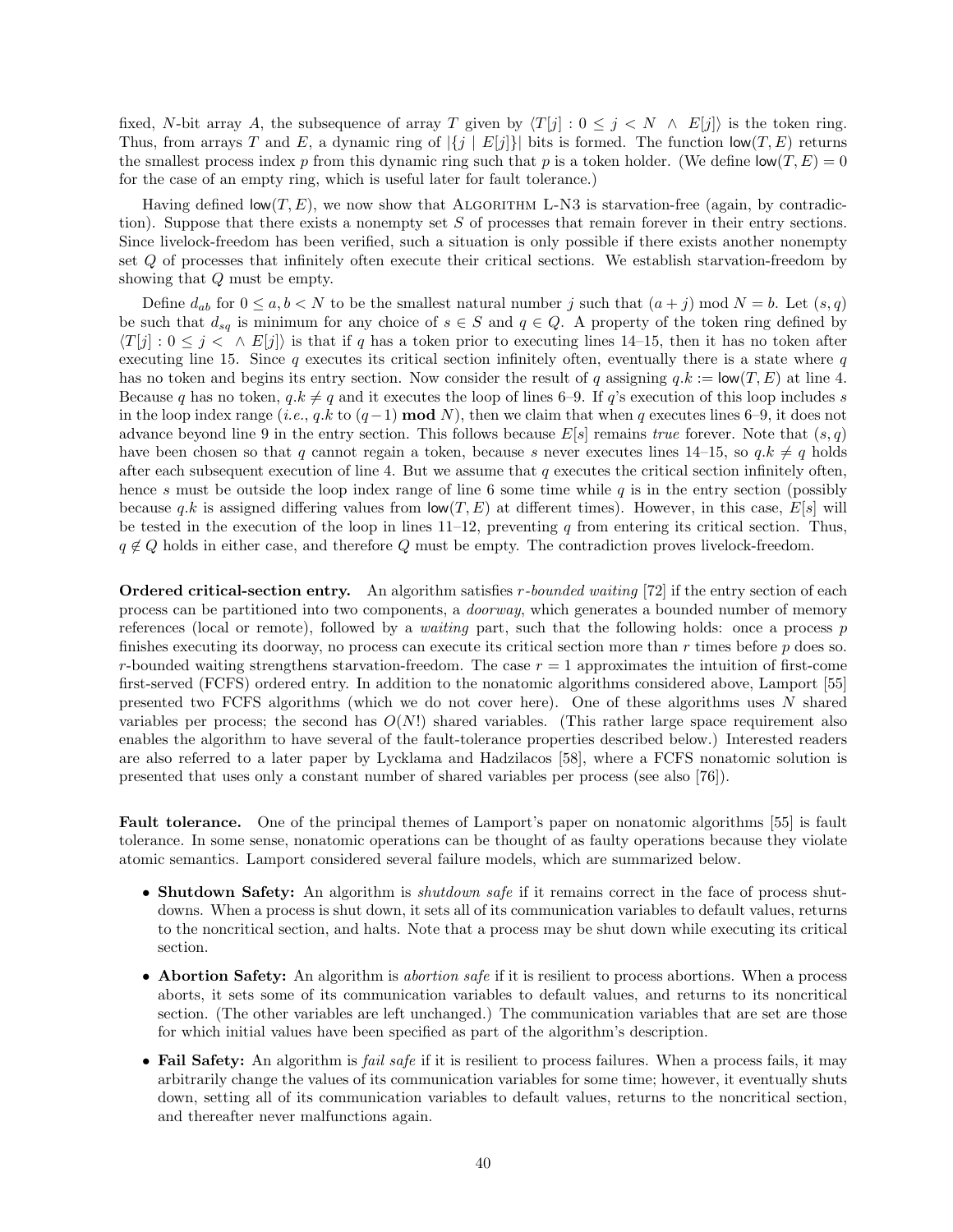• **Self-stabilization:** An algorithm is *self-stabilizing* [34] if it is resilient to transient failures, *i.e.*, if the algorithm enters some illegitimate state due to transient failures, and if such failures stop happening, then the algorithm eventually converges to a legitimate state. (A state of a program is *legitimate* if it appears in some failure-free history of the program.) A self-stabilizing algorithm can tolerate a malfunctioning process that arbitrarily changes the values of its communication variables as well as its local variables for some finite time, but eventually stops malfunctioning and starts normal behavior, albeit in an arbitrary state, and never malfunctions again.

Technically, each of these failure models is defined with respect to a desired property. For example, an algorithm is self-stabilizing for the exclusion property if, from any illegitimate state, the algorithm eventually converges to a legitimate state, after which exclusion is never violated. According to Lamport, the first two models, shutdown safety and abortion safety, reflect reasonable behaviors that might result from premature process termination (though abortion does not imply halting). Ashutdown might be triggered by operator intervention; an abortion represents the case of a process deliberately withdrawing from mutual exclusion. The second two properties are unreasonable behaviors, which might be due to transient hardware errors. Intuitively, fail safety reflects a scenario in which a transient process failure is detected and repaired and the failed process restored to service. Lamport also mentions the problem of dealing with a process that halts silently, with no change to any of its communication variables. Unfortunately, solving this problem requires more synchrony (such as using real-time clocks) than the basic computation model allows.

**Self-stabilization.** The self-stabilization requirement is in some ways the most challenging of those listed above, so we consider it here in some detail. An in-depth discussion of all of these requirements can be found in [55].

For a mutual exclusion algorithm to be self-stabilizing, it is necessary to require each process that remains in its noncritical section to periodically reset its communication variables to appropriate values. Without this requirement, a process could possibly remain forever in its noncritical section with its communication variables set to values that make it appear to other processes that it is in its critical section. It is also convenient to assume that transient faults only occur initially in any history, and thereafter all state changes are due to correct process operations. Ultimately, algorithms that tolerate additional transient faults are desired. However, the standard approach is to begin by considering only initial faults; after the algorithm recovers, the same approach can be applied to a subsequent transient fault. Earlier, we remarked that an implementation of write to a communication variable can avoid redundantly writing by checking a private variable containing the last value written. For self-stabilization, this technique is not viable, since private variables may be corrupt after a transient fault. Therefore, the write implementation should actually read the communication variable to avoid redundantly writing (optimizations can still use the private variable technique for some fraction of write operations in an execution). With these assumptions, ALGORITHMS L-N1, L-N2, and L-N3 can be shown to be self-stabilizing. We prove this for ALGORITHM L-N3 below. For this algorithm, we require each process in its noncritical section to periodically set its  $P$  and  $E$  communication variables to *false*.

**Theorem 12 (Lamport)** *The mutual exclusion problem can be solved by an algorithm* (*namely,* Algo-RITHM L-N3) *that uses only nonatomic reads and writes and that is self-stabilizing for the exclusion, livelockfreedom, and starvation-freedom properties.*

**Proof:** Starting from any initial state (legitimate or illegitimate), each process eventually either resets its P and E communication variables in its noncritical section (by assumption), or executes lines 2–3 for a second time. After all processes have done this, the system is in a state that is reachable from a legitimate initial state. (Note that the array  $T$  is initialized arbitrarily.) Once a legitimate state is reached, exclusion, livelock-freedom, and starvation-freedom can be shown to hold, as argued earlier. □

**Related work.** As noted by Lamport [55], Burns independently discovered ALGORITHM L-N1 [25]. In later work, the idea of using a token ring in shared memory to achieve self-stabilization and starvation-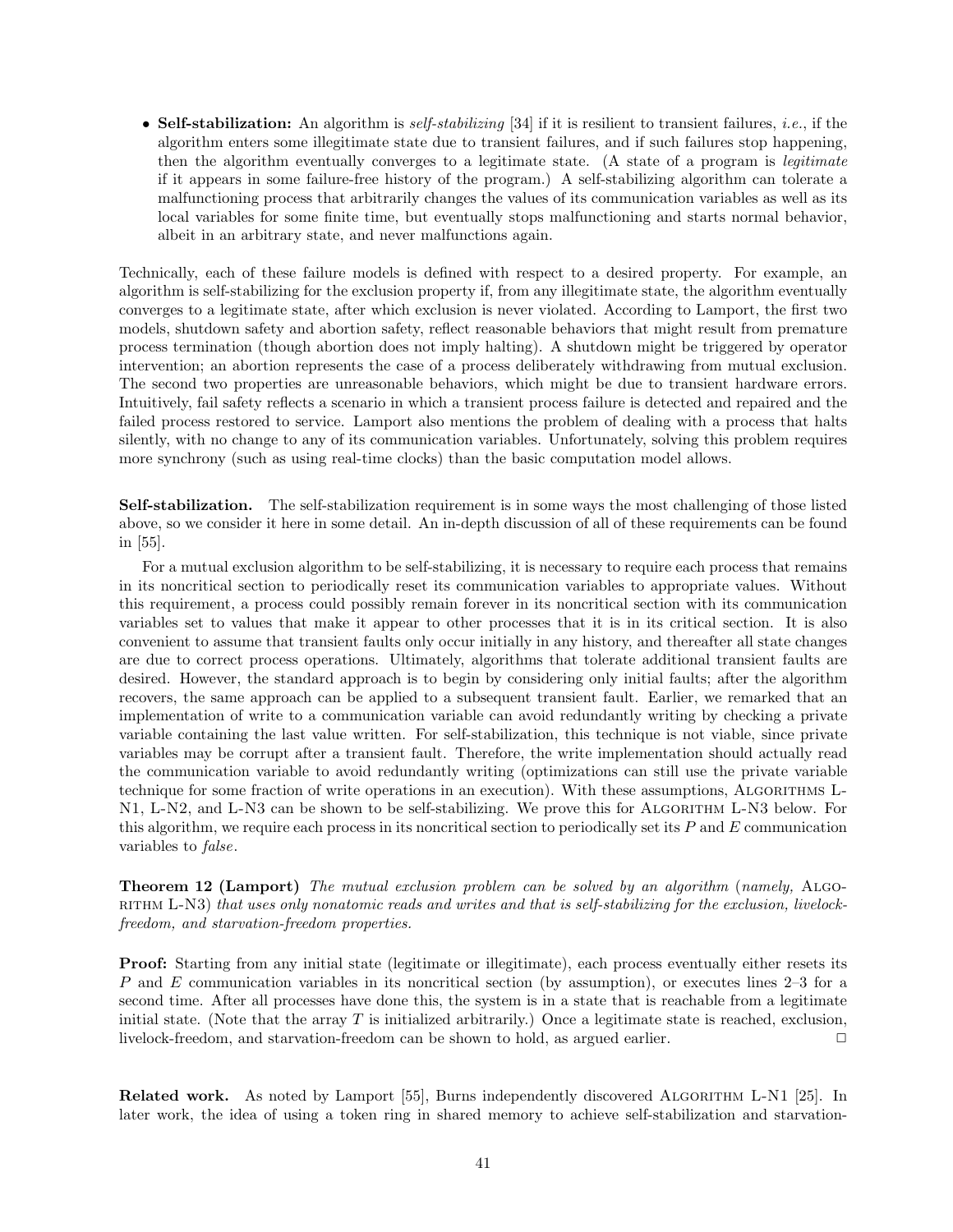| process $u$          |                                |    | $\boldsymbol{process}\ v$ |                                                        |
|----------------------|--------------------------------|----|---------------------------|--------------------------------------------------------|
| initially $x = T[u]$ | private variable $x$ : boolean |    |                           | private variable $x$ : boolean<br>initially $x = T[v]$ |
| while <i>true</i> do |                                |    | while <i>true</i> do      |                                                        |
| 1:                   | Noncritical Section;           |    | 1:                        | Noncritical Section;                                   |
|                      | 2: $P[u] := \text{false};$     |    |                           | 2: $P[v] := \text{false};$                             |
|                      | 3: $Q[u] := \text{false};$     |    |                           | 3: $Q[v] := \text{false};$                             |
|                      | 4: $x := T[v]$                 |    |                           | 4: $x := \neg T[u]$ ;                                  |
|                      | 5: $T[u] := x;$                |    |                           | 5: $T[v] := x;$                                        |
|                      | 6: if x then                   |    |                           | 6: if x then                                           |
|                      | 7:<br>$P[u] := true;$          |    | 7:                        | $Q[v] := true;$                                        |
| 8:                   | await $P[v]$                   |    | 8:                        | await $P[u]$                                           |
|                      | else                           |    |                           | else                                                   |
| 9:                   | $Q[u] := true;$                |    | 9:                        | $P[v] := true;$                                        |
| 10:                  | await $Q[v]$                   |    | 10:                       | await $Q[u]$                                           |
|                      | fi:                            |    |                           | $\mathbf{f}$                                           |
|                      | 11: Critical Section;          |    |                           | 11: Critical Section;                                  |
|                      | 12: $P[u] := true;$            |    |                           | 12: $P[v] := true;$                                    |
|                      | 13: $Q[u] := true$             |    |                           | 13: $Q[v] := true$                                     |
| od                   |                                | od |                           |                                                        |

shared variable  $P$ ,  $Q$ ,  $T$ :  $array[u, v]$  of boolean initially true

Figure 27: ALGORITHM JA: Two-process case.

freedom was extended to self-stabilizing k-exclusion by Abraham, *et al.* [1]. (The k-exclusion problem is defined in Section 9, where another k-exclusion algorithm is considered in more detail.)

#### **7.2 Nonatomic Mutual Exclusion with Local Spinning**

One shortcoming of Lamport's algorithms is that they are not local-spin algorithms. In later work, Anderson devised a nonatomic algorithm in which all spins are local [11]. As mentioned previously, this algorithm was actually the first local-spin algorithm that uses only read and write operations. This algorithm, hereafter referred to as ALGORITHM JA, is described below.

Algorithm JA**.** Algorithm JA was obtained by first solving the two-process case, and by then using the two-process solution to solve the <sup>N</sup>-process case. The two-process version of Algorithm JA is shown in Figure 27. The two processes are denoted u and v. With the exception of lines 4, 7, and 9, the two processes are identical. ALGORITHM JA is similar to earlier two-process solutions given by Peterson [67] and by Kessels [45], but uses only single-reader, single-writer boolean variables.

The two shared variables  $T[u]$  and  $T[v]$  are used as a tie-breaker in the event that both processes attempt to enter their critical sections at the same time. Process u attempts to establish  $T[u] = T[v]$  and process v attempts to establish  $T[u] \neq T[v]$ . Process u enters its critical section only if  $T[u] \neq T[v]$  holds or if process  $v$  has not expressed interest in entering its critical section. Similarly, process  $v$  enters its critical section only if  $T[u] = T[v]$  holds or if process u has not expressed interest in entering its critical section. Thus, in the event of a "tie," process u is favored if  $T[u]$  and  $T[v]$  differ in value and process v is favored if  $T[u]$  and  $T|v|$  are equal. This is essentially the idea of Kessels' algorithm. In ALGORITHM JA, each process checks the condition that is required for it to enter its critical section by waiting on one single-reader, single-writer boolean variable. The manner in which this is accomplished is explained next.

Because  $T[u]$  is written only by process u, process u can keep track of its value by using a private variable; variable u.x is used for this purpose. In order for process u to wait until  $T[u] \neq T[v]$  holds, it simply tests u.x and then waits for  $T[v]$  to have the appropriate value. In particular, if u.x is true (which implies that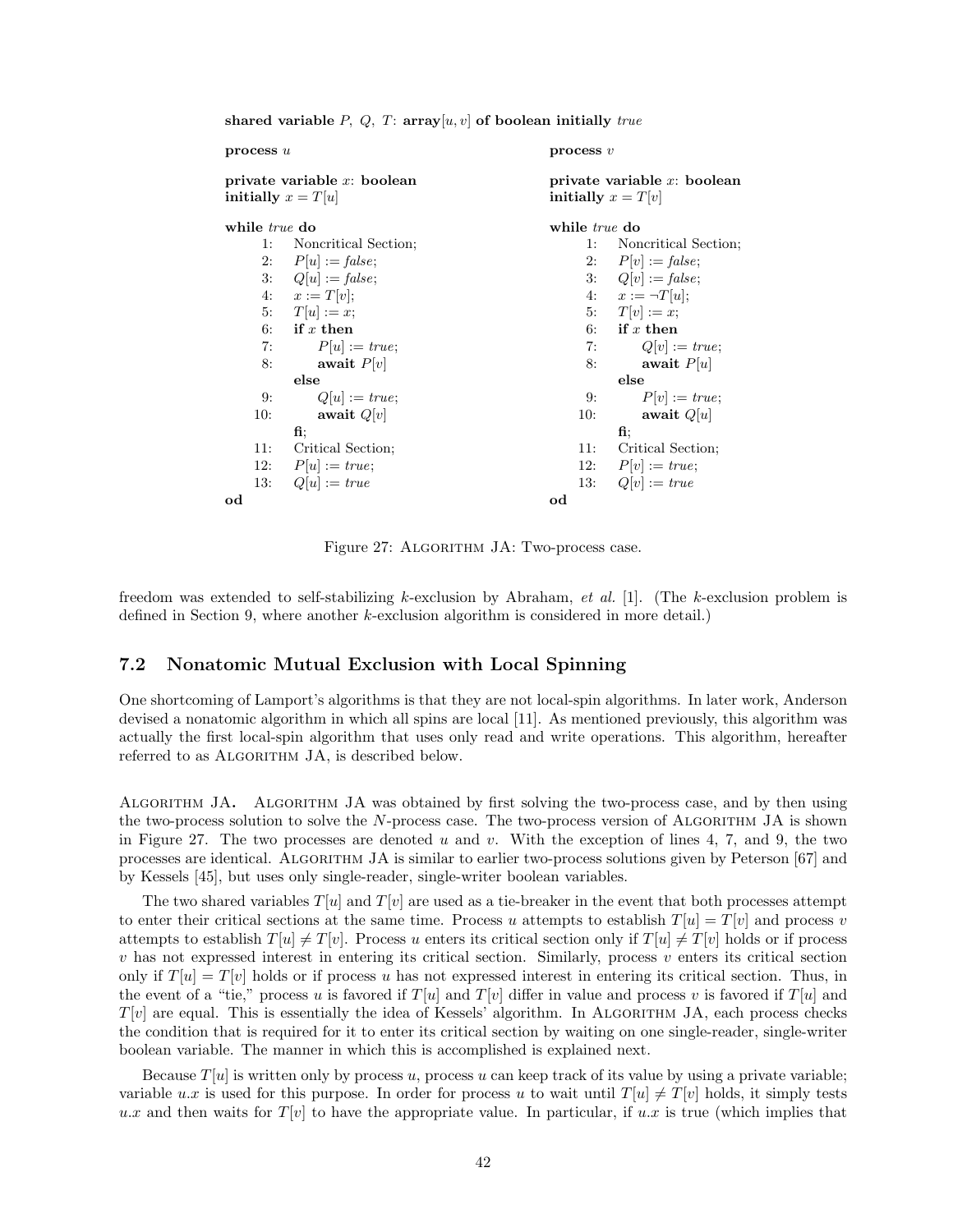$T[u]$  is *true*), then process u waits until  $T[v]$  is *false*, and if u.x is *false* (which implies that  $T[u]$  is *false*), then process u waits until  $T[v]$  is *true*. Process u waits for  $T[v]$  to have the appropriate value by waiting on either  $P[v]$  or  $Q[v]$ . As explained next, these variables serve the dual purpose of "signaling" the value of  $T[v]$  and "signaling" that process v is in its noncritical section.

Loosely speaking,  $P[v]$  is used by process v to signal to process u that  $T[v]$  is *false*, and  $Q[v]$  is similarly used to signal that  $T[v]$  is *true*. While the value of  $T[v]$  is being determined in lines 4 and 5 of process v, the appropriate value to signal is not known; thus, to ensure that process  $u$  does not enter its critical section when it should not,  $P[v]$  and  $Q[v]$  are both kept equal to *false* while this value is being determined. When process  $v$  is in its noncritical section (where it may halt), process  $u$  should not be blocked in its entry section; thus, while v is in its noncritical section,  $P[v]$  and  $Q[v]$  are both kept equal to *true*. In this way,  $P[v]$  and  $Q[v]$  serve both purposes mentioned in the previous paragraph. Variables  $P[u]$  and  $Q[u]$  are similarly used by process u to signal the value of  $T[u]$  to process v, except their roles are reversed:  $P[u]$  is used to signal that  $T[u]$  is *true*, and  $Q[u]$  is used to signal that  $T[u]$  is *false*.

The N-process version of ALGORITHM JA is obtained by applying the two-process version in the following.

```
process p \quad \neq 0 \leq p \leq N \neq 0while true do
   Noncritical Section;
   for i := 0 to N - 1 do
      if i \neq p then ENTRY(p, i)od;
   Critical Section;
   for i := 0 to N - 1 do
      if i \neq p then EXIT(p, i)od
od
```
In this algorithm,  $ENTRY(i, j)$  denotes the entry section from a two-process solution that process i executes to compete with process *j*.  $\text{EXT}(i, j)$  is defined similarly.  $\text{ENTRY}(i, j)$  and  $\text{EXT}(i, j)$  are assumed to be implemented using the algorithm in Figure 27. It should be straightforward to see that the two-process version of ALGORITHM JA has  $O(1)$  RMR time complexity, and the N-process version has  $\Theta(N)$  RMR time complexity.

As mentioned above, ALGORITHM JA remains correct even if variable accesses are nonatomic. Since only single-reader, single-writer boolean variables are used in the algorithm, the only potential problem that must be considered is the case of a read of a boolean variable that overlaps a write of that variable. In such a case, it can be shown that it is safe for the read to return either *true* or *false*. Thus, we have the following theorem.

**Theorem 13 (Anderson)** *The mutual exclusion problem can be solved with* Θ(N) *RMR time complexity*  $using only nontomic reads and writes under either the CC or DSM model.$ 

**Related work.** In recent work [17], Anderson and Kim showed that by applying simple transformations to Algorithm YA, covered earlier in Section 3.2, a nonatomic algorithm with the same RMR time complexity can be derived. The key idea is to replace all multi-reader, multi-writer, multi-bit variables by single-reader, single-writer, single-bit variables, so that overlapping operations on the same variable have no adverse impact. Thus, we can strengthen Theorem 13 as follows.

**Theorem 14 (Anderson and Kim)** *The mutual exclusion problem can be solved with* Θ(log N) *RMR time complexity using only nonatomic reads and writes under either the CC or DSM model.*  $\square$ 

It is easy to see that ALGORITHM JA is shutdown safe, abortion safe, and fail safe: if process u in the twoprocess algorithm fails, eventually setting its shared variables  $P[u]$  and  $Q[u]$  to default values, then process v will not subsequently block on  $u$ . On the other hand, ALGORITHM YA and its nonatomic variant mentioned above are not tolerant of these failures. This is because the manner in which spin variables are updated in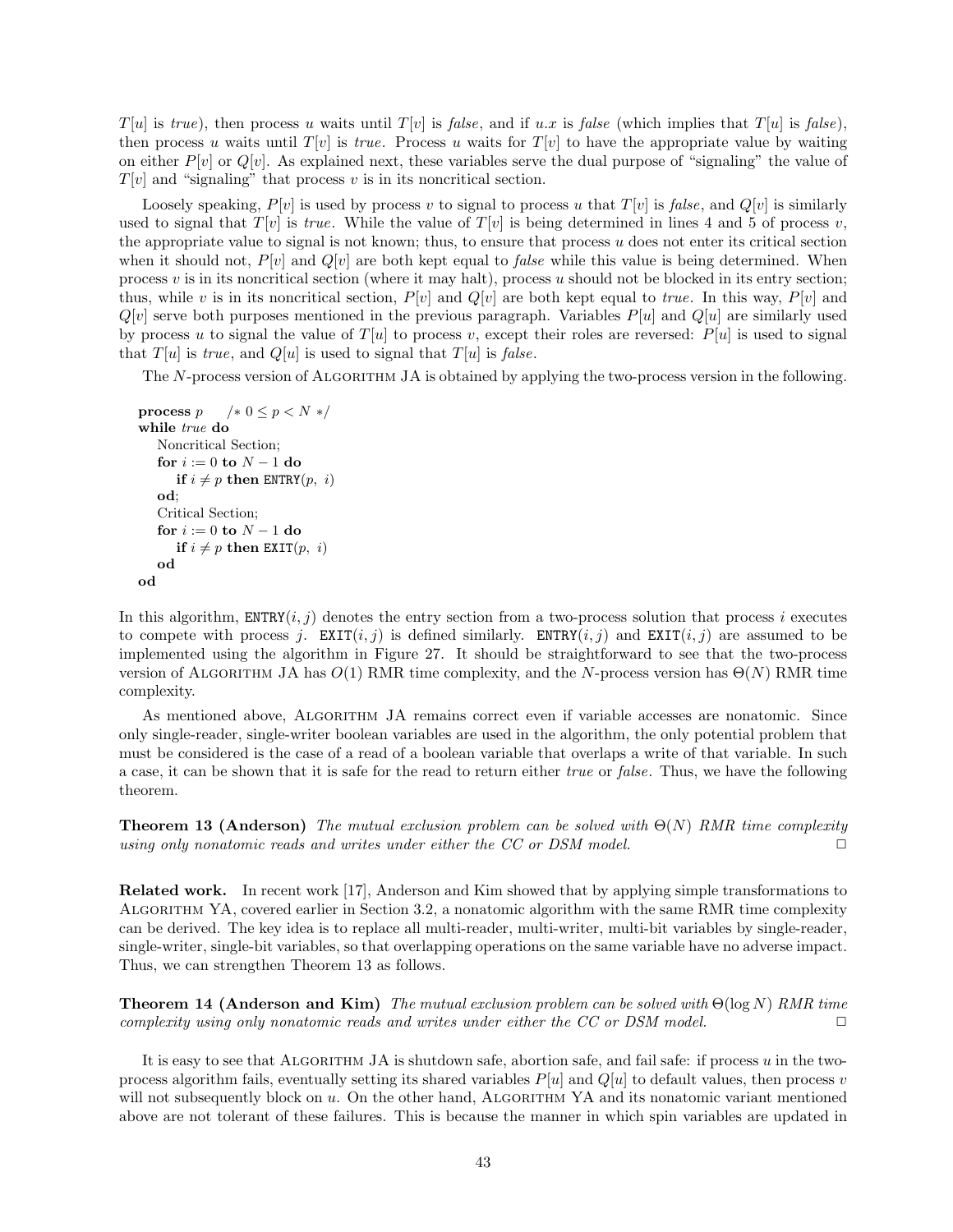these algorithms is more complicated; hence, it is not generally possible to deduce appropriate reset values for a process to use when it fails. (In fact, it is a little ambiguous as to which variables a failed process should reset: Algorithm YA does not use variables that have a single *statically-associated* writer process, as do the nonatomic algorithms considered in this section.) It is currently unknown whether self-stabilizing local-spin algorithms (atomic or nonatomic) can be devised. We state this as an open problem.

**Open Problem:** Is it possible to devise a *local-spin* algorithm (atomic or nonatomic) that is self-stabilizing?

Clearly, no local-spin algorithm for DSM systems with read-only spin loops can be self-stabilizing: such an algorithm can be placed in an illegitimate state in which every process is forever blocked, waiting for its dedicated spin variables to be updated by another competing process.

### **8 Time- and Space-complexity Lower Bounds**

In this section, we survey several papers that present time- and space-complexity lower bounds for mutual exclusion. We begin in Section 8.1 by briefly discussing some of the proof techniques used in these papers. Then, in Section 8.2, a summary of results is presented.

#### **8.1 Overview of Proof Methodologies**

Most interesting lower bounds pertaining to the mutual exclusion problem are based on arguments that are quite complex. Therefore, we provide only a brief overview of commonly-used proof techniques.

Time-complexity lower bounds for mutual exclusion are often derived by inductively constructing longer and longer histories. Usually, such histories must be constructed in a way that limits "information flow" among competing processes. Information flow occurs when one process reads (from a shared variable) a value that was written by another process. If  $n$  processes are in their entry sections, and no information flow among them has occurred, then at least  $n - 1$  of them must perform further accesses to shared variables; otherwise, the current history under consideration can be extended to one in which multiple processes are in their critical sections. In other words, if no information flow has occurred among processes in their entry sections, then "most" of these processes have a "next" shared-variable access. By inductively appending such variable accesses while limiting information flow, a lower bound on entry-section execution time can be derived.

One way to prevent information flow is by "erasing" processes in the history under consideration [14, 19, 32, 46]. When a process is erased, its statement executions are completely removed from the history. For example, suppose a history is to be extended by appending the next statement execution of each process in its entry section. If the statement to be appended for process  $p$  is a read of some variable  $x$  that was previously written, and process q was the last process to write x, then the resulting information flow from  $q$ to p can be eliminated by erasing either p or q. Of course, if another process wrote x prior to q, then erasing q does not eliminate all information flow to p. In general, determining which processes to erase so that the induction can continue is a tricky balancing act.

Sometimes, erasing alone does not leave enough processes for the next induction step. In this case, the "roll-forward" strategy can be used: some processes are selected and allowed to "roll forward" until they return to their noncritical sections [14, 32, 46]. For instance, in the example above, information flow among *competing* processes can be eliminated by allowing q to roll forward. In this way, p's read of x obtains a value written by a process in its noncritical section, *i.e.*, a process that  $p$  is not competing with. Of course, as q is rolled forward, it may read shared variables that have been written by other processes. Depending on the proof strategy being used, the resulting information flow may need to be dealt with by erasing or rolling forward other processes.

Note that, in the example in the previous paragraph, q's write to x *eliminates* any information flow through  $x$  among concurrently-competing processes. This basic proof technique, in which certain processes may be "hidden" by the writes of other processes, dates back to a paper on the space complexity of mutual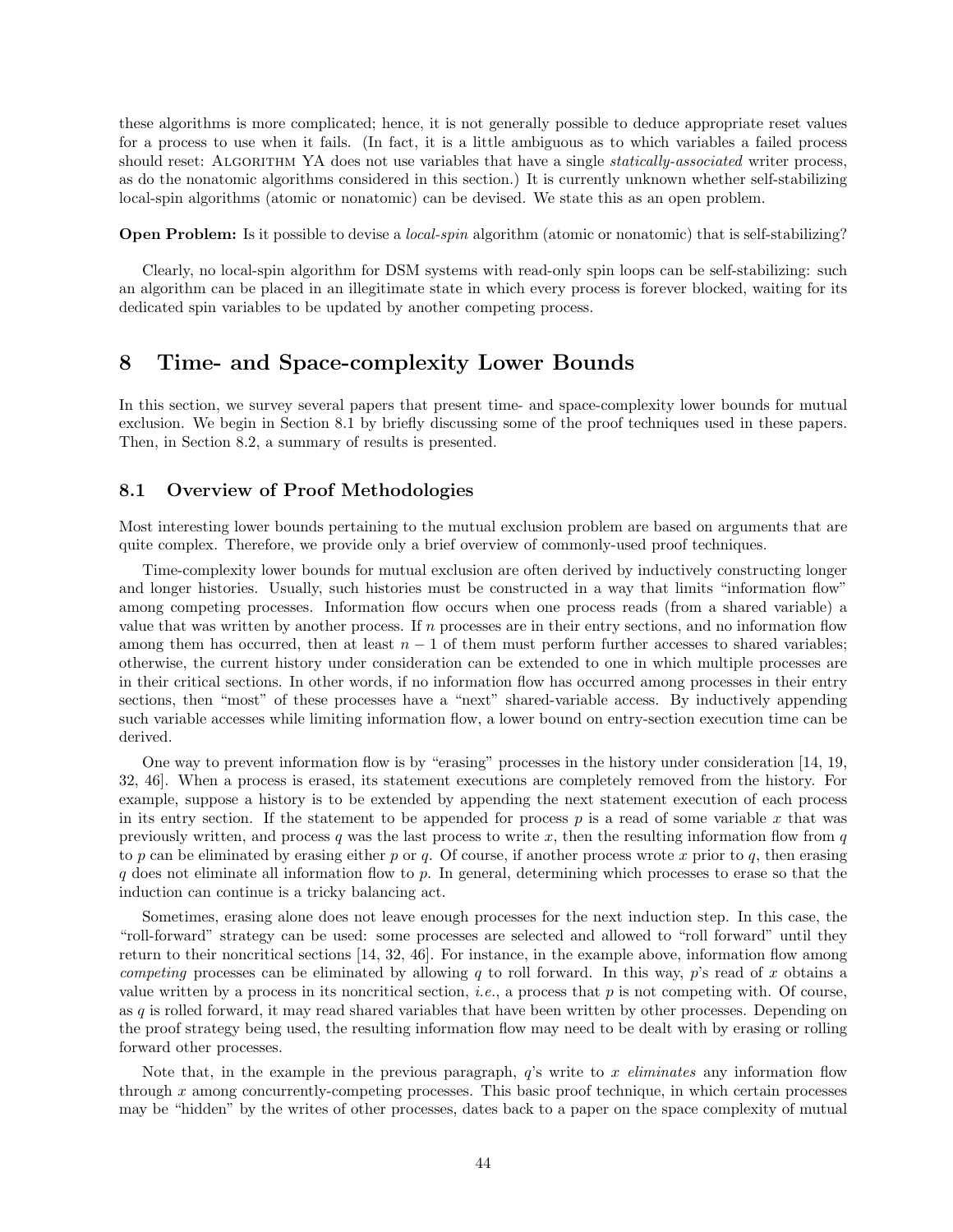exclusion by Burns and Lynch [27, 28].

#### **8.2 Lower-bound Results**

We now present an overview of research conducted since 1986 on lower bounds. All of the bounds below apply to asynchronous systems, except those that are specifically directed at timing-based systems.

Alur and Taubenfeld proved that a naive definition of "time complexity" (in which *every* shared-variable access is counted) is not meaningful for mutual exclusion [8].

**Theorem 15 (Alur and Taubenfeld)** For any N-process mutual exclusion algorithm with  $N \geq 2$ , the *first process to enter its critical section may perform an unbounded number of shared-variable accesses.* ✷

Anderson and Yang presented several lower bounds that establish trade-offs between the number of remote memory references required for mutual exclusion and write- and access-contention [19]. The *writecontention* (*access-contention*) of a concurrent program is the number of processes that may potentially be simultaneously enabled to write (access) the same shared variable.<sup>5</sup>

**Theorem 16 (Anderson and Yang)** *For any* N*-process mutual exclusion algorithm, if write-contention is* w*, and if each atomic operation accesses at most* v *remote variables, then there exists a history involving only one process in which that process performs*  $\Omega(\log_{vw} N)$  *remote memory references* (*under the DSM model*) *for entry into its critical section. Moreover, among these memory references,*  $\Omega(\sqrt{\log_{vw} N})$  *distinct remote variables are accessed. remote variables are accessed.* 

**Theorem 17 (Anderson and Yang)** *For any* N*-process mutual exclusion algorithm, if access-contention is* c*, and if each atomic operation accesses at most* v *remote variables, then there exists a history involving only one process in which that process accesses*  $\Omega(\log_{vc} N)$  *distinct remote variables for entry into its critical*<br> $\Box$ **section.**  $\square$ 

According to Theorem 16, under the DSM model,  $\Omega(\log_{vw} N)$  remote memory references are required, even in the absence of contention. In CC machines, the first access of a remote variable must cause a cache miss. Thus, by counting the number of distinct remote variables accessed, a lower bound for the CC model is obtained. Thus, Theorems 16 and 17 imply that  $\Omega(\sqrt{\log_{vw} N})$  (or  $\Omega(\log_{vc} N)$ ) remote memory references are required under the CC model in the absence of contention. Note that Theorem 16 implies that fast mutual exclusion algorithms require arbitrarily high write-contention. Thus, the fact that Algorithm L uses N-writer shared variables is no accident.

Burns and Lynch considered the space complexity of mutual exclusion algorithms [28].

**Theorem 18 (Burns and Lynch)** *Any livelock-free* N*-process mutual exclusion algorithm that uses only reads and writes must use at least* N *shared variables.* ✷

They also showed that this bound is tight by presenting a livelock-free algorithm with N boolean shared variables. In related work, Lynch and Shavit investigated the relationship between time and space complexity in timing-based systems [59]. They showed that if a system has  $o(N)$  shared variables, then space and time complexity are inversely related in such systems. (The actual formula is too complicated to reproduce here.) Among other result, they showed the following.

**Theorem 19 (Lynch and Shavit)** *In a timing-based system with unknown delay, any livelock-free* N*process mutual exclusion algorithm that uses only reads and writes must use at least* N *shared variables.* ✷

<sup>5</sup>The notions of write-contention, access-contention, and contention cost (defined later in this section) are different from the concepts of point and interval contention defined earlier in Section 5.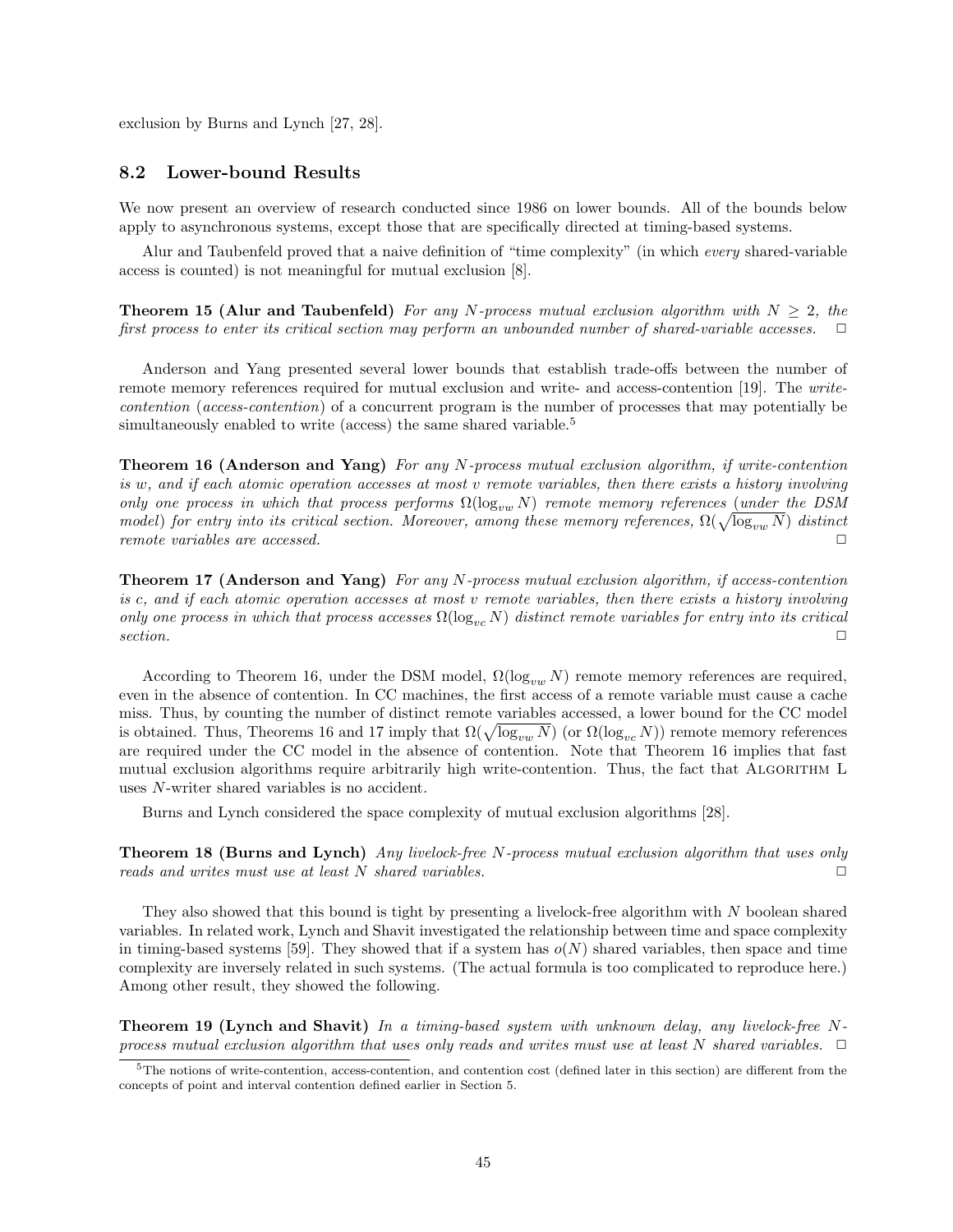Note that ALGORITHM F and ALGORITHM AT achieve  $O(1)$  space complexity in *known-delay* systems.

Alur and Taubenfeld investigated limitations on variable size in algorithms that use only atomic reads and writes [9].

**Theorem 20 (Alur and Taubenfeld)** *For any* N*-process mutual exclusion algorithm using only reads and writes, if each shared variable has* l *bits, then there exists a history involving only one process in which that process executes at least*  $((\log_2 N)/(l - 2 + 3 \log_2 \log_2 N))$  *operations for entry into its critical section. Moreover, among these operations, at least*  $\sqrt{(\log_2 N)/(l + \log_2 \log_2 N)}$  *distinct shared variables are accessed. accessed.*  $\square$ 

They also established the following upper bound by constructing a simple variant of ALGORITHM L.

**Theorem 21 (Alur and Taubenfeld)** For every l such that  $1 \leq l \leq \log N$ , there exists a livelock-free N*-process mutual exclusion algorithm using only reads and writes, where each shared variable has* l *bits,* such that a process executes at most  $7[(\log_2 N)/l]$  operations to enter and exit its critical section in the *absence of contention. Moreover, among these operations, at most*  $3\lceil (\log_2 N)/l \rceil$  *different shared variables*  $\Box$ *are accessed.*  $\square$ 

According to Theorem 20, a "fast" algorithm requires variables with  $\Omega(\log N)$  bits, *i.e.*, variables large enough to hold process identifiers, or at least some constant fraction of a process identifier. Most modern multiprocessor systems have at least 32-bit memory words, so requiring variables of size  $\Omega(\log N)$  usually poses no problem in practice. However, there exist systems and algorithms that exploit the ability to access memory at different granularities. For example, as mentioned in Section 4.1, Michael and Scott presented a variant of Algorithm L in which processes access memory at both full- and half-word granularities [64]. Alur and Taubenfeld's results show that there are limitations to this approach.

Dwork, *et al*. questioned the assumption that each access to a variable is equally expensive [35]. Their chief contribution was to introduce a formal complexity model that takes into account the (hardware) contention caused by overlapping accesses to the same variable. Specifically, their model distinguishes between the *invocation* and *response* of each operation. An operation's *contention cost* is defined to be the number of response events from the same variable that occur between the operation's invocation and matching response. Note that the access contention of a program, as defined earlier, is simply the worst-case contention cost of any variable. Dwork, *et al*. applied this model to various classes of algorithms in order to study trade-offs between average/worst-case contention cost and time complexity. Regarding the mutual exclusion problem, they proved the following.

**Theorem 22 (Dwork,** *et al.***)** *For any* N*-process mutual exclusion algorithm using reads, writes, and readmodify-write operations, if access-contention is* c*, then there exists a history in which a process executes*  $\Omega((\log N)/c)$  *operations for entry into its critical section.*  $\square$ 

Note that Theorems 20 and 22 do not distinguish between local and remote memory references.

Cypher [32] was the first to present a lower bound on remote memory references under arbitrary accesscontention. His lower bound applies to algorithms using reads, writes, and conditional primitives such as *compare-and-swap*, and *test-and-set*. (A *conditional primitive* updates a shared variable after first testing that its value meets some condition.)

**Theorem 23 (Cypher)** *For any* N*-process mutual exclusion algorithm using reads, writes, and conditional primitives, there exists a history such that* (*the total number of remote memory references*)/(*the number of processes that participates in the history*) =  $\Omega(\log \log N/\log \log \log N)$ .

Cypher's lower bound applies to either DSM or CC systems. Given that primitives such as *fetch and inc* and *fetch* and *store* can be used to implement mutual exclusion in  $O(1)$  time, Cypher's result pointed to an unexpected weakness of *compare-and-swap*, which is still widely regarded as being the most useful of all primitives to provide in hardware. In recent work, Anderson and Kim improved Cypher's result as follows [14].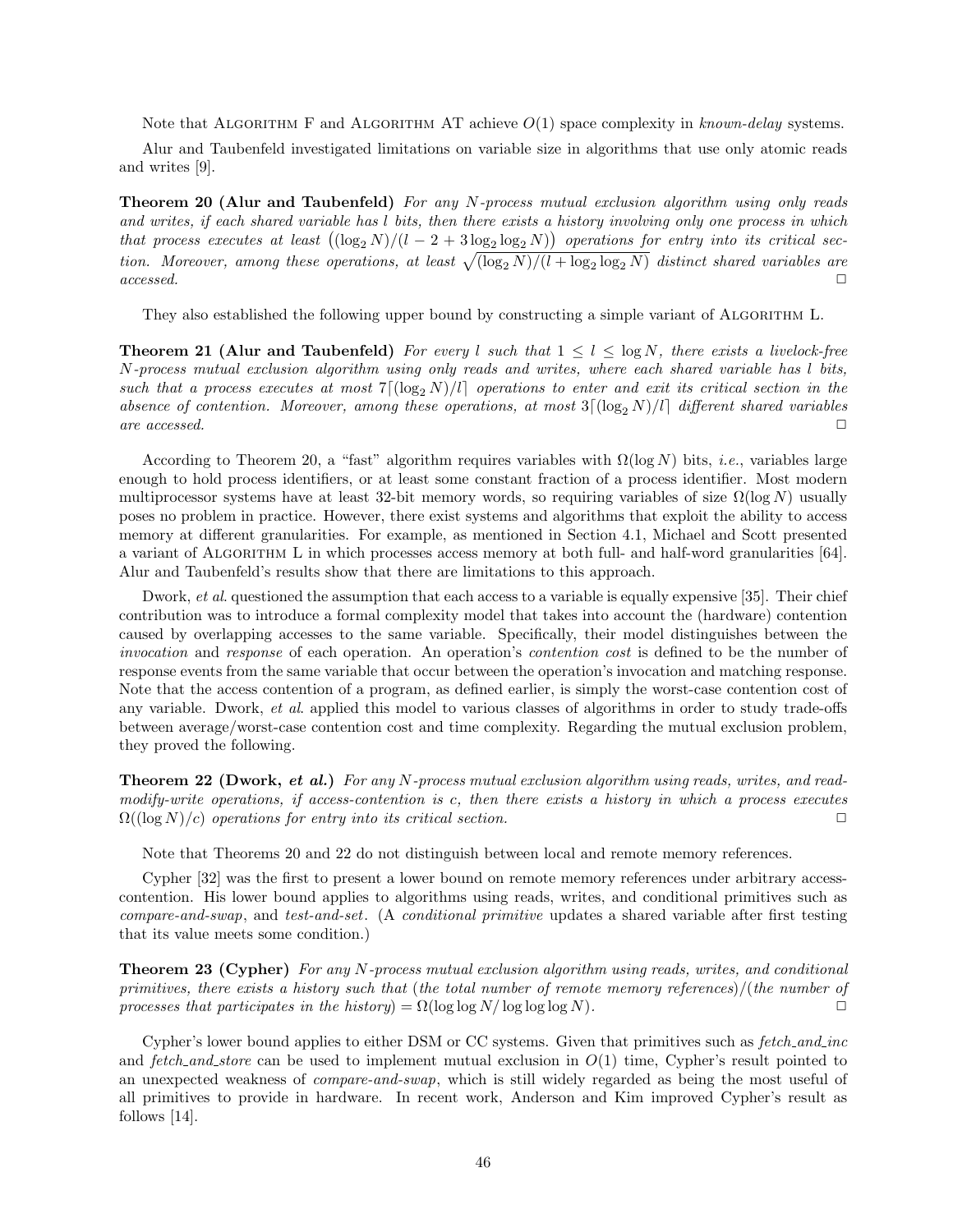**Theorem 24 (Anderson and Kim)** *For any* N*-process mutual exclusion algorithm using reads, writes, and conditional primitives, there exists a history in which some process performs*  $\Omega(\log N/\log \log N)$  *remote*  $m$ *emory references to enter and exit its critical section.*  $\Box$ 

This lower bound also applies to both CC and DSM systems. However, unlike Cypher's result, this bound applies to just a single process and not all competing processes. Thus, it opens up the possibility that the *amortized* number of remote memory references per process is less than  $\Theta(\log N/\log \log N)$ . We leave this problem for future research.

**Open Problem:** Can Cypher's amoritzed lower bound be improved?

Given the lower bound in Theorem 24, it follows that the  $\Theta(\log N)$  RMR time complexity of ALGOrithm YA is very close to optimal. In fact, we conjecture that it *is* optimal.

**Conjecture:** For any N-process mutual exclusion algorithm using reads, writes, and conditional primitives, there exists a history in which some process performs  $\Omega(\log N)$  remote memory references to enter and exit its critical section.

Note that establishing this conjecture would show that conditional primitives such as *compare-and-swap* are no better than reads and writes from the standpoint of asymptotic RMR time complexity.

In another recent paper [46], Kim and Anderson established a lower bound for adaptive mutual exclusion algorithms, under similar conditions.

**Theorem 25 (Kim and Anderson)** *For any* k*, there exists some* N *such that, for any* N*-process mutual exclusion algorithm based on reads, writes, or conditional primitives, a history exists involving* Θ(k) *processes in which some process performs*  $\Omega(k)$  *remote memory references to enter and exit its critical section.*  $\Box$ 

This result precludes a deterministic algorithm with  $O(\log k)$  RMR time complexity, where k is "point" contention." However, as shown in [46], expected  $O(\log k)$  RMR time complexity *is* possible using randomization.

It is important to point out that Theorem 25 does not establish  $\Omega(k)$  as a lower bound. Instead, it shows that  $\Omega(k)$  RMR time complexity is required *provided* N is sufficiently large. This leaves open the possibility that an algorithm might have  $\Theta(k)$  RMR time complexity for very "low" levels of contention, but  $o(k)$  RMR time complexity for "intermediate" levels of contention. However, we find this highly unlikely. Indeed, we conjecture the following.

**Conjecture:** For any adaptive N-process mutual exclusion algorithm using reads, writes, and conditional primitives, and for any k ranging over  $1 \leq k \leq N$ , there exists a history in which some process experiences point contention k and generates  $\Omega(min(k, \log N))$  remote memory references to enter and exit its critical section.

Note that establishing this conjecture would show that ALGORITHM AK-RT is time-optimal under the RMR time complexity measure for both the CC and DSM models.

The final bounds that we mention pertain to nonatomic algorithms and were recently established by Anderson and Kim [17].

**Theorem 26 (Anderson and Kim)** *For any* N*-process mutual exclusion algorithm based on nonatomic reads and writes, there exists a history involving only one process in which that process performs* Ω(log N/ log log N) *remote memory references* (*under the DSM model*) *for entry into its critical section. Moreover, among these memory references,*  $\Omega(\sqrt{\log N})$  *distinct remote variables are accessed.*<sup>6</sup>

These bounds show that fast and adaptive algorithms are impossible if variable accesses are nonatomic, even if caching techniques are used to avoid accessing the processors-to-memory interconnection network.

 $6$ The latter bound requires certain technical conditions involving the semantics of nonatomic writes. See [17] for details.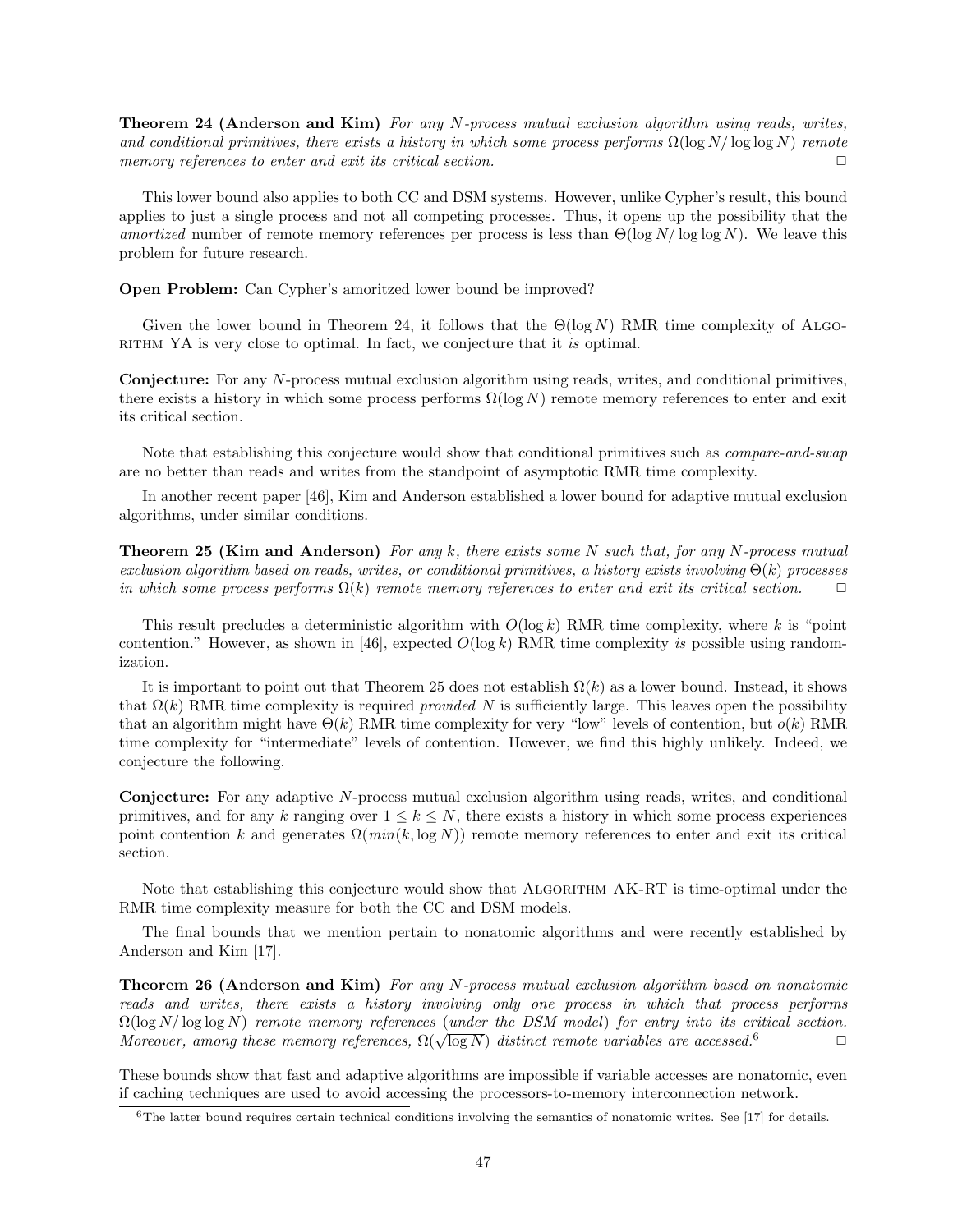### **9 Other Research**

Anumber of important papers on shared-memory mutual exclusion and related topics have been published since 1986 that do not fit within the categories considered until now. We conclude by briefly mentioning several such papers.

**Randomized mutual exclusion.** In work on randomized mutual exclusion, Kushilevitz and Rabin presented an algorithm that uses a single  $\Theta(\log \log N)$ -bit shared variable [51]. (This paper is a revision of [69], which was later found to contain errors.) The variable is accessed via a fetch-and-φ primitive. It is assumed that processes are scheduled by an "adversary scheduler." An adversary scheduler can examine the "external behavior" of processes (*i.e.*, whether a process is in its noncritical, entry, critical, or exit section), remember the history of external behaviors, and use that information to decide which process will be executed next. However, the scheduler considered by Kushilevitz and Rabin is restricted to not examine the content of any shared or private variables in deciding which process to schedule.

Kushilevitz and Rabin considered a probabilistic notion of progress, defined as follows. Let  $C_i$  be the instant at which the  $i<sup>th</sup>$  critical section is started, and let  $S_i$  be the set of processes that are in their entry sections between  $C_{i-1}$  and  $C_i$  and that access the (single) shared variable in that time interval. An algorithm satisfies *linear fairness* if, for each process p in  $S_i$  that does not enter its critical section at  $C_i$ , p enters its critical section at  $C_{i+1}$  with probability  $\Omega(1/|S_i|)$  [50]. Informally, linear fairness ensures that, at each round (between <sup>C</sup><sup>i</sup>*−*<sup>1</sup> and <sup>C</sup>i), every process that participates in the round has a "fair chance" to enter its critical section, thus providing "starvation-freedom" in a statistical sense.

**Theorem 27 (Kushilevitz and Rabin)** *There exists a mutual exclusion algorithm satisfying linear fairness that uses a single* Θ(log log N)*-bit shared variable that is accessed by a fetch-and-φ primitive.* □

Kushilevitz and Rabin also constructed an algorithm that uses a constant-size variable, at the price of reduced fairness — in this algorithm, the probability of  $\Omega(1/|S_i|)$  above in the definition of linear fairness is replaced by  $\Omega(1/N)$ . It is worth mentioning that, if one is interested in *deterministic* algorithms, there exists a strictly-higher lower bound of  $\Omega(\log N)$  bits for starvation-free algorithms, which is also tight [26].

In another related paper, Kushilevitz, *et al.* investigated the relationship between fairness and space complexity in randomized algorithms [50]. The proof technique used by them is interesting in its own right; algorithms are modeled using Markov chains (finite automata in which each move is determined statistically) and lower bounds are deduced from the properties of these chains. In particular, they proved that the space complexity of Kushilevitz and Rabin's algorithm is tight.

**Theorem 28 (Kushilevitz,** *et al.***)** *Any mutual exclusion algorithm that satisfies linear fairness requires a shared variable of*  $\Omega(\log \log N)$  *bits.*  $\square$ 

k**-Exclusion.** The k-exclusion problem was posed by Fischer, *et al*. [36] as a generalization of the mutual exclusion problem in which up to  $k$  processes may be in their critical sections at the same time. The starvation-freedom property is modified to guarantee progress in the face of up to  $k-1$  undetectable process halting failures. In other words, as long as up to  $k-1$  processes "fail" by halting, any nonfailed process in its entry section eventually enters its critical section. (Ahalting failure is different from "shutdown" discussed above, in that a halting process sets *none* of its variables to default values.) In [18], Anderson and Moir presented the first local-spin algorithms for the k-exclusion problem. One such algorithm is covered here.

On first thought, it may seem that the k-exclusion problem could be efficiently solved by simply modifying one of the queue-lock algorithms in Section 3.1 so that a process waits in the queue only if k other processes are already in their critical sections. However, this approach is problematic. To see why, consider the simple (unrealistic) queue-based k-exclusion algorithm in Figure  $28(a)$ . The shared variable X counts the number of processes that may safely enter their critical sections. X is initially k. When  $X \leq 0$ , a process trying to enter its critical section waits in the queue  $Q$ . *Enqueue*( $Q$ ,  $p$ ) and *Dequeue*( $Q$ ) are the normal queue operations, and *Element*( $Q$ ,  $p$ ) is a function that returns *true* if and only if p is in  $Q$ . Multi-line atomic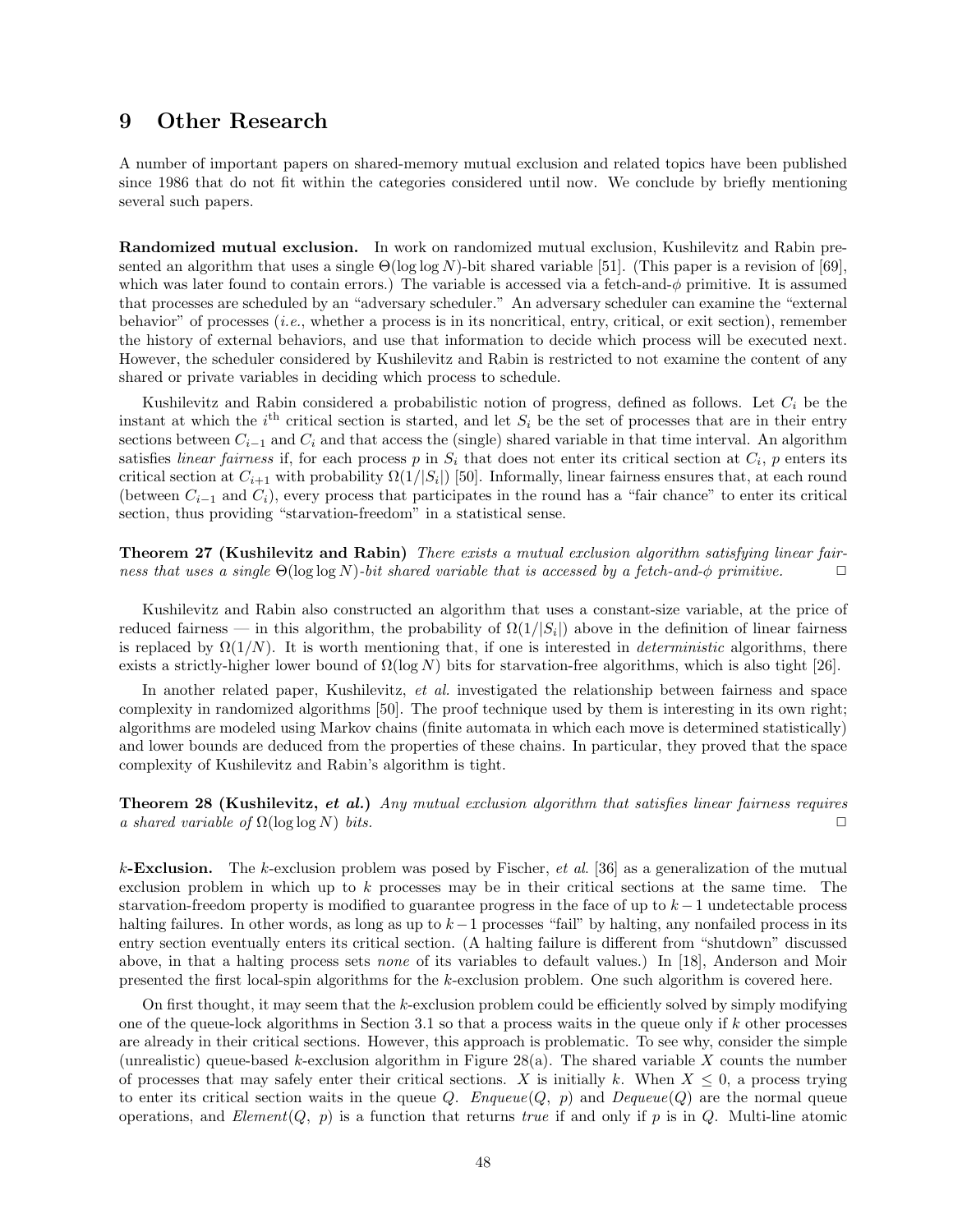| shared variable<br>X: $(k - N)$ k initially k;                                                                                                                                                                                                                                      | shared variable<br>X: $(k - N)$ k initially k;                                                                                                                                                                                                             |
|-------------------------------------------------------------------------------------------------------------------------------------------------------------------------------------------------------------------------------------------------------------------------------------|------------------------------------------------------------------------------------------------------------------------------------------------------------------------------------------------------------------------------------------------------------|
| Q: queue of $0N-1$ initially $\emptyset$                                                                                                                                                                                                                                            | Q: $0N-1$                                                                                                                                                                                                                                                  |
| process $p \quad \nightharpoonup * 0 \leq p < N * \nightharpoonup$                                                                                                                                                                                                                  | process $p \quad \left  * \right  0 \leq p \leq N \left  * \right $                                                                                                                                                                                        |
| while true do<br>1: Noncritical Section;<br>2: $\langle \textbf{if } \text{fetch\_and\_dec}(X) \leq 0 \textbf{ then} \rangle$<br>3: $Enqueue(Q, p)$ ;<br>4: <b>await</b> $\neg Element(Q, p)$<br>fi:<br>Critical Section;<br>5: $\langle Degueue(Q);$<br>6: fetch_and_inc(X))<br>od | while true do<br>1: Noncritical Section;<br>2: ENTRY_N_k+1 $(p)$ ;<br>if fetch_and_dec(X) = 0 then<br>3:<br>4: $Q := p;$<br>5: if $X < 0$ then<br>6:<br>await $Q \neq p$<br>fi<br>fi;<br>Critical Section;<br>7: $fetch\_and\_inc(X);$<br>8:<br>$Q := p$ ; |
| (a)                                                                                                                                                                                                                                                                                 | 9: EXIT_N_k+1 $(p)$<br>od<br>(b)                                                                                                                                                                                                                           |

Figure 28: **(a)** <sup>k</sup>-exclusion using atomic queue procedures. **(b)** Algorithm AM: a simple local-spin <sup>k</sup>exclusion algorithm for CC machines.

statements are enclosed in angle brackets. (Because lines 2 and 3 and lines 5 and 6 execute atomically,  $X = |Q|$  is trivially an invariant.)

Aside from the multi-line atomic statements, there are two difficulties involved with implementing this algorithm. First, the queue operations typically require several atomic steps if implemented using only simple primitives. Second, a queue imposes a linear order on the waiting processes. If a process in the queue fails, then other processes in the queue are blocked.

Note, however, that both problems disappear when  $N = k + 1$ , because at most one process ever waits in the queue. This insight is the basis of the algorithms presented in [18]. Specifically, Anderson and Moir concentrate on solving k-exclusion for  $k+1$  processes, and then inductively apply such a solution to solve  $k$ -exclusion for  $N$  processes.

One such algorithm, denoted Algorithm AM, is illustrated in Figure 28(b). In this algorithm, the procedures "ENTRY N k+1(p)" and "EXIT N k+1(p)" are inductively assumed to implement  $k + 1$  exclusion for N processes. As shown in [18], by considering different implementations of these procedures, algorithms with different space and time complexities can be obtained (*e.g.*, algorithms that are adaptive or that have a fast path). In ALGORITHM AM, the idea of having one process in the queue is approximated by using a shared variable  $Q$  to store the identifier of the process that is "in the queue." A process can perform the dual functions of enqueueing itself and dequeuing the previously-queued process by simply assigning its own process identifier to  $Q$ . The variable  $X$  in ALGORITHM AM is used in the same way as in the queue-based algorithm of Figure  $28(a)$ . It is straightforward to see that the busy-waiting loop at line 6 in ALGORITHM AM generates a constant number of remote memory references on a CC machine. Corresponding algorithms for DSM machines can be found in [18]. All of these algorithms use strong synchronization primitives. This gives rise to the following open problem.

**Open Problem:** Can the k-exclusion problem be solved by a local-spin algorithm that uses only reads and writes?

**Group mutual exclusion.** The group mutual exclusion problem, which was proposed only recently [43], is another generalization of the mutual exclusion problem that allows multiple processes to execute their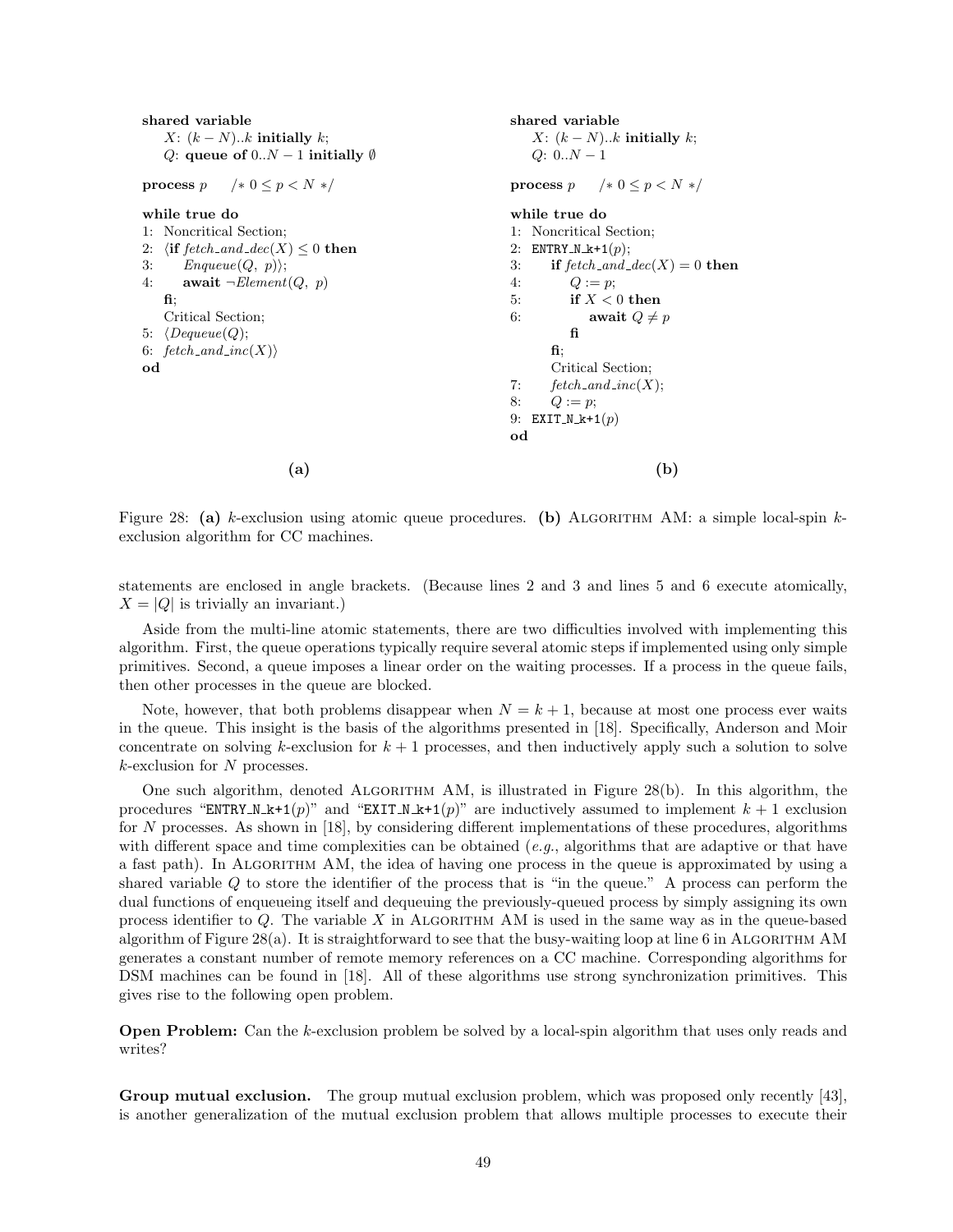**shared variable** Session: **integer initally** 1; Num: **integer initially** 0; Q: queue of  $0..N-1$  initially  $\emptyset$ ; *Wait*:  $array[0..N-1]$  of boolean;  $Need: array[0..N-1]$  of integer **process**  $p \quad \neq 0 \leq p < N \neq 0$ **private variable** t, v: **integer while** true **do** 1: Noncritical Section; 2:  $t :=$  session to attend: 3:  $Wait[p] := false;$ 4:  $Need[p] := t;$ 5: ENTRY  $N(p)$ ; 6: **if**  $Session = t \land Q = \emptyset$  **then** 7:  $Num := Num + 1$ 8: **else if**  $Session \neq t \land Num = 0$  **then** 9:  $Session := t;$ 10:  $Num := 1$ **else** 11:  $Wait[p] := true;$ 12:  $Enqueue(Q, p)$ **fi**; 13: EXIT\_N $(p);$ 14: **await**  $\neg Wait[p];$ 15:  $\langle$  (Attend session t)) 16: ENTRY\_N $(p)$ ; 17:  $Num := Num - 1;$ 18: **if**  $Q \neq \emptyset \land Num = 0$  **then** 19:  $Session := Need[Head(Q)];$ 20: **for each**  $v \in Q$  **do** 21: **if** Need[v] = Session **then** 22:  $Delete(Q, v);$ 23:  $Num := Num + 1;$ 24:  $Wait[v] := false$ **fi od fi**; 25: EXIT\_N $(p)$ **od**

Figure 29: ALGORITHM KM: A simple local-spin group mutual exclusion algorithm.

critical sections simultaneously. In this problem, processes vie to execute within one or more "sessions." Multiple processes may simultaneously execute within the same session, but different sessions cannot be active at the same time. Any process that requests to attend a session must eventually be able to do so. In addition, "if process p has requested session t, and no process is currently attending or requesting a different session, then p can attend session t without waiting for other processes to leave the session" [44]. The group mutual exclusion problem generalizes the readers/writers problem. To see this, note that the latter problem can be solved by allowing readers to request the same session, and by requiring all writers to request different sessions. The group mutual exclusion problem was first defined and solved by Joung [43]. Keane and Moir presented the first local-spin solution [44]. We cover here Keane and Moir's solution, because it is much simpler than Joung's.

Keane and Moir's algorithm, denoted Algorithm KM, is shown in Figure 29. In Algorithm KM, a local-spin mutual exclusion algorithm is used. Its entry and exit sections are denoted "ENTRY\_N(p)" and "EXIT<sub>N</sub>(p)," as before. Each process p has a dedicated spin location,  $Wait[p]$ , which it uses to block until the session it has requested can be safely entered. The shared variable *Need*[p] is used to record the session requested by  $p$ . The algorithm also employs a shared queue  $Q$  of processes that are blocked. This queue is accessed only within critical sections (lines  $6-12$  and  $17-24$ ), so it is really a sequential data structure. (Indeed, the fact that a *sequential* queue suffices is the main insight behind the algorithm.)

A process p executes lines  $6-12$  to determine if it must wait. If p requests session t, this is the current session, and no processes are waiting, then it may join session t. The current session is stored in the shared variable *Session*, and the number of processes participating in it is stored in the shared variable *Num*. If the current session differs from t and no processes are participating in it, then p records that t is now the current session (lines  $9-10$ ). The remaining possibility is that the current session differs from t and there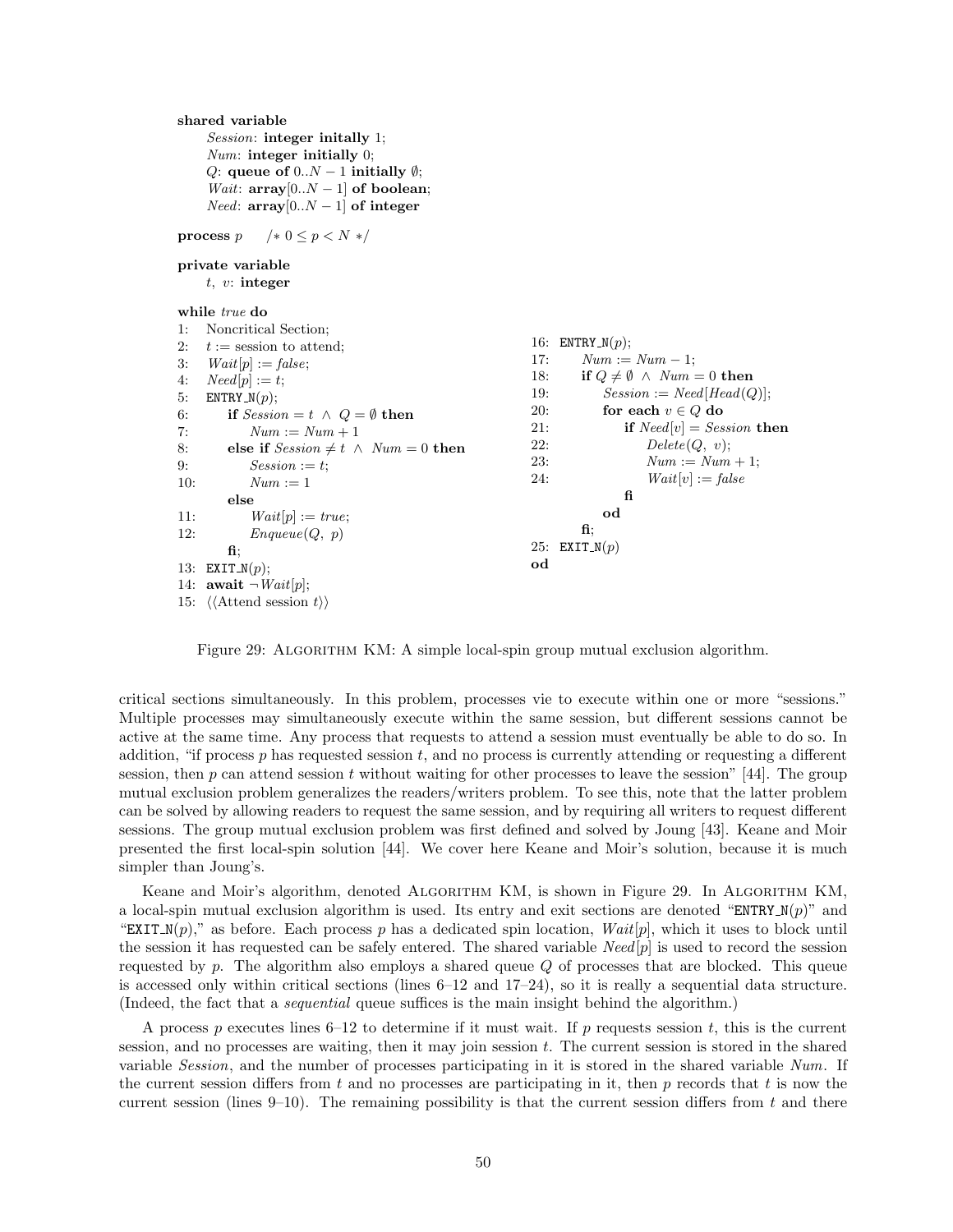exist process processes that are participating in it. In this case,  $p$  must block (lines  $11-12$ ).

After finishing its session, p decrements *Num* (line 17), and then checks to see if there exist blocked processes that can be released (lines 18–24). This will be the case if  $Q \neq \emptyset \land Num = 0$  holds (line 18). If this condition holds, then all processes seeking to join the session requested by the process at the head of Q are unblocked (lines 20–24).

### **10 Concluding Remarks**

The mutual exclusion problem has been a topic of active research from its inception to the present day. We hope that this survey will prove to be a useful supplement to Raynal's book for researchers interested in this problem. We also hope that the open problems mentioned in this paper will fuel continued work on this important topic.

**Acknowledgement:** We are grateful to Faith Fich for her detailed comments on several earlier drafts of this paper.

### **References**

- [1] U. Abraham, S. Dolev, T. Herman, and I. Koll. Self-stabilizing l-exclusion. *Theoretical Computer Science*, 266:653–692, 2001.
- [2] Y. Afek, H. Attiya, A. Fouren, G. Stupp, and D. Touitou. Adaptive long-lived renaming using bounded memory. Unpublished manuscript, 1999.
- [3] Y. Afek, H. Attiya, A. Fouren, G. Stupp, and D. Touitou. Long-lived renaming made adaptive. In *Proceedings of the 18th Annual ACM Symposium on Principles of Distributed Computing*, pages 91– 103. ACM, May 1999.
- [4] Y. Afek and M. Merritt. Fast, wait-free (2k − 1)-renaming. In *Proceedings of the 18th Annual ACM Symposium on Principles of Distributed Computing*, pages 105–112. ACM, May 1999.
- [5] Y. Afek, G. Stupp, and D. Touitou. Long-lived adaptive collect with applications. In *Proceedings of the 40th Annual Symposium on Foundations of Computer Science*, pages 262–272. IEEE, October 1999.
- [6] Y. Afek, G. Stupp, and D. Touitou. Long-lived adaptive splitter and applications. *Distributed Computing*, 15(2):67–86, 2002.
- [7] R. Alur, H. Attiya, and G. Taubenfeld. Time-adaptive algorithms for synchronization. In *Proceedings of the 26th Annual ACM Symposium on Theory of Computing*, pages 800–809. ACM, May 1994.
- [8] R. Alur and G. Taubenfeld. Results about fast mutual exclusion. In *Proceedings of the 13th IEEE Real-Time Systems Symposium*, pages 12–21. IEEE, 1992.
- [9] R. Alur and G. Taubenfeld. Contention-free complexity of shared memory algorithms. *Information and Computation*, 126(1):62–73, April 1996.
- [10] R. Alur and G. Taubenfeld. Fast timing-based algorithms. *Distributed Computing*, 10(1):1–10, 1996.
- [11] J. Anderson. A fine-grained solution to the mutual exclusion problem. *Acta Informatica*, 30(3):249–265, May 1993.
- [12] J. Anderson, R. Jain, and K. Jeffay. Efficient object sharing in quantum-based real-time systems. In *Proceedings of the 19th IEEE Real-Time Systems Symposium*, pages 346–355. IEEE, December 1998.
- [13] J. Anderson and Y.-J. Kim. Adaptive mutual exclusion with local spinning. In *Proceedings of the 14th International Symposium on Distributed Computing*, pages 29–43, October 2000.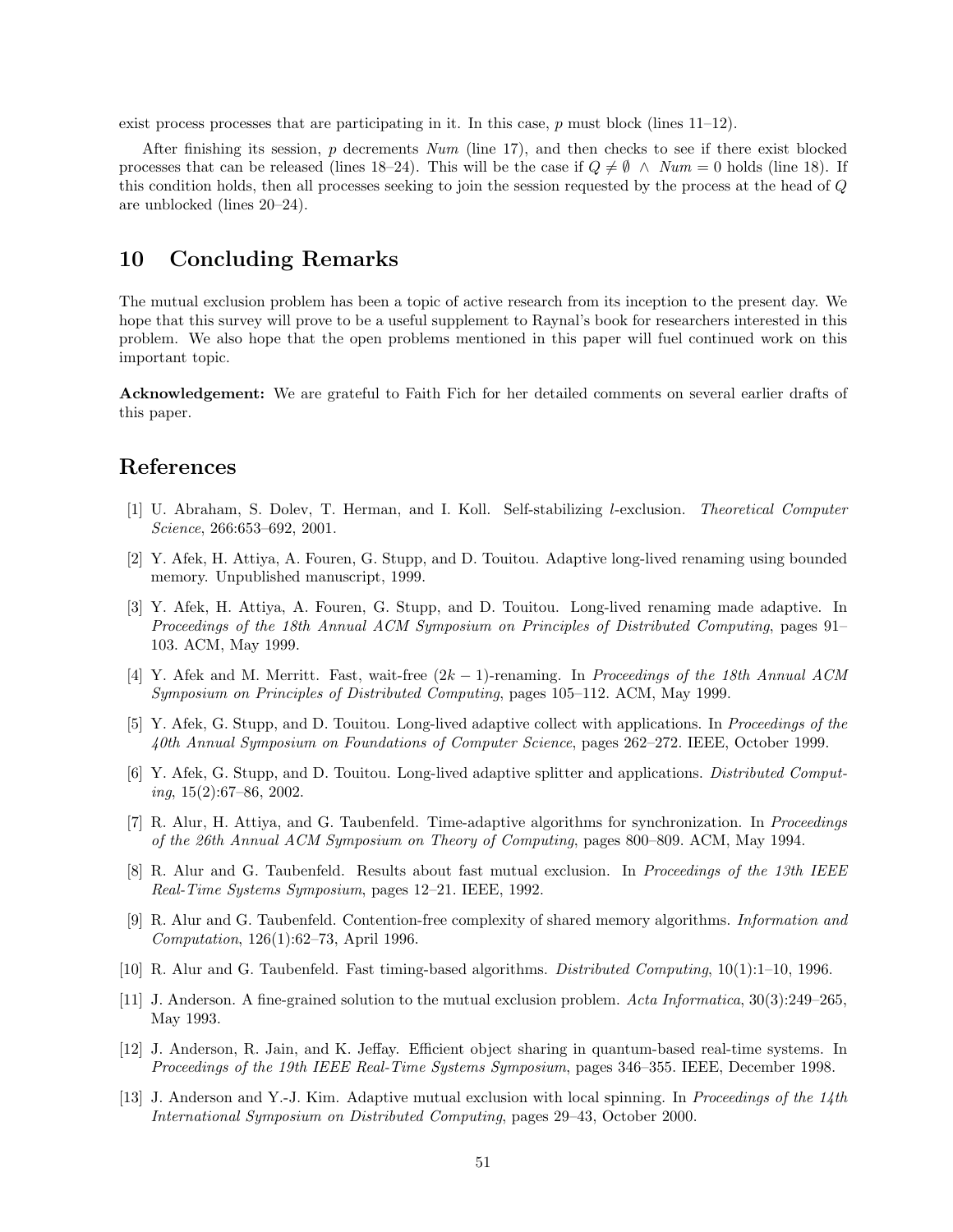- [14] J. Anderson and Y.-J. Kim. An improved lower bound for the time complexity of mutual exclusion. In *Proceedings of the 20th Annual ACM Symposium on Principles of Distributed Computing*, pages 90–99, August 2001.
- [15] J. Anderson and Y.-J. Kim. A new fast-path mechanism for mutual exclusion. *Distributed Computing*, 14(1):17–29, January 2001.
- [16] J. Anderson and Y.-J. Kim. Local-spin mutual exclusion using fetch-and-φ primitives. In *Proceedings of the 23rd IEEE International Conference on Distributed Computing Systems*, May 2003 (to appear).
- [17] J. Anderson and Y.-J. Kim. Nonatomic mutual exclusion with local spinning. In *Proceedings of the 21st Annual ACM Symposium on Principles of Distributed Computing*, pages 3–12, July 2002.
- [18] J. Anderson and M. Moir. Using local-spin k-exclusion algorithms to improve wait-free object implementations. *Distributed Computing*, 11(1):1–20, September 1997.
- [19] J. Anderson and J.-H. Yang. Time/contention tradeoffs for multiprocessor synchronization. *Information and Computation*, 124(1):68–84, January 1996.
- [20] T. Anderson. The performance of spin lock alternatives for shared-memory multiprocessors. *IEEE Transactions on Parallel and Distributed Systems*, 1(1):6–16, January 1990.
- [21] H. Attiya and V. Bortnikov. Adaptive and efficient mutual exclusion. In *Proceedings of the 19th Annual ACM Symposium on Principles of Distributed Computing*, pages 91–100. ACM, July 2000.
- [22] H. Attiya and A. Fouren. Adaptive wait-free algorithms for lattice agreement and renaming. In *Proceedings of the 17th Annual ACM Symposium on Principles of Distributed Computing*, pages 277–286. ACM, July 1998.
- [23] H. Attiya and A. Fouren. Adaptive long-lived renaming with read and write operations. Technical Report CS0956, Faculty of Computer Science, Technion, Haifa, 1999.
- [24] H. Buhrman, J. Garay, J. Hoepman, and M. Moir. Long-lived renaming made fast. In *Proceedings of the 14th Annual ACM Symposium on Principles of Distributed Computing*, pages 194–203. ACM, August 1995.
- [25] J. Burns. Mutual exclusion with linear waiting using binary shared variables. In *ACM SIGACT News*, pages 42–47, Summer 1978.
- [26] J. Burns, M. Fischer, P. Jackson, N. Lynch, and G. Peterson. Data requirements for implementation of n-process mutual exclusion using a single shared variable. *Journal of the ACM*, 29(1):183–205, January 1982.
- [27] J. Burns and N. Lynch. Mutual exclusion using indivisible reads and writes. In *Proceedings of the 18th Annual Allerton Conference on Communication, Control, and Computing*, pages 833–842, 1980.
- [28] J. Burns and N. Lynch. Bounds on shared memory for mutual exclusion. *Information and Computation*, 107(2):171–184, December 1993.
- [29] M. Choy and A. Singh. Adaptive solutions to the mutual exclusion problem. *Distributed Computing*, 8(1):1–17, 1994.
- [30] P. Courtois, F. Heymans, and D. Parnas. Concurrent control with readers and writers. *Communications of the ACM*, 14(10):667–668, 1971.
- [31] T. Craig. Queuing spin lock algorithms to support timing predictability. In *Proceedings of the 14th IEEE Real-Time Systems Symposium*, pages 148–156, December 1993.
- [32] R. Cypher. The communication requirements of mutual exclusion. In *Proceedings of the Seventh Annual Symposium on Parallel Algorithms and Architectures*, pages 147–156, June 1995.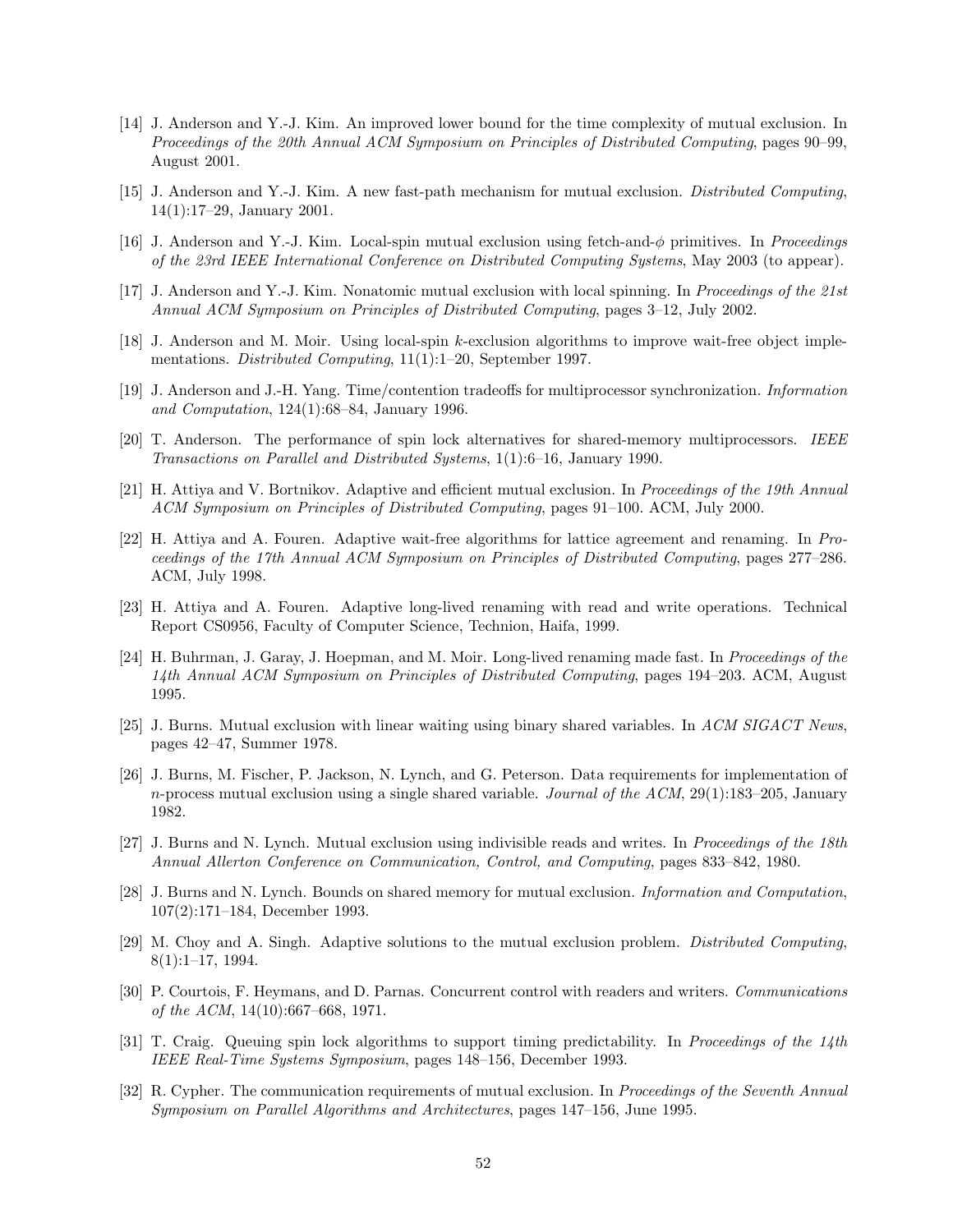- [33] E. Dijkstra. Solution of a problem in concurrent programming control. *Communications of the ACM*, 8(9):569, 1965.
- [34] E. Dijkstra. Self-stabilizing systems in spite of distributed control, EWD 391. In *Selected Writings on Computing: A Personal Perspective*, pages 41–46. Springer-Verlag, Berlin, 1982.
- [35] C. Dwork, M. Herlihy, and O. Waarts. Contention in shared memory algorithms. *Journal of the ACM*, 44(6):779–805, November 1997.
- [36] M. Fischer, N. Lynch, J. Burns, and A. Borodin. Resource allocation with immunity to process failure. In *Proceedings of the 20th Annual IEEE Symposium on Foundations of Computer Science*, pages 234–254. IEEE, October 1979.
- [37] S. Fu and N.-F. Tzeng. Acircular list-based mutual exclusion scheme for large shared-memory multiprocessors. *IEEE Transactions on Parallel and Distributed Systems*, 8(6):628–639, June 1997.
- [38] E. Gafni and M. Mitzenmacher. Analysis of timing-based mutual exclusion with random times. In *Proceedings of the 19th Annual ACM Symposium on Principles of Distributed Computing*, pages 13–21. ACM, 1999.
- [39] G. Graunke and S. Thakkar. Synchronization algorithms for shared-memory multiprocessors. *IEEE Computer*, 23:60–69, June 1990.
- [40] T.-L. Huang. Fast and fair mutual exclusion for shared memory systems. In *Proceedings of the 19th IEEE International Conference on Distributed Computing Systems*, pages 224–231, June 1999.
- [41] T.-L. Huang and C.-H. Shann. Acomment on "Acircular list-based mutual exclusion scheme for large shared-memory multiprocessors". *IEEE Transactions on Parallel and Distributed Systems*, 9(4):415– 416, April 1998.
- [42] T. Johnson and K. Harathi. Aprioritized multiprocessor spin lock. *IEEE Transactions on Parallel and Distributed Systems*, 8(9):926–933, September 1997.
- [43] Y.-J. Joung. Asynchronous group mutual exclusion. *Distributed Computing*, 13(4):189–206, November 2000.
- [44] P. Keane and M. Moir. Asimple, local-spin group mutual exclusion algorithm. In *Proceedings of the 18th Annual ACM Symposium on Principles of Distributed Computing*, pages 23– 32, May 1999.
- [45] J. Kessels. Arbitration without common modifiable variables. *Acta Informatica*, 17:135–141, 1982.
- [46] Y.-J. Kim and J. Anderson. A time complexity bound for adaptive mutual exclusion. In *Proceedings of the 15th International Symposium on Distributed Computing*, pages 1–15, October 2001.
- [47] Y.-J. Kim and J. Anderson. A space- and time-efficient local-spin spin lock. *Information Processing Letters*, 84(1):47–55, September 2002.
- [48] D. Knuth. Additional comments on a problem in concurrent programming control. *Communications of the ACM*, 9(5):321–322, 1966.
- [49] L. Kontothanassis, R. Wisniewski, and M. Scott. Scheduler-conscious synchronization. *ACM Transactions on Computer Systems*, 15(1):3–40, February 1997.
- [50] E. Kushilevitz, Y. Mansour, M. Rabin, and D. Zuckerman. Lower bounds for randomized mutual exclusion. *SIAM Journal on Computing*, 27(6):1550–1563, December 1998.
- [51] E. Kushilevitz and M. Rabin. Randomized mutual exclusion algorithms revisited. In *Proceedings of the 11th Annual ACM Symposium on Principles of Distributed Computing*, pages 275–283, August 1992.
- [52] L. Lamport. A new solution of Dijkstra's concurrent programming problem. *Communications of the ACM*, 17(8):453–455, August 1974.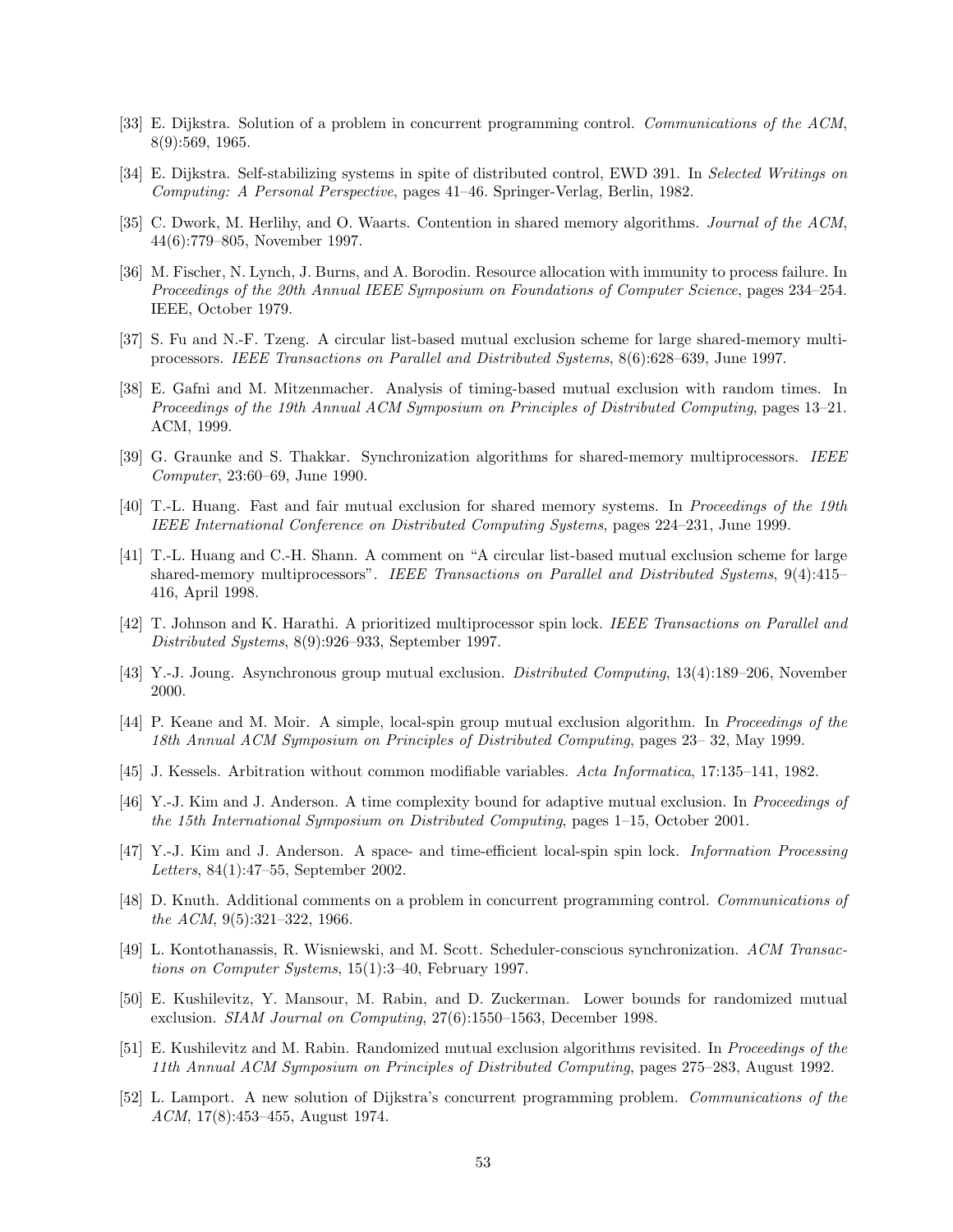- [53] L. Lamport. A new approach to proving the correctness of multiprocess programs. ACM Transactions *on Programming Languages and Systems*, 1(1):84–97, July 1979.
- [54] L. Lamport. The mutual exclusion problem: Part I Atheory of interprocess communication. *Journal of the ACM*, 33(2):313–326, 1986.
- [55] L. Lamport. The mutual exclusion problem: Part II Statement and solutions. *Journal of the ACM*, 33(2):327–348, 1986.
- [56] L. Lamport. Afast mutual exclusion algorithm. *ACM Transactions on Computer Systems*, 5(1):1–11, February 1987.
- [57] D. Lehman, A. Pnueli, and J. Stavi. Impartiality, justice, and fairness: The ethics of concurrent termination. In *Proceedings of the 8th ICALP*. Lecture Notes in Computer Science, Vol. 115, Springer Verlag, July 1981.
- [58] E. Lycklama and V. Hadzilacos. Afirst-come-first-served mutual-exclusion algorithm with small communication variables. *ACM Transactions on Programming Languages and Systems*, 13(4):558–576, October 1991.
- [59] N. Lynch and N. Shavit. Timing based mutual exclusion. In *Proceedings of the 13th IEEE Real-Time Systems Symposium*, pages 2–11. IEEE, December 1992.
- [60] E. Markatos. Multiprocessor synchronization primitives with priorities. In *Proceedings of the 1991 IFAC Workshop on Real-Time Programming*, pages 1–7. Pergamon Press, 1991.
- [61] J. Mellor-Crummey and M. Scott. Algorithms for scalable synchronization on shared-memory multiprocessors. *ACM Transactions on Computer Systems*, 9(1):21–65, February 1991.
- [62] J. Mellor-Crummey and M. Scott. Scalable reader-writer synchronization for shared-memory multiprocessors. In *Proceedings of the Third ACM Symposium on Principles and Practice of Parallel Programming*, pages 106–113. ACM, April 1991.
- [63] M. Merritt and G. Taubenfeld. Speeding Lamport's fast mutual exclusion algorithm. *Information Processing Letters*, 45:137–142, 1993.
- [64] M. Michael and M. Scott. Fast mutual exclusion, even with contention. Technical Report TR-460, University of Rochester, Rochester, NY, 1993.
- [65] M. Moir and J. Anderson. Fast, long-lived renaming. In *Proceedings of the 8th International Workshop on Distributed Algorithms*, pages 141–155, September 1994.
- [66] M. Moir and J. Anderson. Wait-free algorithms for fast, long-lived renaming. *Science of Computer Programming*, 25(1):1–39, October 1995.
- [67] G. Peterson. Myths about the mutual exclusion problem. *Information Processing Letters*, 12(3):115–116, June 1981.
- [68] G. Pfister and V. Norton. "Hot spot" contention and combining in multistage interconnection networks. *IEEE Transactions on Computers*, C-34(10):943–948, October 1985.
- [69] M. Rabin. *n*-process mutual exclusion with bounded waiting by  $4 \log_2 n$ -valued shared variable. *Journal of Computer and System Sciences*, 25(1):66–75, August 1982.
- [70] M. Raynal. *Algorithms for Mutual Exclusion*. The MIT Press, Cambridge, Massachusetts, 1986.
- [71] I. Rhee and C.-Y. Lee. An efficient recovery-based spin lock protocol for preemptive shared-memory, multiprocessors. In *Proceedings of the 15th Annual ACM Symposium on the Principles of Distributed Computing*, pages 77–86, May 1996.